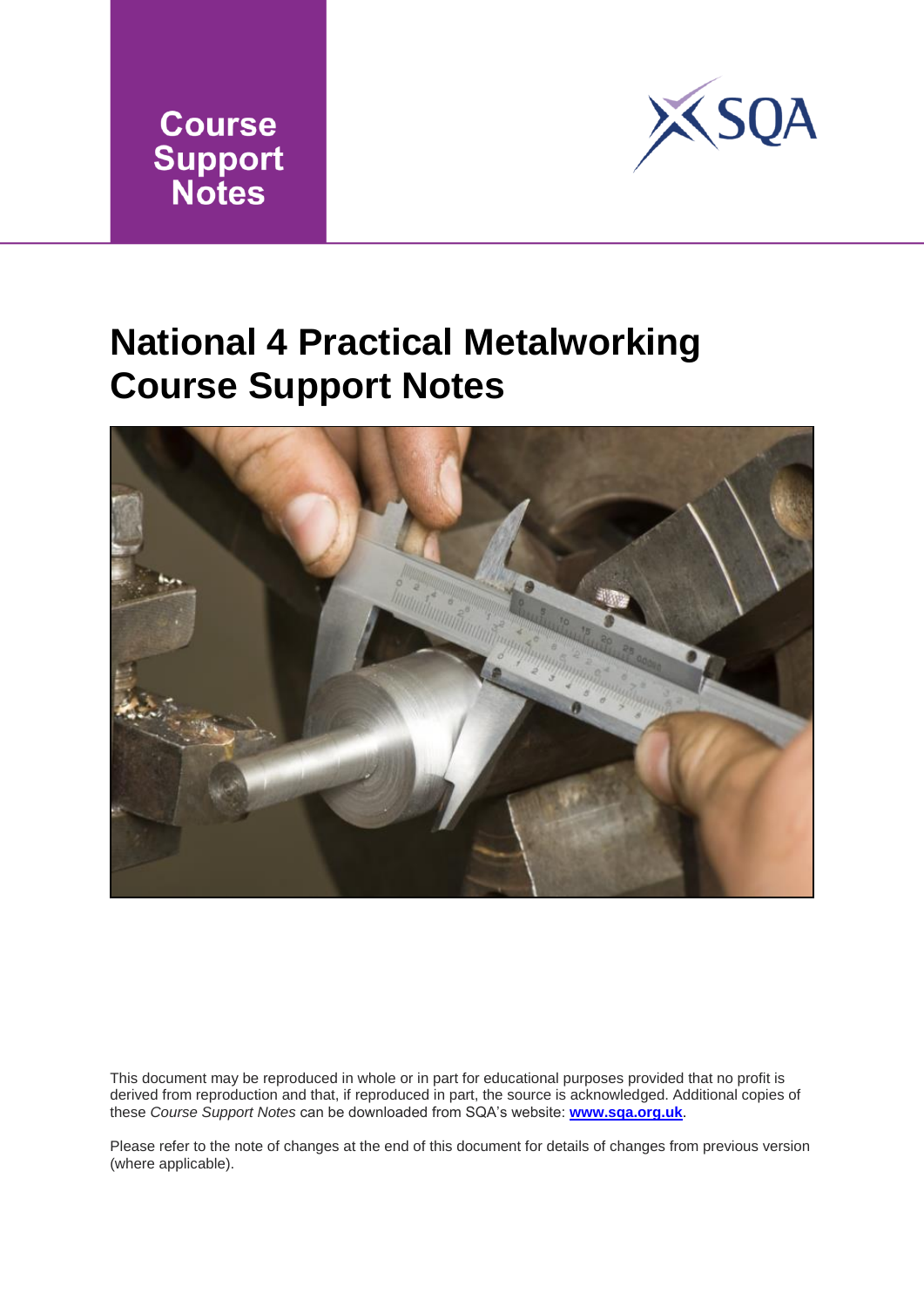# **Contents**

### **Course Support Notes**

| Introduction                                                                   | $\mathbf{1}$   |
|--------------------------------------------------------------------------------|----------------|
| General guidance on the Course                                                 | $\overline{2}$ |
| Approaches to learning and teaching                                            | 6              |
| Developing skills for learning, skills for life and skills for work            | 8              |
| Approaches to assessment                                                       | 9              |
| Equality and inclusion                                                         | 10             |
| Appendix 1: Reference documents                                                | 11             |
| Appendix 2: Comparison between National 4 and National 5                       | 12             |
| Administrative information                                                     | 15             |
| Unit Support Notes - Practical Metalworking: Bench Skills (National 4)         | 16             |
| Introduction                                                                   | 17             |
| General guidance on the Unit                                                   | 18             |
| Approaches to learning and teaching                                            | 20             |
| Approaches to assessment and gathering evidence                                | 25             |
| Equality and inclusion                                                         | 28             |
| Appendix 1: Reference documents                                                | 29             |
| Administrative information                                                     | 30             |
| Unit Support Notes - Practical Metalworking: Machine Processes (National<br>4) | 31             |
| Introduction                                                                   | 32             |
| General guidance on the Unit                                                   | 33             |
| Approaches to learning and teaching                                            | 35             |
| Approaches to assessment and gathering evidence                                | 41             |
| Equality and inclusion                                                         | 44             |
| Appendix 1: Reference documents                                                | 45             |
| Administrative information                                                     | 46             |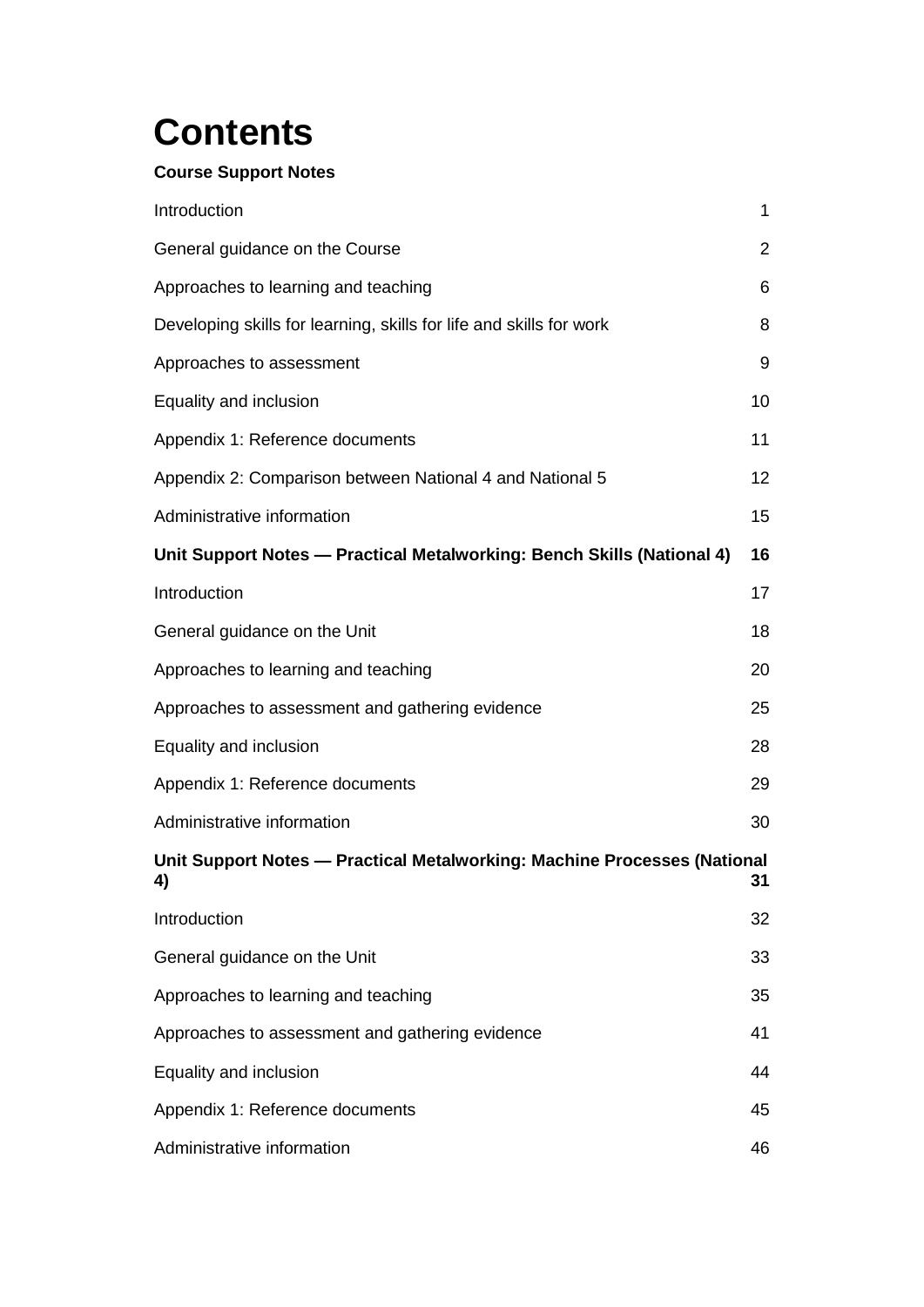| Unit Support Notes — Practical Metalworking: Fabrication and Thermal<br><b>Joining (National 4)</b> | 47 |
|-----------------------------------------------------------------------------------------------------|----|
| Introduction                                                                                        | 48 |
| General guidance on the Unit                                                                        | 49 |
| Approaches to learning and teaching                                                                 | 51 |
| Approaches to assessment and gathering evidence                                                     | 56 |
| Equality and inclusion                                                                              | 59 |
| Appendix 1: Reference documents                                                                     | 60 |
| Administrative information                                                                          | 61 |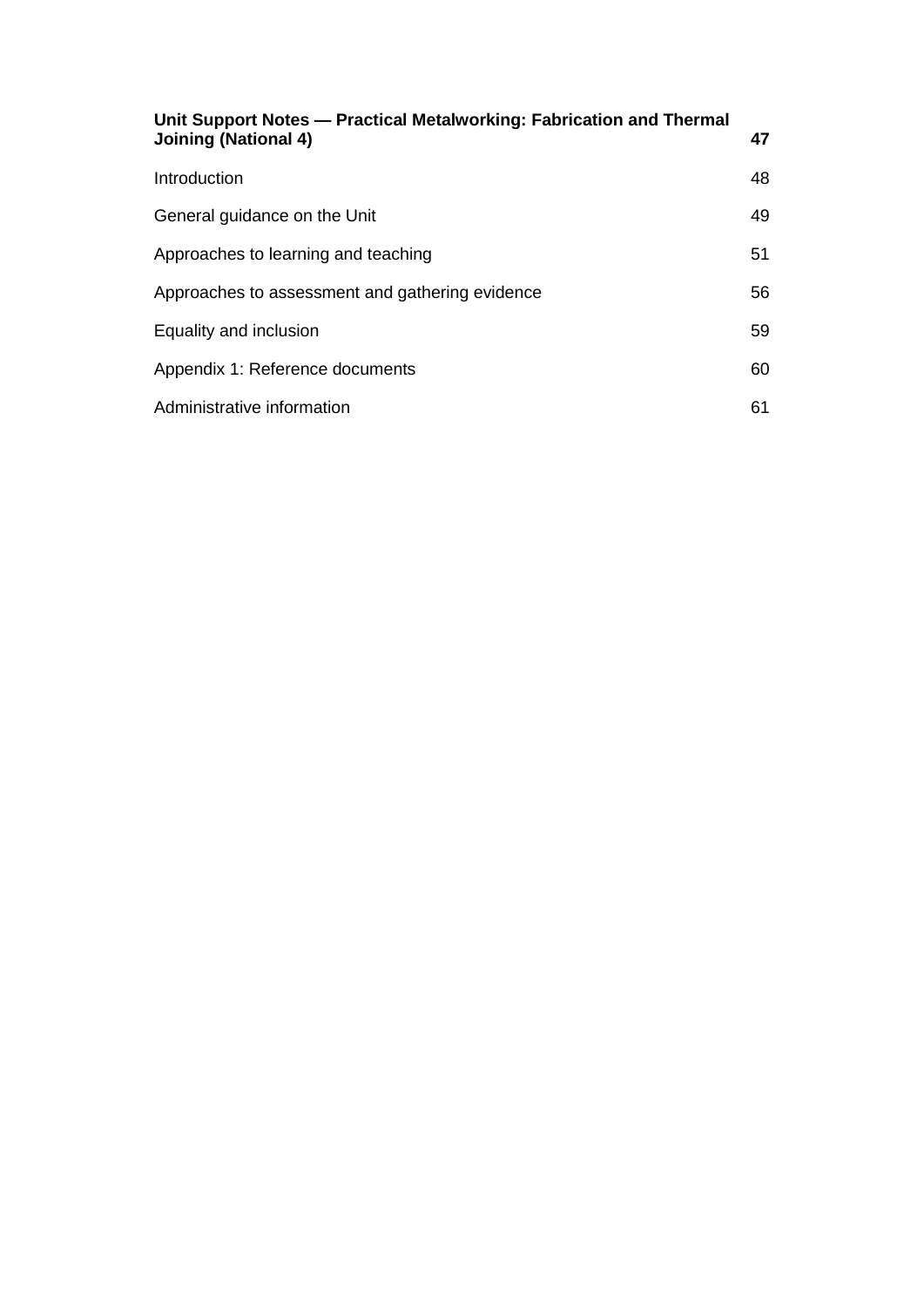# <span id="page-3-0"></span>**Introduction**

These support notes are not mandatory. They provide advice and guidance on approaches to delivering and assessing the National 4 Practical Metalworking Course. They are intended for teachers and lecturers who are delivering the Course and its Units. They should be read in conjunction with the *Course Specification*, the *Added Value Unit Specification*, and the *Unit Specifications* for the Units in the Course.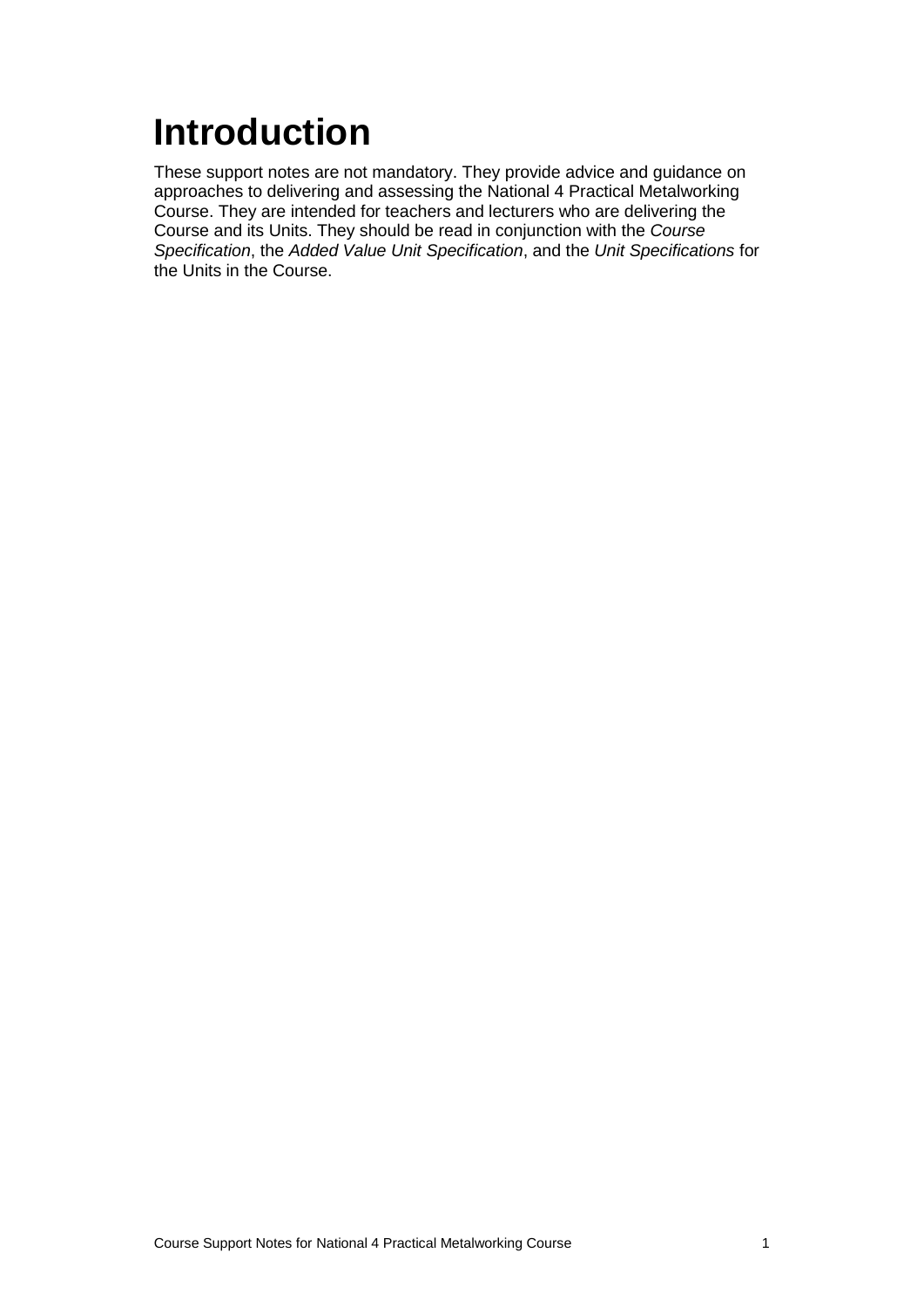# <span id="page-4-0"></span>**General guidance on the Course**

### **Aims**

As stated in the *Course Specification,* the aims of the Course are to enable learners to develop:

- ◆ skills in metalworking techniques
- skills in measuring out and marking metal sections and sheet materials
- ◆ safe working practices in workshop environments
- practical creativity and problem-solving skills
- knowledge of sustainability issues in a practical metalworking context

This Course will also give learners the opportunity to develop thinking skills and skills in numeracy, employability, enterprise and citizenship.

### **Progression into this Course**

Entry to this Course is at the discretion of the centre. However, learners would normally be expected to have attained some relevant skills and knowledge through prior experience.

Skills and knowledge developed through any of the following, while not mandatory, are likely to be helpful as a basis for further learning for this Course.

### **Other SQA qualifications**

- National 3 Practical Craft Skills Course or relevant component Units
- ◆ National 3 Design & Technology Course or relevant Units

#### **Experiences and outcomes**

National Courses have been designed to draw on and build on the curriculum experiences and outcomes as appropriate. Qualifications developed for the senior phase of secondary education are benchmarked against SCQF levels. SCQF level 4 and the curriculum level 4 are broadly equivalent in terms of level of demand although qualifications at SCQF level 4 will be more specific to allow for more specialist study of subjects.

Learners who have completed Curriculum for Excellence experiences and outcomes will find these an appropriate basis for doing the Course.

In this Course, any of the following may be relevant:

- I can confidently apply preparation techniques and processes to manufacture items using specialist skills, materials, tools and software in my place of learning, at home or in the world of work. (TCH 4-13a)
- Showing creativity and innovation, I can design plan, and produce increasingly complex items which satisfy the user at home or in the world of work. (TCH 4-14a)
- ◆ I can explore the properties and functionality of materials, tools, software or control technology to establish their suitability for a task at home or in the world of work. (TCH 4-14c)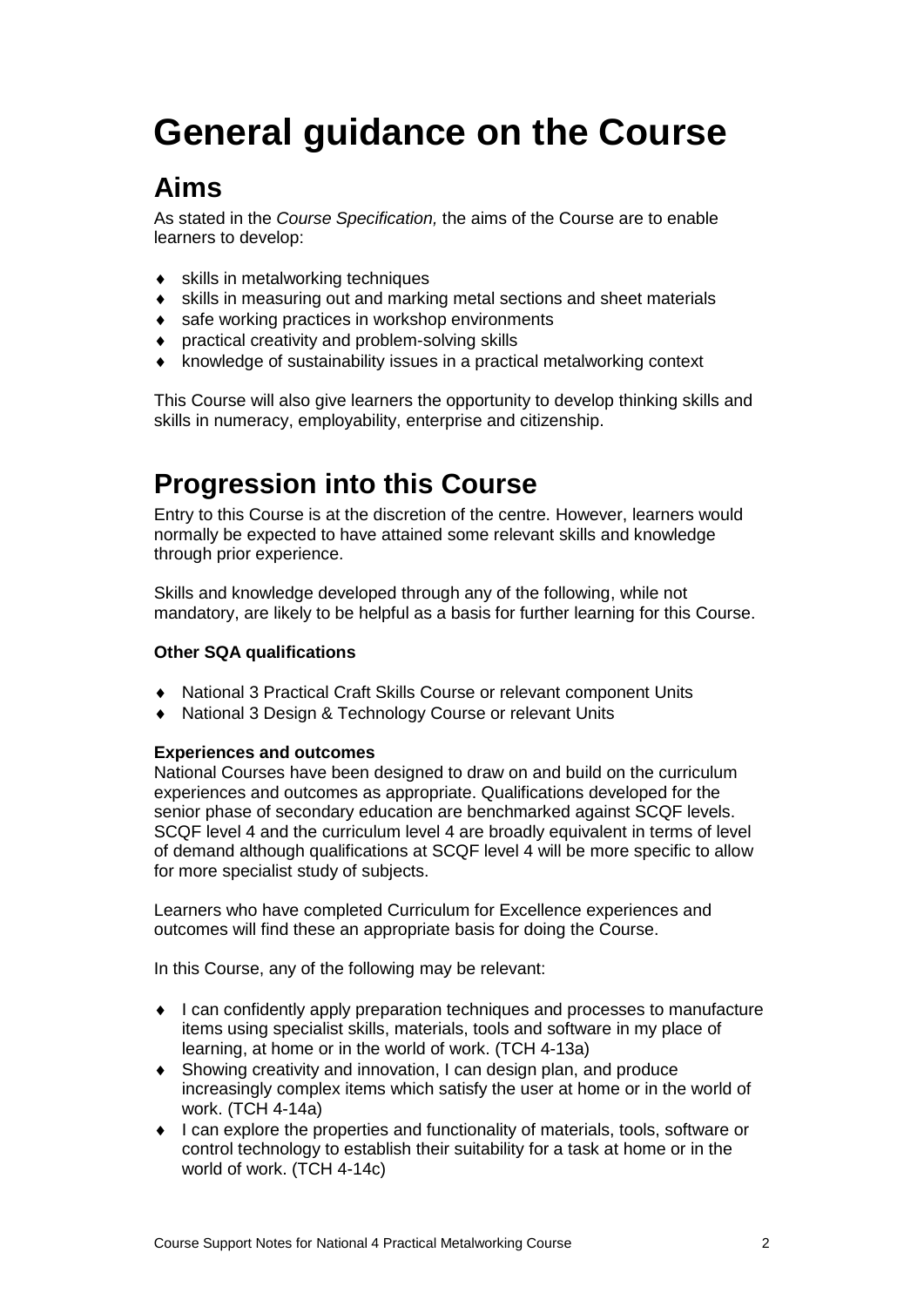By examining and discussing the features of everyday products, I am gaining an awareness of the factors influencing design and can evaluate how these products meet the needs of users. (TCH 4-14d)

#### **Other experience**

Learners may have also gained relevant skills and knowledge through other prior learning, life and work experiences.

### **Skills, knowledge and understanding covered in this Course**

This section provides further advice and guidance about skills, knowledge and understanding that could be included in the Course.

Note: teachers and lecturers should refer to the *Added Value Unit Specification* for mandatory information about the skills, knowledge and understanding to be covered in this Course.

The mandatory skills may be developed throughout the Course. The table below shows where there are significant opportunities to develop these in the individual Units.

| <b>Mandatory skills and knowledge</b>                                                                                                                       | Bench Skills | Processes<br>Machine | Fabrication and<br>Thermal Joining | <b>Added Value</b> |
|-------------------------------------------------------------------------------------------------------------------------------------------------------------|--------------|----------------------|------------------------------------|--------------------|
| Using, with guidance, a range of metalworking<br>tools, equipment and materials safely and correctly<br>for straightforward and familiar metalworking tasks |              |                      |                                    |                    |
| Reading and interpreting simple drawings and<br>diagrams in familiar contexts                                                                               |              |                      |                                    |                    |
| Measuring and marking out metal sections and<br>sheet materials in readiness for straightforward<br>cutting and forming tasks                               |              | ✓                    |                                    |                    |
| Practical creativity in the context of simple and<br>familiar metalworking tasks                                                                            |              |                      |                                    |                    |
| Following, with guidance, given stages of a<br>practical problem-solving approach to metalworking<br>tasks                                                  |              |                      |                                    |                    |
| Applying knowledge and understanding of safe<br>working practices in a workshop environment as<br>they relate to simple and familiar tasks                  |              |                      |                                    |                    |
| Knowledge of the basic properties and uses of<br>common metals and metalworking materials                                                                   | ✓            | ✓                    |                                    |                    |
| Knowledge of sustainability issues in a practical<br>metalworking context                                                                                   | ✓            | ✓                    |                                    |                    |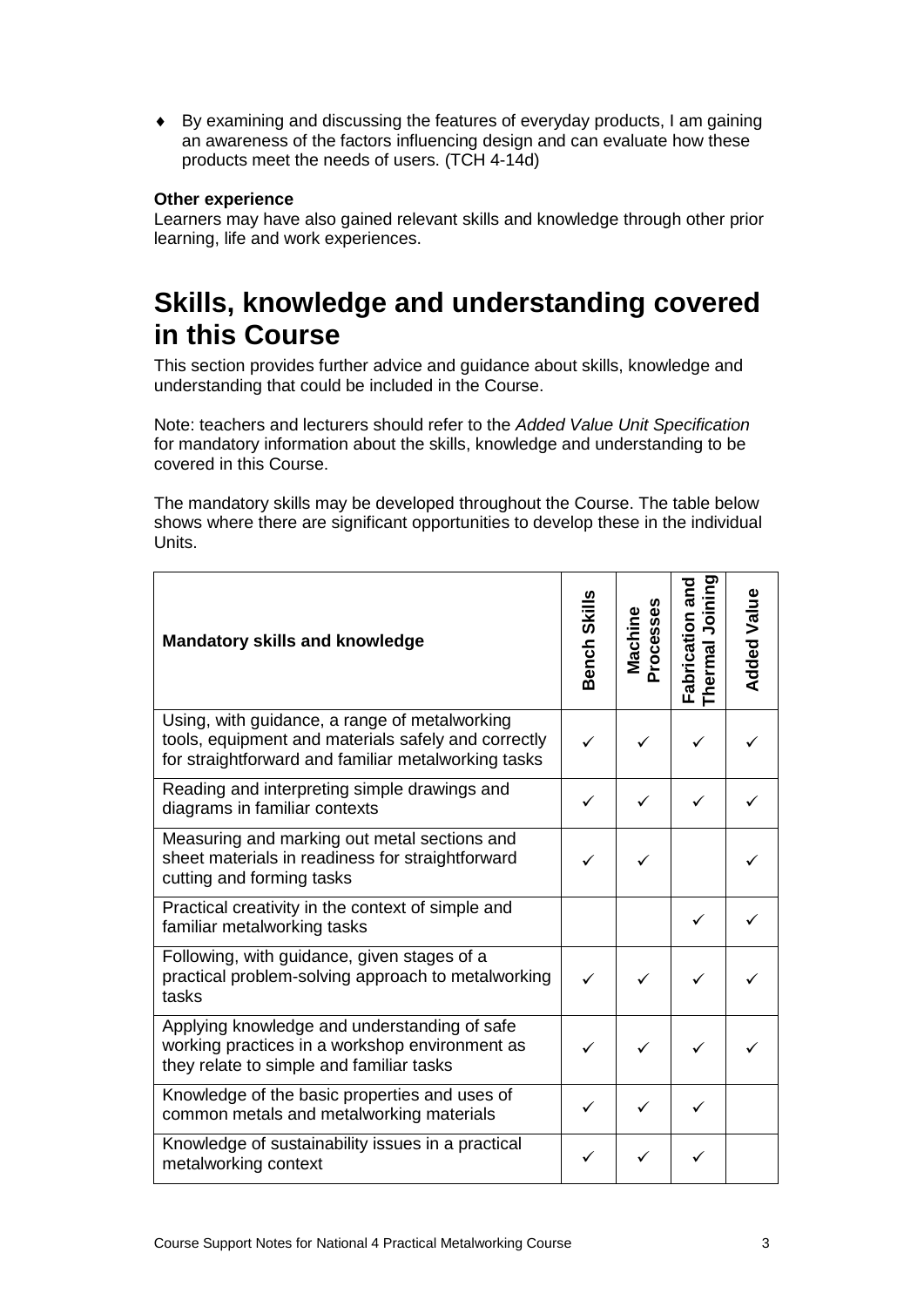### **Progression from this Course**

This Course or its Units may provide progression to:

- National 5 Practical Metalworking Course or relevant Units
- National Certificate Group Awards (NCGAs)
- Skills for Work and sector-specific SQA Courses
- a range of other practical technology Courses at National 4

For some, this Course may also provide progression to employment, apprenticeships and/or training in practical technology and related fields including:

- ◆ crafts
- ◆ construction
- manufacturing
- $\bullet$  engineering
- $\bullet$  theatre
- ◆ visual arts

### **Hierarchies**

**Hierarchy** is the term used to describe Courses and Units which form a structured progression involving two or more SCQF levels.

It is important that any content in a Course and/or Unit at one particular SCQF level is not repeated if a learner progresses to the next level of the hierarchy. The skills and knowledge should be able to be applied to new content and contexts to enrich the learning experience. This is for centres to manage.

This Course is designed in hierarchy with the corresponding Course at National 5 and has the same structure of three Units with corresponding titles.

There is no direct hierarchy between National 4 Practical Metalworking Course and the National 3 Practical Craft Skills, but there is a fall back arrangement in place. This means that a learner who gains all three Units of the National 4 Practical Metalworking Course, but fails the Added Value Unit, may be awarded the National 3 Practical Craft Skills Course, provided they have been entered for the National 3 Course.

| <b>National 4</b> | <b>Practical Woodworking</b> | <b>Practical Metalworking</b> |
|-------------------|------------------------------|-------------------------------|
| <b>National 3</b> |                              | <b>Practical Craft Skills</b> |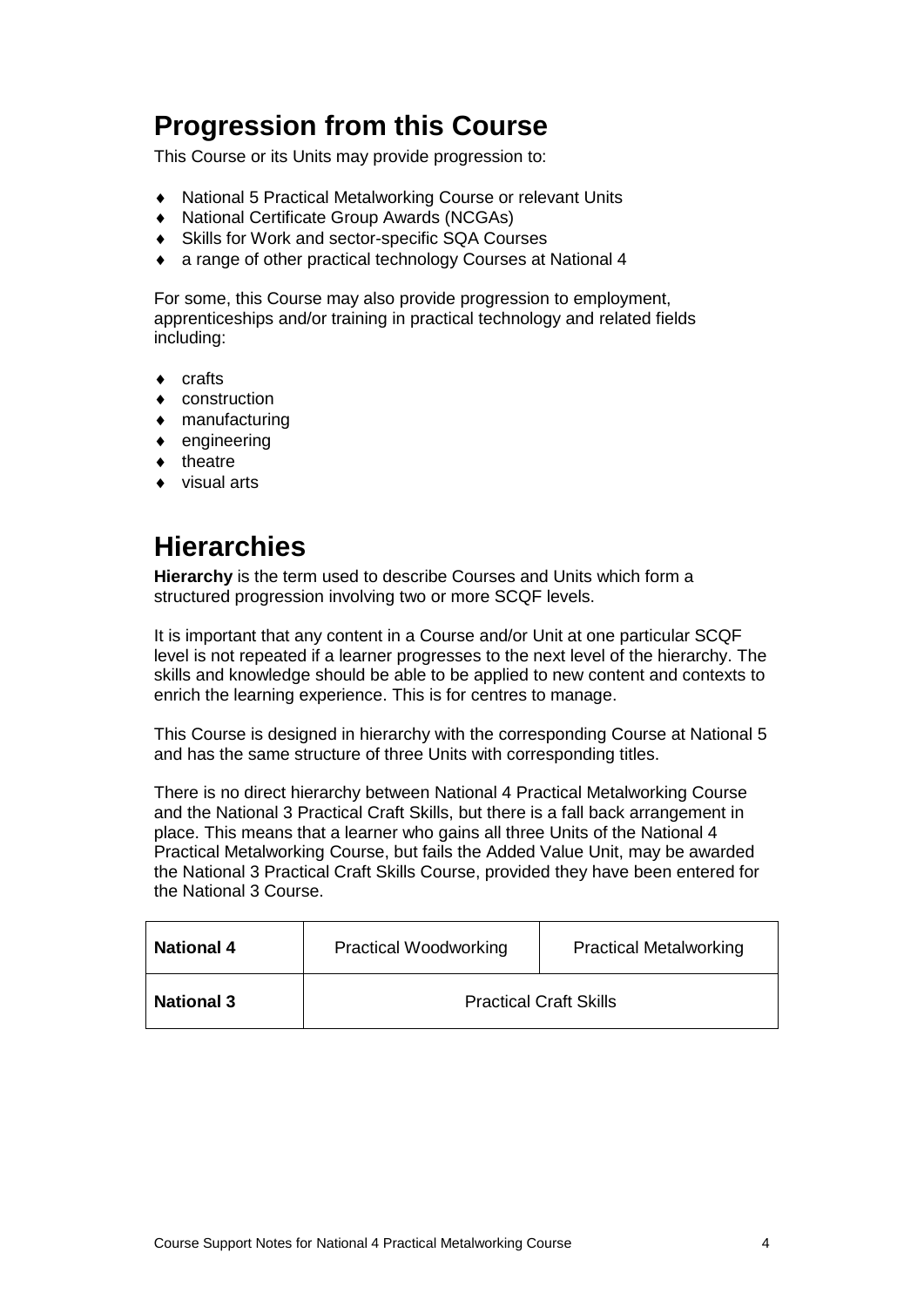Appendix 2 contains a table showing the relationship between the mandatory knowledge and understanding at National 4 and National 5. This may be useful for:

- designing and planning learning activities for multi-level groups including National 4 and National 5 learners
- ensuring seamless progression between levels
- identifying important prior learning for learners at National 5

Teachers should also refer to the Outcomes and Assessment Standards for each level when planning delivery.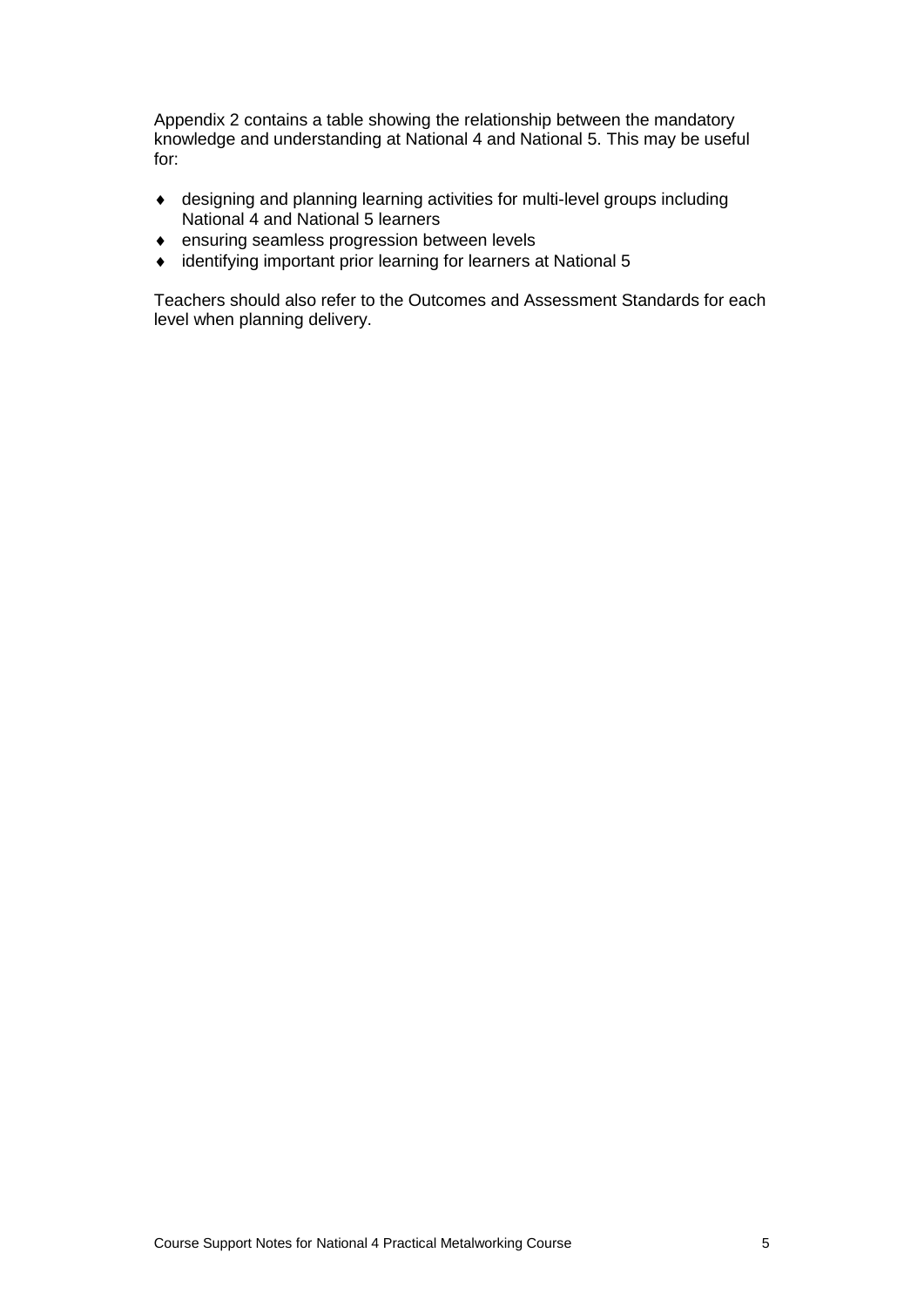## <span id="page-8-0"></span>**Approaches to learning and teaching**

Practical Metalworking, like all new and revised National Courses, has been developed to reflect Curriculum for Excellence values, purposes and principles. The approach to learning and teaching developed by individual centres should reflect these principles.

Learning in this Course should be primarily practical, hands-on and experiential in nature.

Learning and teaching activities should be designed to stimulate learners' interest, and to develop skills and knowledge to the standard required by the three Units. Learning should be focused on appropriate practical activities so that practical skills are developed simultaneously with knowledge and understanding and to allow evidence for assessment to be naturally occurring.

Teaching is likely to involve a range of strategies including demonstration, discussion, problem-solving, exploration and perhaps simple experimentation (particularly with materials) in building learner competence and confidence. Where possible, visits to relevant local industrial/workshop environments should be undertaken. The use of video and online resources may also provide valuable resources.

Co-operative and collaborative learning approaches support and encourage learners to achieve their full potential. Unlike individual learning, learners engaged in these strategies capitalise on one another's resources and skills asking one another for information, evaluating one another's ideas and monitoring the group's work. While working in a group is not specifically identified as one of the skills for life, learning and work for this Course, and therefore not assessed, it is a fundamental aspect of working in practical technologies and so should be encouraged and developed by teachers.

When delivering the Units, reference should be made to the appropriate content statements within the 'Further mandatory information on Course coverage' section of the *Added Value Unit Specification* to ensure the required breadth of knowledge is covered. A range of approaches to learning and teaching appropriate to the delivery of the Course have been further described at individual Unit level.

Assessment activities, used to support learning, may usefully be blended with learning activities throughout the Course.

For example by:

- sharing learning intentions/success criteria
- using assessment information to set learning targets and next steps
- adapting teaching and learning activities based on assessment information
- boosting learners' confidence by providing supportive feedback

Self- and peer-assessment techniques should be encouraged wherever appropriate.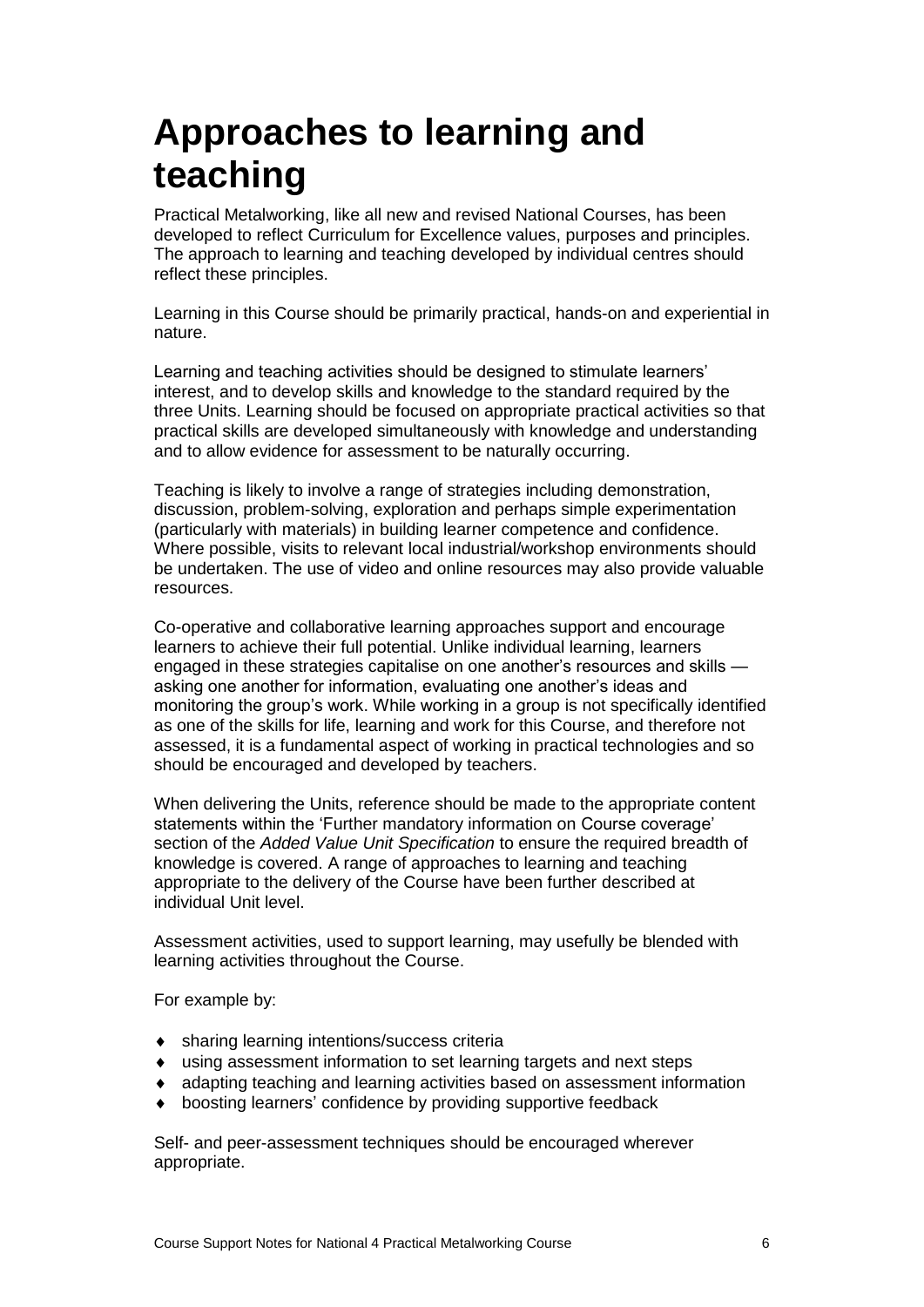#### **Working towards Units and Course**

Learning and teaching activities should be designed to develop both:

- skills and knowledge to the standard required by **each Unit** and to the level defined by the associated Outcomes and Assessment Standards
- ability to apply the breadth of knowledge, understanding and skills required to complete the **Added Value Unit** successfully

#### **Meeting the needs of all learners**

Within any class, each learner has individual strengths and areas for improvement. For example, within a National 4 class, there may be learners capable of achieving National 5 standards in some aspects of the Course. Where possible, they should be given the opportunity to do so.

Teachers need to consider both the Outcomes and Assessment Standards, and the content tables in Appendix 2 of these notes, to identify opportunities where learners may achieve National 5 standards.

When delivering this Course to a group of learners, with some working towards National 4 and others towards National 5, it may be useful for teachers to identify activities covering common knowledge and skills for all learners, and additional activities required for National 5 learners. This is particularly appropriate where the National 5 learners have come directly from the broad general education without doing National 4.

However, where National 5 learners have studied National 4 in a previous year, it is important to provide them with new and different contexts for learning to avoid demotivation.

Learning about Scotland and Scottish culture will enrich the learners' learning experience and help them to develop the skills for learning, life and work they will need to prepare them for taking their place in a diverse, inclusive and participative Scotland and beyond. Where there are opportunities to contextualise approaches to learning and teaching to Scottish contexts, teachers and lecturers should consider this.

#### **Sequence of delivery of Units**

The sequence of delivery of the Units within the Course is a matter of professional judgement and is at the discretion of the centre. The decision may well be influenced by local factors such as resource or staffing allocation, staff expertise and timetable structure.

Whether the decision is taken to deliver the Units sequentially or in parallel, it is recommended that where possible the initial part of the *Bench Skills* Unit should be delivered before commencing other Units so that learners can develop their initial skills in reading drawings and basic marking out.

It would be good practice to complete all Units before attempting the Added Value practical activity: *Making a Finished Product from Metal.* This approach will give learners the opportunity to develop the skills and knowledge to enable them to successfully attempt the practical activity for Course assessment.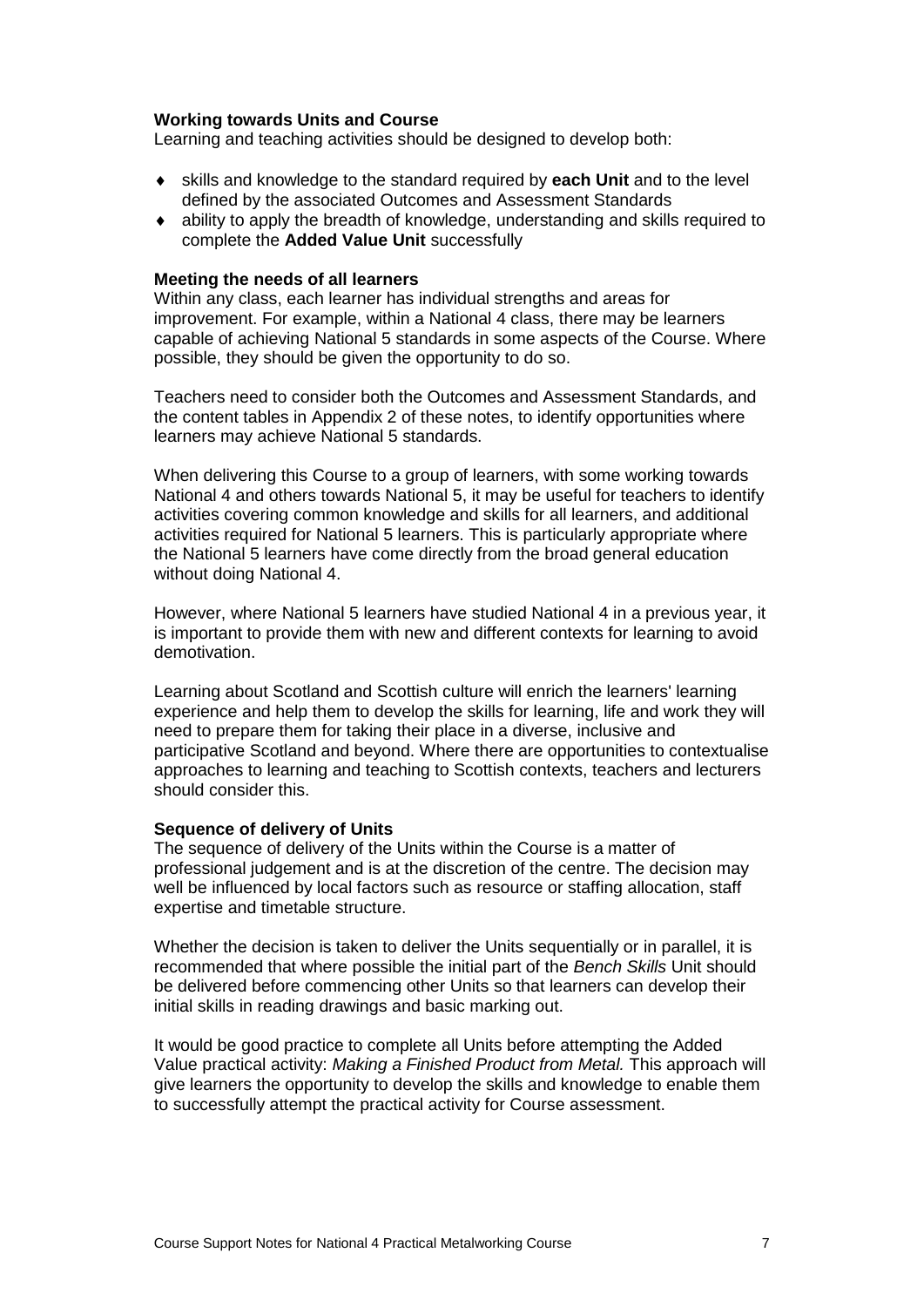#### **Fitting the Added Value Unit into a Course plan**

As the Added Value Unit is intended to build on knowledge, understanding and skills developed through the other Units, it will normally be delivered at the end of the Course. However, it may be possible to begin work on the Added Value Unit at an earlier stage, but only where it is clear that learners have already gained the required skills and knowledge.

#### **Advice on distribution of time**

The distribution of time between the various Units is a matter for professional judgement and is entirely at the discretion the centre. Each Unit is likely to require an approximately equal time allocation, although this may depend on the learners' prior learning in the different topic areas.

Within the time allocated for the Added Value Unit (practical activity), time will be required for:

- preparation for the practical activity, which could include considering exemplars and practising the application and integration of skills
- carrying out the stages of the practical activity with teacher guidance and support
- maintaining a progress diary

#### **Resources**

Centres may find that existing equipment workshop and classroom resources provide all that is required to deliver the Course. In addition, where knowledge is being consolidated, centres may use digital resources to support learning.

#### **Teaching and learning materials**

Centres may also be able to adapt existing activities and resources to support and consolidate learning such as online interactive quizzes and activities currently well utilised in centres.

## <span id="page-10-0"></span>**Developing skills for learning, skills for life and skills for work**

Guidance on the development of skills for life, skills for learning and skills for work is to be found in the support notes for each of the component Units.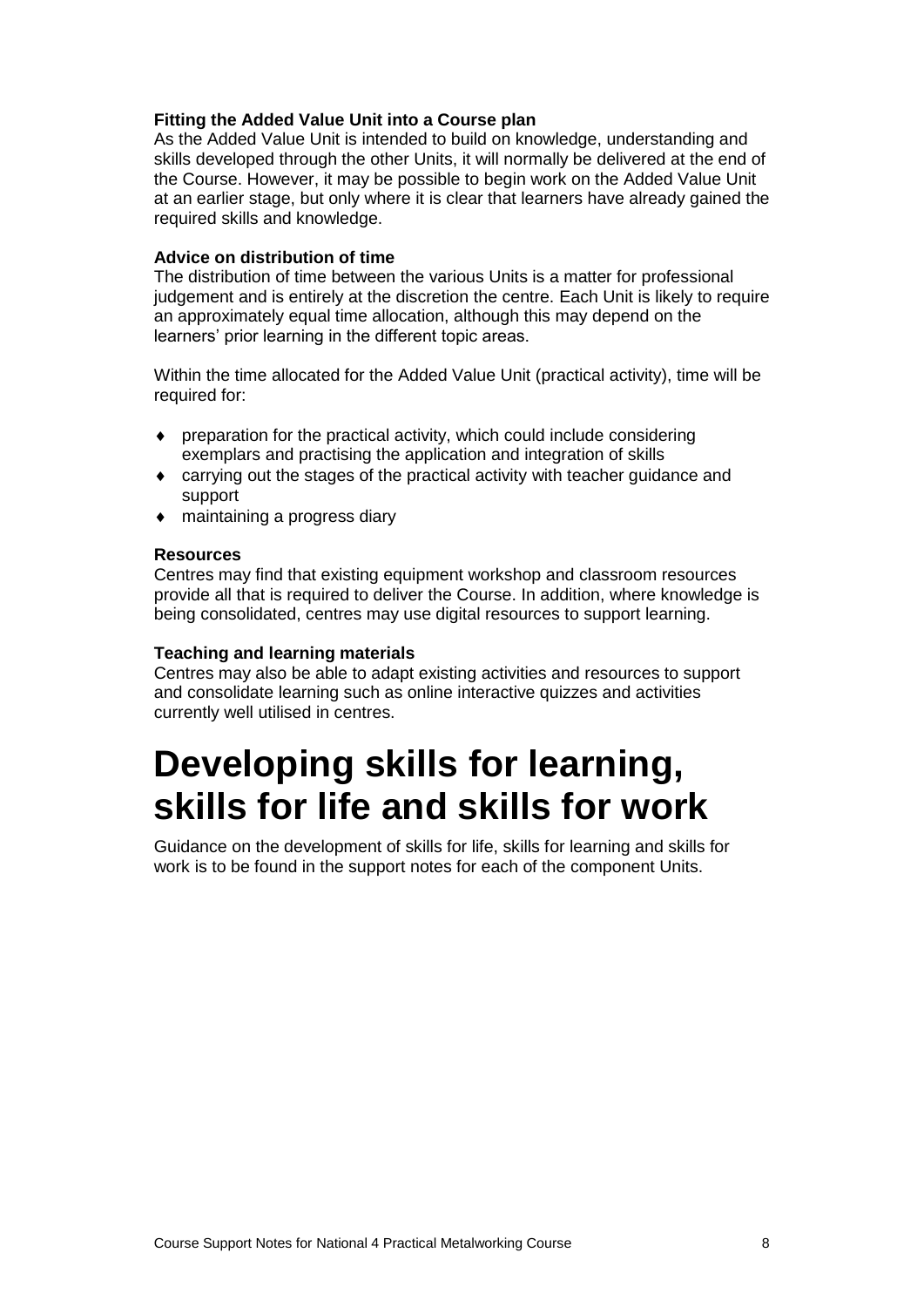## <span id="page-11-0"></span>**Approaches to assessment**

See the *Unit Support Notes* for guidance on approaches to assessment of the Units of the Course.

#### **Added value**

Courses from National 4 to Advanced Higher include assessment of added value. At National 4, the added value will be assessed in the *Added Value Unit*.

Information given in the *Course Specification* and the *Added Value Unit Specification* about the assessment of added value is mandatory.

Full details of assessment of the practical activity are included in the *Added Value Unit Specification.*

The *Added Value Unit* will assess the application of skills and knowledge which learners will have developed through the other Units. Evidence for this Unit will be generated through a practical activity in which learners will be required to make a finished product in metal.

### **Combining assessment across Units**

A holistic approach to assessment will enrich the assessment process for the learner, avoid duplication of assessment, provide more time for learning and teaching and allow centres to manage the assessment process more efficiently.

Each of the Units in the National 4 Practical Metalworking Course is focused on delivering different, but interrelated, skills, knowledge and understanding. When Units are taken as part of the Course, there will be opportunities to combine assessment across the Units. This has been outlined, where possible, in individual *Unit Support Notes.* If assessment across Units is combined, then it must be clear where such evidence has been taken from and which Assessment Standards it evidences.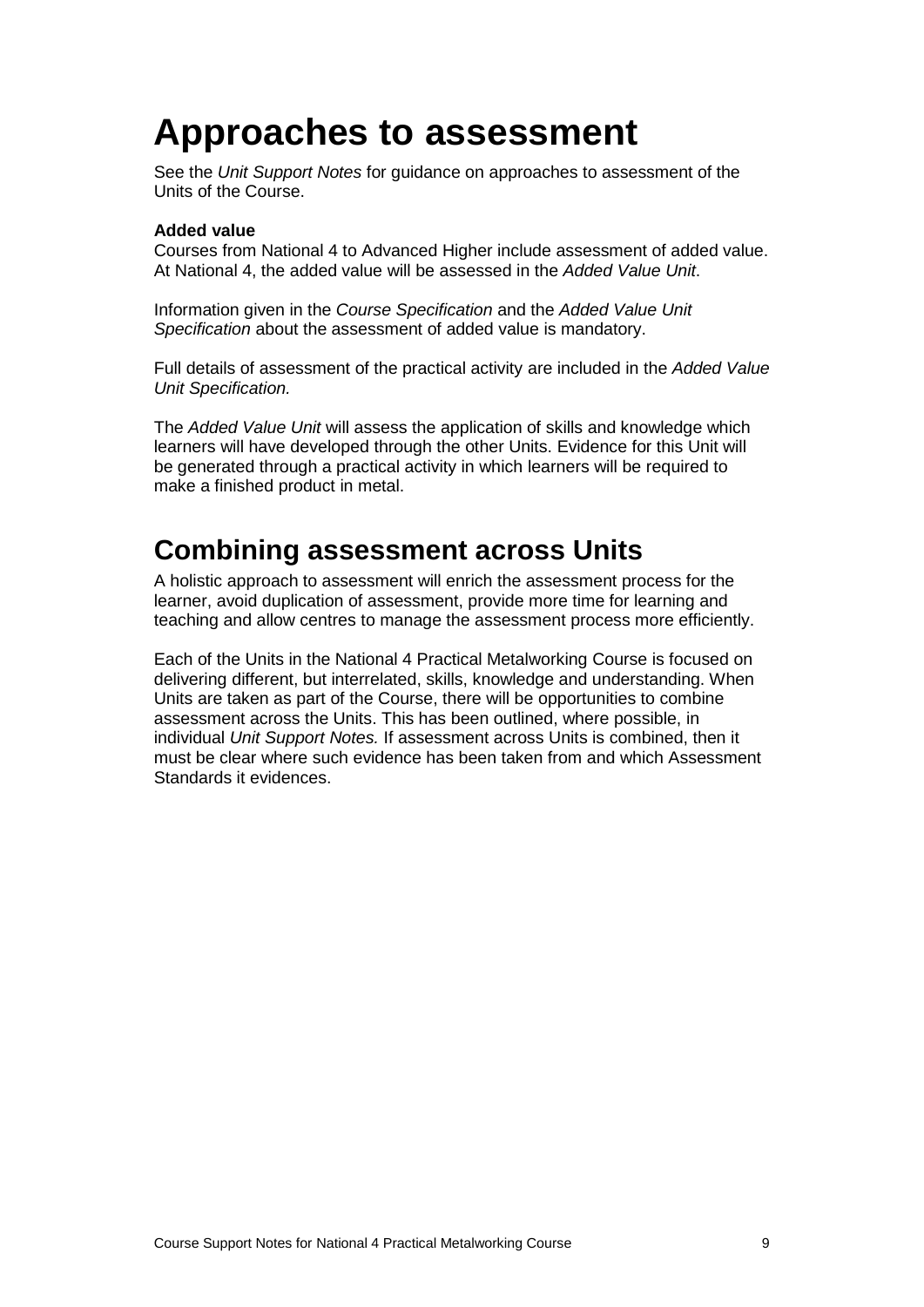# <span id="page-12-0"></span>**Equality and inclusion**

The requirement to develop practical skills involving the use of equipment and tools may present challenges for learners with physical or visual impairment. In such cases, reasonable adjustments may be appropriate, including (for example) the use of adapted equipment or alternative assistive technologies. This is for both learners and centres to consider.

It is recognised that centres have their own duties under equality and other legislation and policy initiatives. The guidance given in these *Course Support Notes* is designed to sit alongside these duties but is specific to the delivery and assessment of the Course.

It is important that centres are aware of and understand SQA's assessment arrangements for disabled learners, and those with additional support needs, when making requests for adjustments to published assessment arrangements. Centres will find more guidance on this in the series of publications on Assessment Arrangements on SQA's website: [www.sqa.org.uk/sqa/14977.html.](http://www.sqa.org.uk/sqa/14977.html)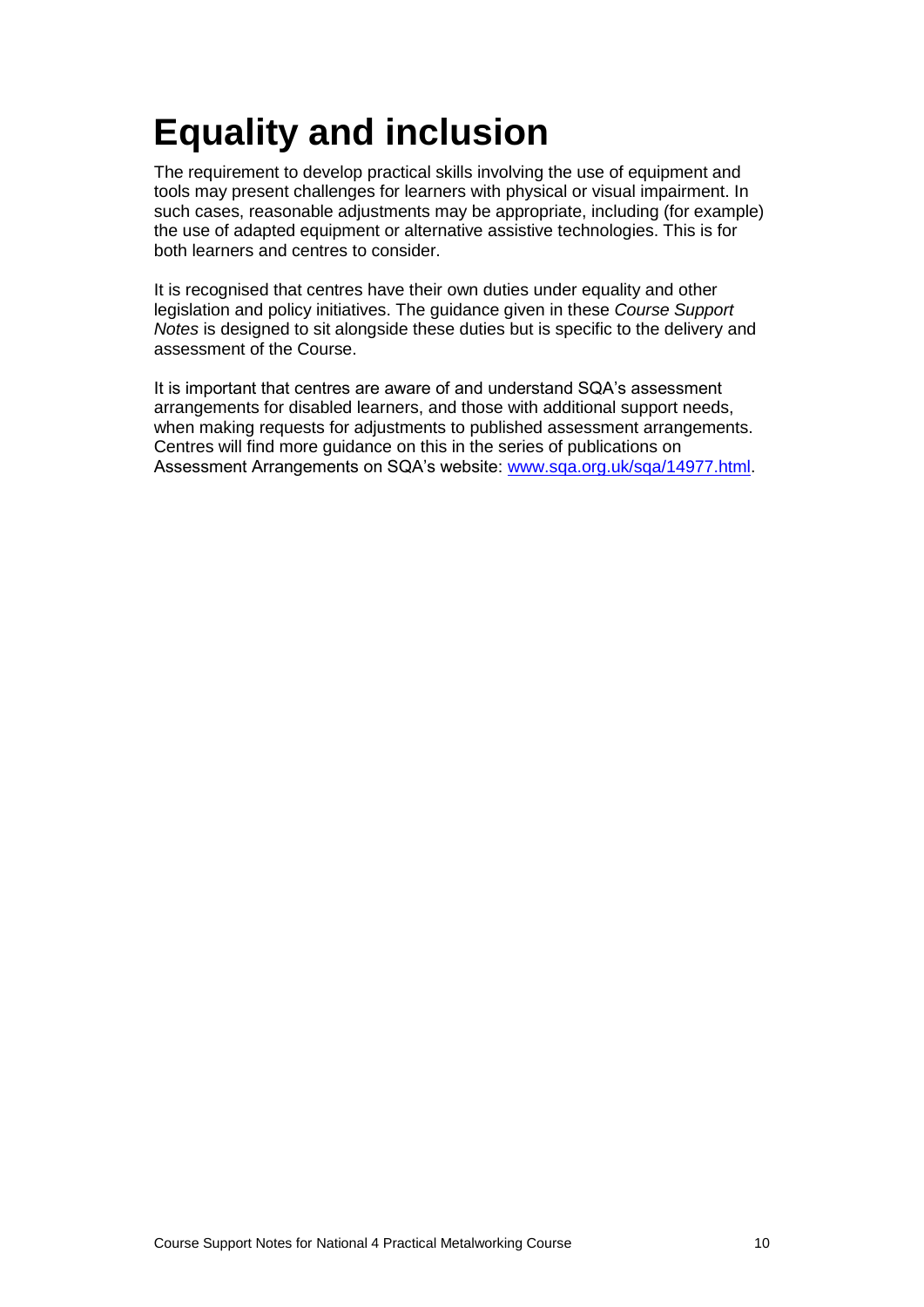# <span id="page-13-0"></span>**Appendix 1: Reference documents**

The following reference documents will provide useful information and background.

- Assessment Arrangements (for disabled learners and/or those with additional support needs) — various publications are available on SQA's website at: [www.sqa.org.uk/sqa//14977.html](http://www.sqa.org.uk/sqa/14977.html)
- *[Building the Curriculum 4: Skills for learning, skills for life and skills for work](http://www.ltscotland.org.uk/buildingyourcurriculum/policycontext/btc/btc4.asp)*
- *[Building the Curriculum 5: A framework for assessment](http://www.ltscotland.org.uk/buildingyourcurriculum/policycontext/btc/btc5.asp)*
- [Course Specifications](http://www.sqa.org.uk/browsecfesubjects)
- [Design Principles for National Courses](http://www.sqa.org.uk/sqa/68410.5165.html)
- *[Guide to Assessment \(June 2008\)](http://www.sqa.org.uk/files_ccc/25GuideToAssessment.pdf)*
- ◆ Principles and practice papers for curriculum areas
- *[SCQF Handbook: User Guide](http://www.scqf.org.uk/Resources)* (published 2009) and SCQF level descriptors (reviewed during 2011 to 2012): [www.sqa.org.uk/sqa/4595.html](http://www.sqa.org.uk/sqa/4595.html)
- *[SQA Skills Framework: Skills for Learning, Skills](http://www.sqa.org.uk/sqa/63101.html) for Life and Skills for Work*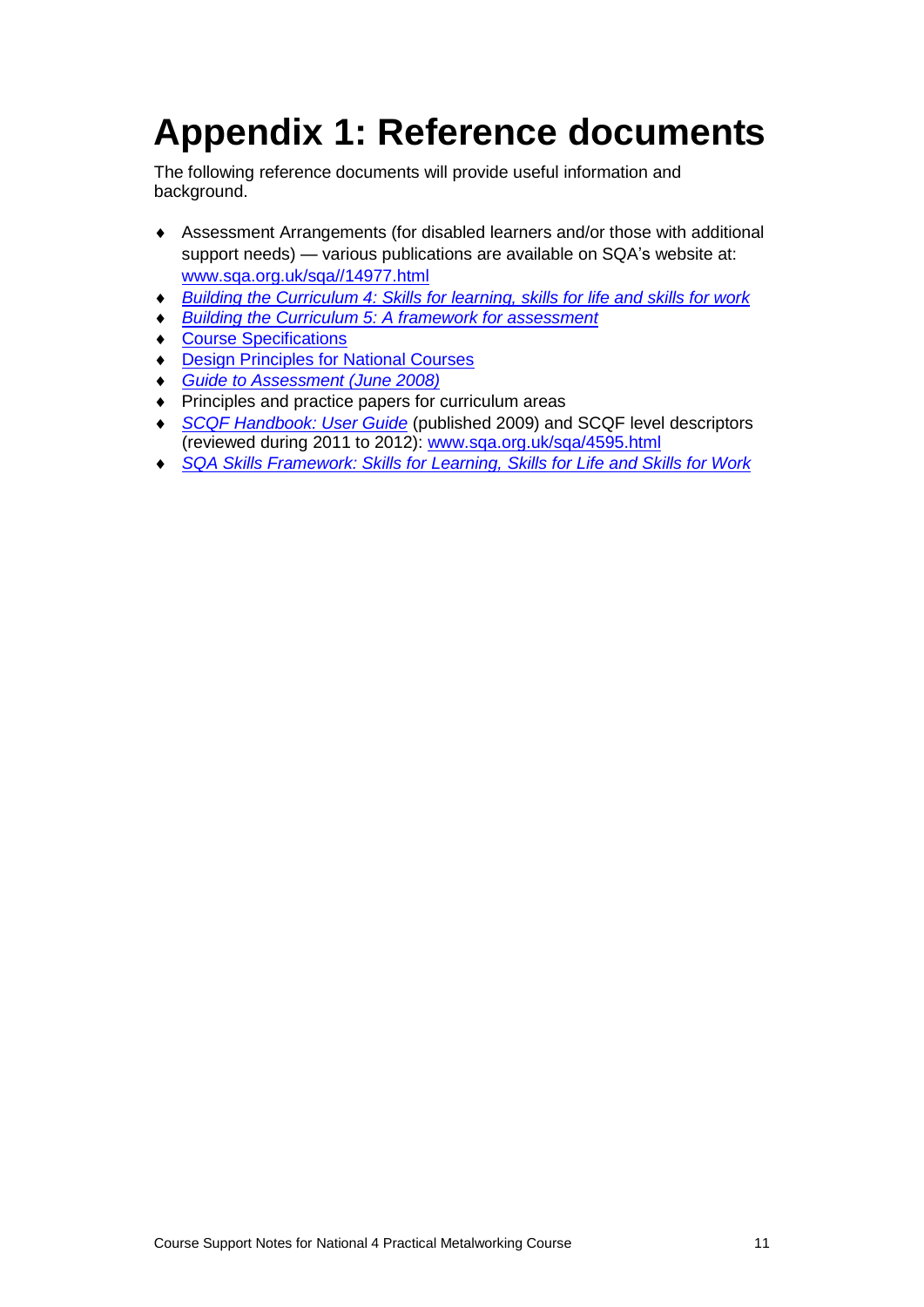## <span id="page-14-0"></span>**Appendix 2: Comparison between National 4 and National 5**

The table below shows the relationship between the mandatory National 4 and National 5 knowledge, understanding and skills.

Teachers should also refer to the Outcomes and Assessment Standards for each level when planning delivery.

**NB:** Where similar topics, tools, equipment, materials and processes are used at both levels, the Outcomes, Assessment Standards and Evidence Requirements distinguish the level of treatment.

| Identification and use of the following tools and processes:                           |                                                                                                                                                                                                                                                                                                                                                                                                                                                                                                                                                                                                                                                                                                                                                                             |  |  |  |
|----------------------------------------------------------------------------------------|-----------------------------------------------------------------------------------------------------------------------------------------------------------------------------------------------------------------------------------------------------------------------------------------------------------------------------------------------------------------------------------------------------------------------------------------------------------------------------------------------------------------------------------------------------------------------------------------------------------------------------------------------------------------------------------------------------------------------------------------------------------------------------|--|--|--|
| <b>Topic</b>                                                                           | <b>National 4</b><br><b>National 5</b>                                                                                                                                                                                                                                                                                                                                                                                                                                                                                                                                                                                                                                                                                                                                      |  |  |  |
| <b>Measuring</b><br>and marking<br>out                                                 | Tools and equipment:<br>As at National 4, plus:<br>Tools and equipment:<br>scriber and scribing block<br>steel rule<br>٠<br>combination set<br>engineer's square<br>$\bullet$<br>micrometer (analogue or<br>spring dividers<br>digital)<br>calipers (odd-leg, inside,<br>angle block<br>outside, and Vernier or<br>v-block<br>digital)<br>centre punch<br>Knowledge and understanding of:<br>witness marks<br>surface table<br>allowances for expansion,<br>bending, stretching, forming,<br>Basic knowledge and<br>trimming, welding, brazing<br>understanding of:<br>and soldering<br>units of measurement,<br>datum, functional<br>dimensions<br>Engineer's blue                                                                                                         |  |  |  |
| <b>Reading and</b><br>interpreting<br>drawings<br>and<br>documents<br><b>Materials</b> | Working drawings, pictorial drawings, diagrams, cutting lists<br>Knowledge and understanding of orthographic projection, scale,<br>dimensioning (linear, radial and diameter) and basic drawing<br>conventions including: line types, centre lines and hidden detail<br>Knowledge (basic knowledge at National 4) of variety of common<br>metalworking materials:<br>ferrous metals (steel, high carbon steel, iron)<br>٠<br>non-ferrous metals (aluminum, copper, nickel)<br>٠<br>alloys (bronze, brass, stainless steel)<br>٠<br>common sections (square bar, round bar, hexagonal bar, angle<br>$\bullet$<br>iron, tube)<br>sheet materials (tin plate, copper, brass, steel, aluminum)<br>Common metals associated with different fabrication and joining<br>techniques |  |  |  |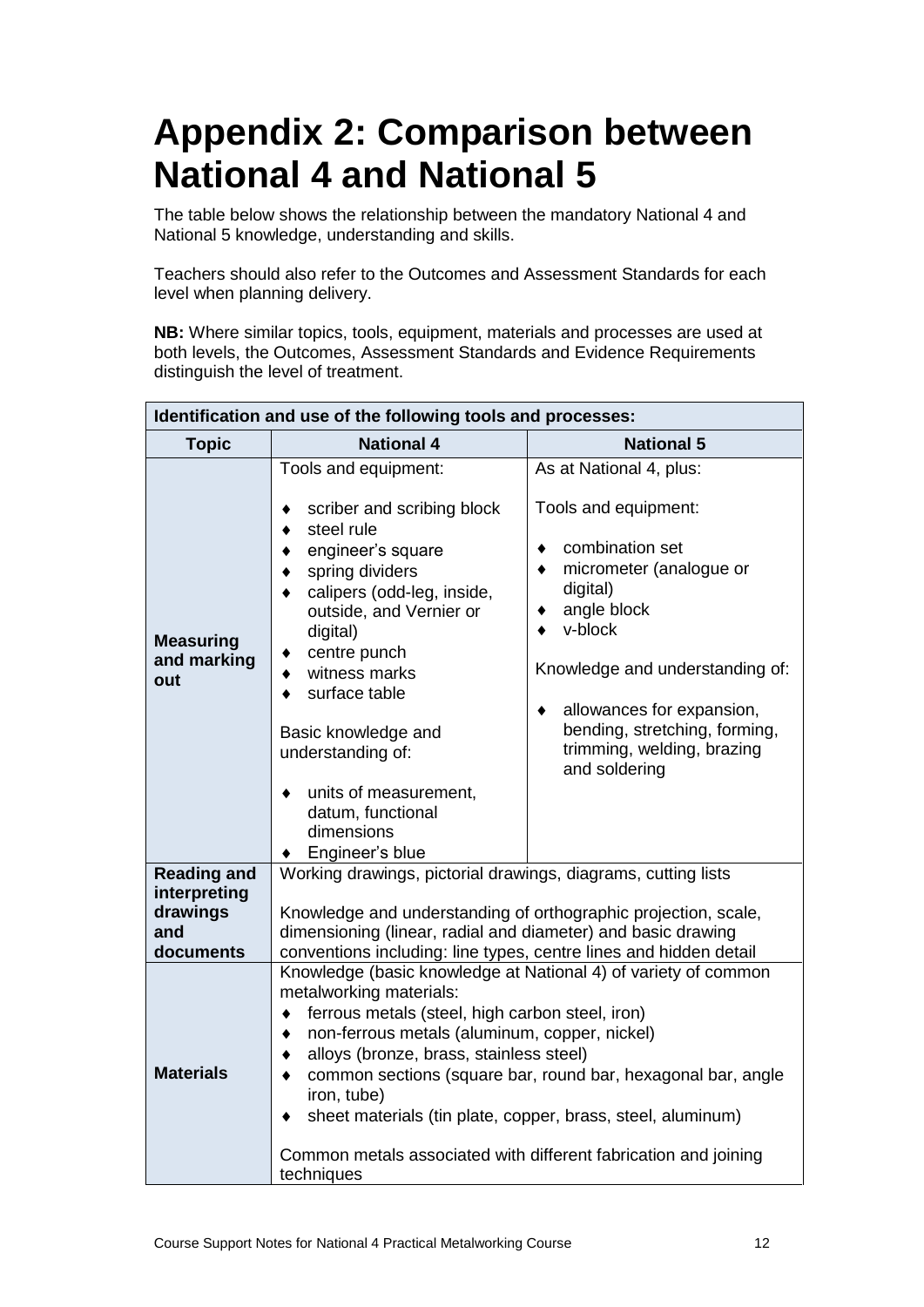|                                                        | Common bench tools, including:                                     |                             |  |
|--------------------------------------------------------|--------------------------------------------------------------------|-----------------------------|--|
|                                                        | hammers (ball-pein)                                                |                             |  |
|                                                        | cold chisels<br>٠                                                  |                             |  |
| <b>Bench work</b>                                      | files                                                              |                             |  |
|                                                        | saws (hacksaw, junior hacksaw)                                     |                             |  |
|                                                        | taps, dies tap wrench and die stock for tapping and threading<br>٠ |                             |  |
|                                                        | and awareness of twist drill size                                  |                             |  |
|                                                        | rivet set and snap                                                 |                             |  |
|                                                        | bending equipment including folding bars<br>٠<br>notchers          |                             |  |
|                                                        |                                                                    |                             |  |
| <b>Sheet-metal</b>                                     | hide or rubber mallets                                             |                             |  |
| tools and                                              | tin snips<br>٠                                                     |                             |  |
| machines                                               | pop riveter                                                        |                             |  |
|                                                        | spot welder                                                        |                             |  |
|                                                        | formers and jigs (as appropriate)                                  |                             |  |
|                                                        | Centre lathe: parallel turning,<br>As at National 4, plus:         |                             |  |
|                                                        | facing, chamfering, centre<br>drilling and drilling generally,     | centre lathe: taper turning |  |
|                                                        | knurling, parting off                                              | (using a compound slide)    |  |
|                                                        |                                                                    | use of a 4-jaw chuck (if    |  |
|                                                        | Pedestal drill for drilling and                                    | appropriate)                |  |
|                                                        | counter-sinking                                                    |                             |  |
|                                                        |                                                                    |                             |  |
| <b>Machine</b>                                         | Knowledge (basic knowledge                                         |                             |  |
| processes                                              | at National 4) of:                                                 |                             |  |
|                                                        |                                                                    |                             |  |
|                                                        | bench grinders                                                     |                             |  |
|                                                        | centering of cutting tools                                         |                             |  |
|                                                        | milling machines (vertical,                                        |                             |  |
|                                                        | horizontal and CNC)<br>industrial cutting processes                |                             |  |
|                                                        | (including laser and plasma                                        |                             |  |
|                                                        | cutters)                                                           |                             |  |
|                                                        | lathe cutting tools<br>٠                                           | As at National 4, plus:     |  |
|                                                        | knurling tool                                                      |                             |  |
|                                                        | parting tool                                                       | 4-jaw chuck                 |  |
|                                                        | 3-jaw chuck and Jacob's                                            |                             |  |
|                                                        | chuck                                                              |                             |  |
| <b>Machine</b>                                         | chuck keys                                                         |                             |  |
| tools                                                  | revolving centres                                                  |                             |  |
|                                                        | machine vices                                                      |                             |  |
|                                                        |                                                                    |                             |  |
|                                                        | Appropriate holding devices                                        |                             |  |
|                                                        | Safety equipment                                                   |                             |  |
|                                                        |                                                                    |                             |  |
|                                                        | Preparation of surfaces                                            |                             |  |
|                                                        | Planishing, polishing, bluing                                      |                             |  |
| Machine finishing (ground, milled)<br><b>Finishing</b> |                                                                    |                             |  |
|                                                        | Knowledge (but not use) of preparation and application of painting |                             |  |
|                                                        | and powder-dip coating                                             |                             |  |
|                                                        |                                                                    |                             |  |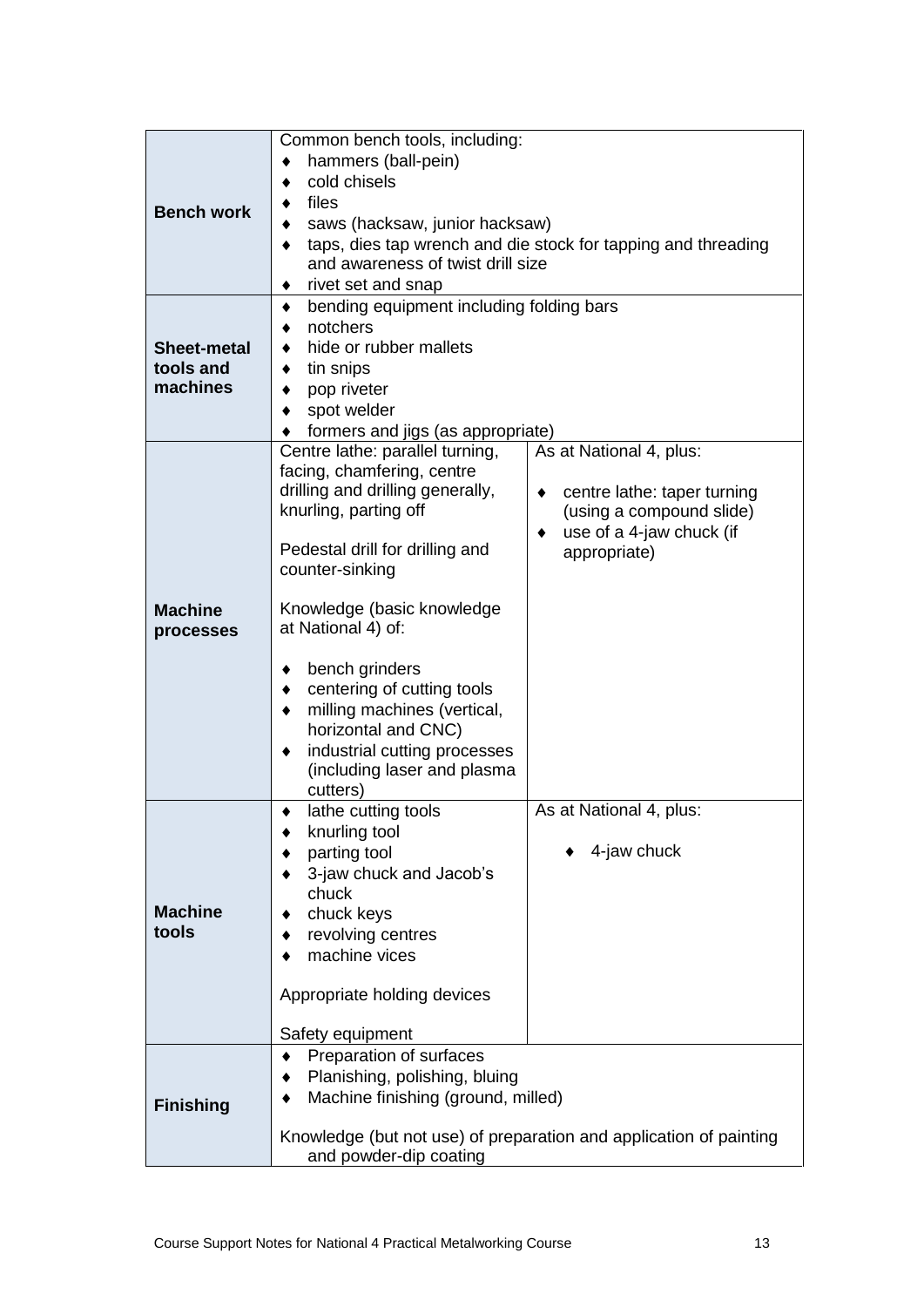|                                                             | Knowledge and understanding (basic at National 4) of:                                                                                                                                                                                                                                                                                                                                       |                                                                                                                                                                                                           |  |  |
|-------------------------------------------------------------|---------------------------------------------------------------------------------------------------------------------------------------------------------------------------------------------------------------------------------------------------------------------------------------------------------------------------------------------------------------------------------------------|-----------------------------------------------------------------------------------------------------------------------------------------------------------------------------------------------------------|--|--|
| <b>Care and</b><br>maintenance<br>of tools and<br>equipment | reporting faults and fault reporting systems<br>general condition before, during and after use<br>position and condition of guards<br>position and security of cutting tools on machine tools<br>secure holding techniques                                                                                                                                                                  |                                                                                                                                                                                                           |  |  |
| <b>Fabrication</b><br>and thermal<br>joining                | Hot-forming techniques<br>including twisting, drawing<br>down and flattening<br>Hot-bending techniques<br>including metal bar bending,<br>metal strip bending (including<br>on edge)<br>Thermal joining techniques<br>including welding, soldering or<br>brazing<br>Mechanical fixing techniques<br>including screw-fixing and<br>proprietary fixings<br>Proprietary metalwork<br>adhesives | As at National 4, plus:<br>Heat-treatment methods of<br>annealing, hardening and<br>tempering<br>Knowledge and understanding of<br>metals associated with different<br>fabrication and joining techniques |  |  |
| <b>Safe working</b><br>practices                            | Good practices and safe systems for general workshop and<br>individual activities as appropriate<br>Personal protective equipment                                                                                                                                                                                                                                                           |                                                                                                                                                                                                           |  |  |
| <b>Recycling</b><br>and<br>sustainability                   | Best practice in selecting materials appropriate for use<br>Understanding and following workshop recycling practices and<br>processes                                                                                                                                                                                                                                                       |                                                                                                                                                                                                           |  |  |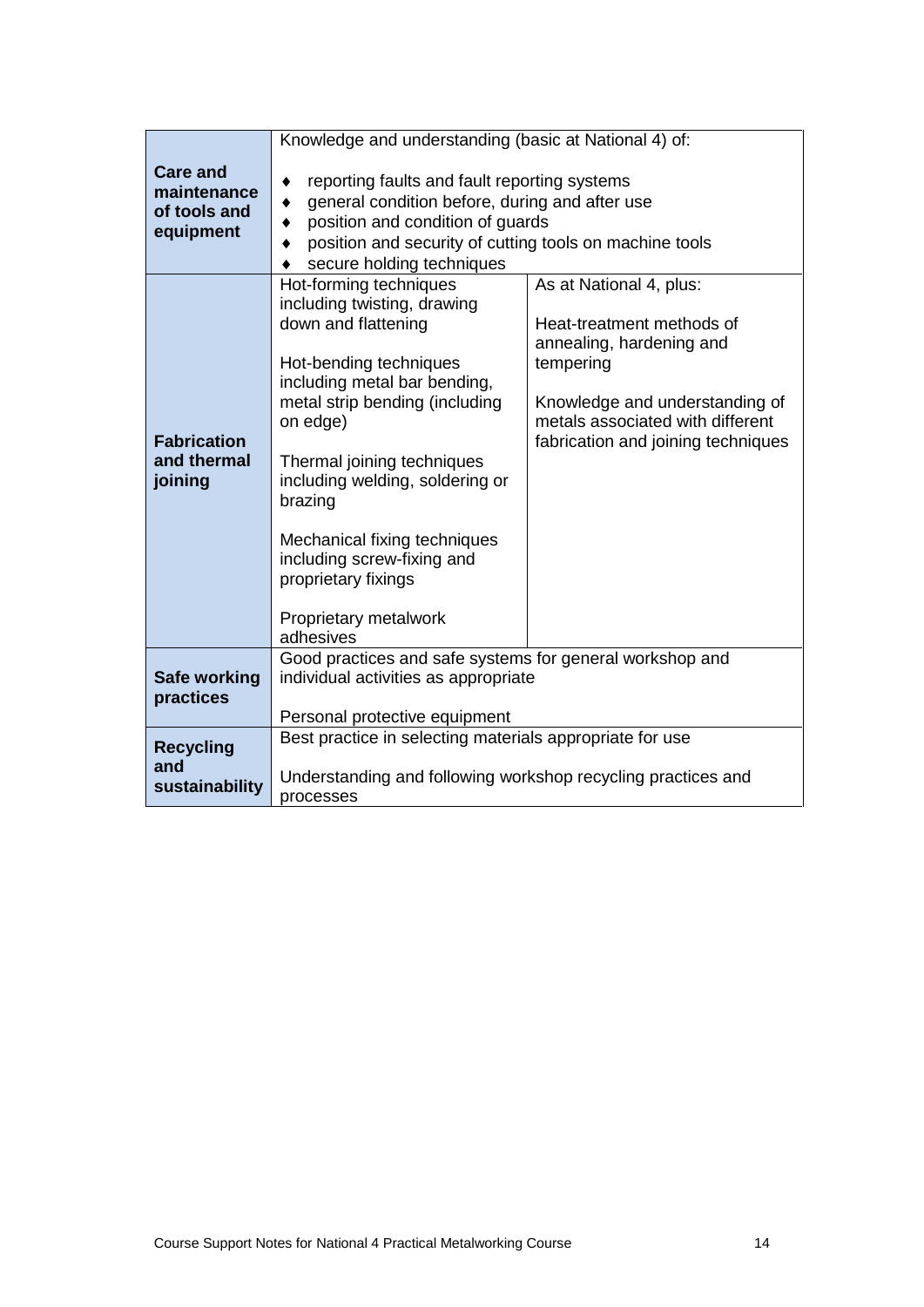## <span id="page-17-0"></span>**Administrative information**

**Published:** June 2014 (version 1.2)

### **History of changes to Course Support Notes**

| <b>Course</b><br><b>details</b> | <b>Version</b> | <b>Description of change</b>                                                                                                              | <b>Authorised</b><br>by                  | <b>Date</b>  |
|---------------------------------|----------------|-------------------------------------------------------------------------------------------------------------------------------------------|------------------------------------------|--------------|
|                                 | 1.1            | Changes to comparison table in<br>Course Support Notes; minor changes<br>to learning and teaching information in<br>Unit Support Notes.   | Qualifications<br>Development<br>Manager | July<br>2013 |
|                                 | 1.2            | Appendix 2: Comparison between<br>National 4 and National 5 page 13 -<br>deletion of 'senior', and 'blue-dip'<br>changed to 'powder-dip'. | Qualifications<br>Manager                | June<br>2014 |
|                                 |                |                                                                                                                                           |                                          |              |
|                                 |                |                                                                                                                                           |                                          |              |

This document may be reproduced in whole or in part for educational purposes provided that no profit is derived from reproduction and that, if reproduced in part, the source is acknowledged. Additional copies can be downloaded from SQA's website at **[www.sqa.org.uk](http://www.sqa.org.uk/)**.

Note: You are advised to check SQA's website (**[www.sqa.org.uk](http://www.sqa.org.uk/)**) to ensure you are using the most up-to-date version.

© Scottish Qualifications Authority 2014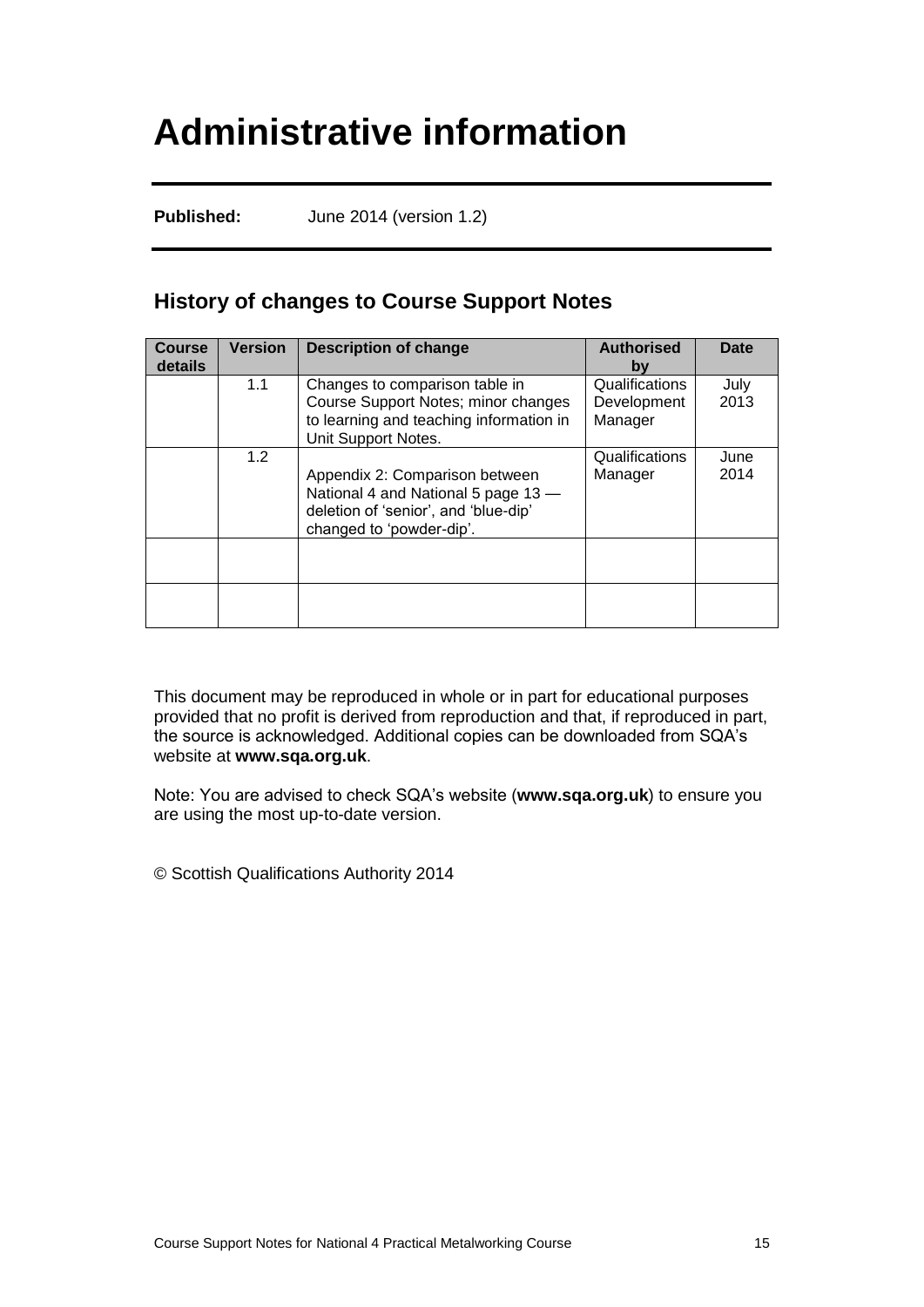



## <span id="page-18-0"></span>**Unit Support Notes — Practical Metalworking: Bench Skills (National 4)**



This document may be reproduced in whole or in part for educational purposes provided that no profit is derived from reproduction and that, if reproduced in part, the source is acknowledged. Additional copies of these *Unit Support Notes* can be downloaded from SQA's website: **[www.sqa.org.uk](http://www.sqa.org.uk/)**.

Please refer to the note of changes at the end of this document for details of changes from previous version (where applicable).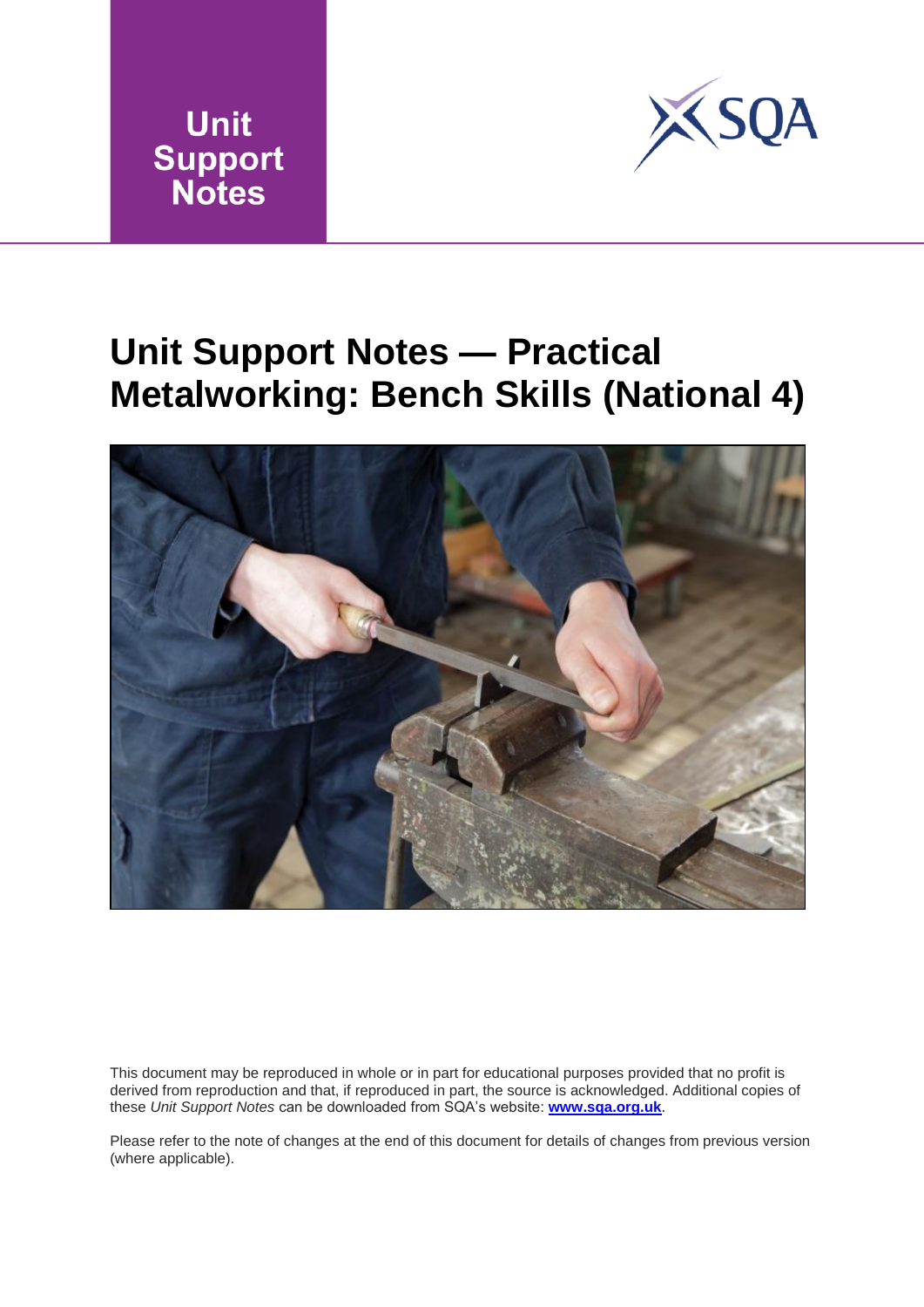# <span id="page-19-0"></span>**Introduction**

These support notes are not mandatory. They provide advice and guidance on approaches to delivering and assessing the Practical Metalworking: Bench Skills (National 4) Unit. They are intended for teachers and lecturers who are delivering this Unit. They should be read in conjunction with:

- the *Unit Specification*
- the *Course Specification*
- the *Added Value Unit Specification*
- the *Course Support Notes*
- appropriate assessment support materials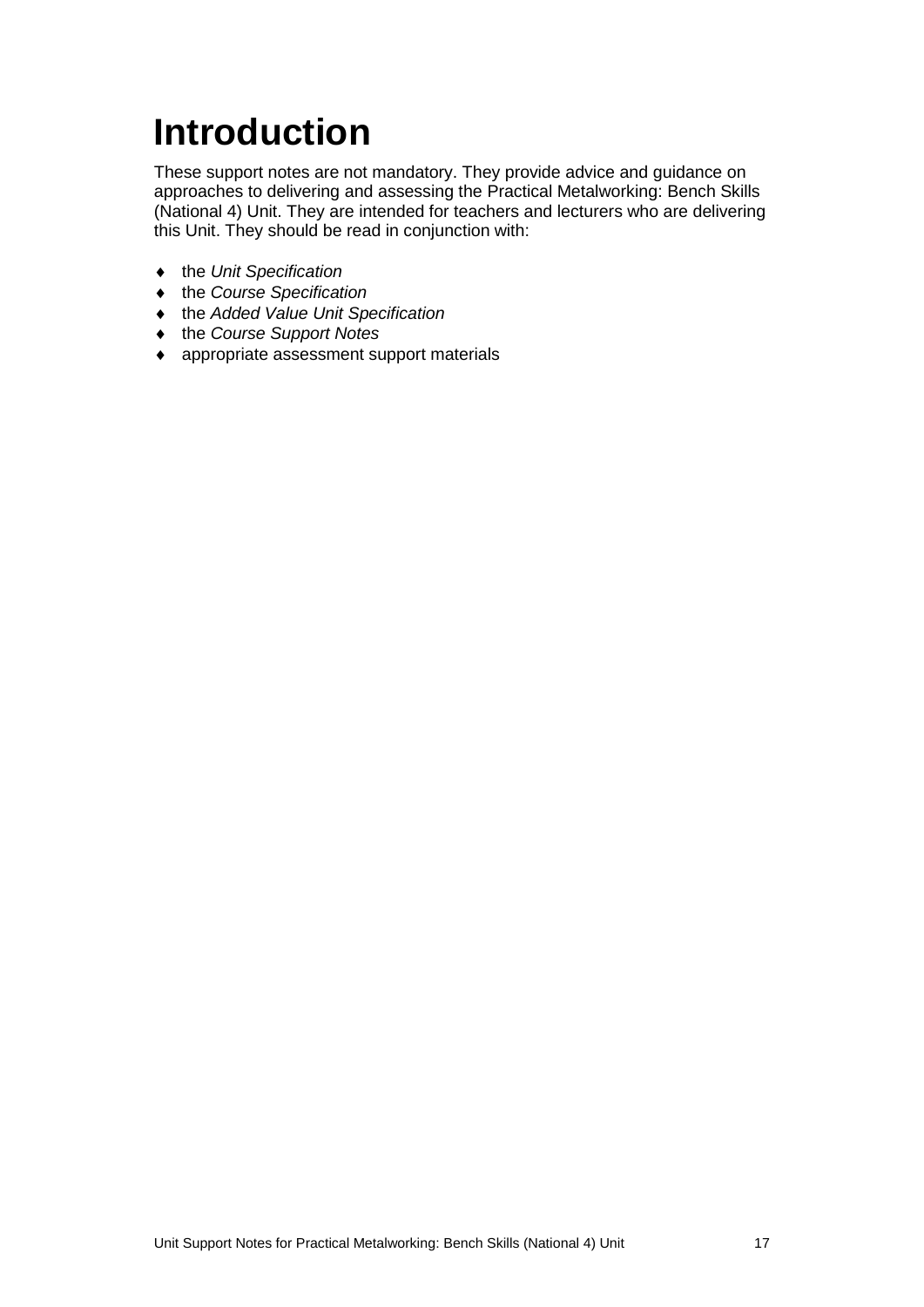# <span id="page-20-0"></span>**General guidance on the Unit**

### **Aims**

The general aim of this Unit, as stated in the *Unit Specification*, is to help learners develop a range of metalworking hand tool skills including simple bench-fitting work, basic sheet-metal work and simple measuring and marking-out work. The ability to read and interpret simple drawings and diagrams is also developed in this Unit. Learners will also develop their knowledge and understanding of metalworking materials, recycling and sustainability issues, as well as an appreciation of safe working practices in a workshop environment.

This Unit will also give learners the opportunity to develop thinking skills and skills in numeracy, employability, enterprise and citizenship.

This Unit can be delivered as:

- ◆ a stand-alone Unit
- ◆ part of the National 4 Practical Metalworking Course

### **Progression into this Unit**

Entry to this Unit is at the discretion of the centre. However, learners would normally be expected to have attained useful skills, knowledge and understanding from prior learning, such as:

- National 3 Practical Craft Skills Course or relevant Units
- National 3 Design and Technology Course or relevant Units

Learners may have also gained relevant skills and knowledge through other prior learning, life and work experiences.

### **Skills, knowledge and understanding covered in this Unit**

Information about skills, knowledge and understanding is given in the National 4 Practical Metalworking *Course Support Notes*.

If the Unit is being delivered as part of the National 4 Practical Metalworking Course, the teacher should refer to the 'Further mandatory information on Course coverage' section within the *Added Value Unit Specification* for detailed content.

If the Unit is being delivered on a free-standing basis, teachers and lecturers are free to select the skills, knowledge, understanding and contexts which are most appropriate for delivery in their centres.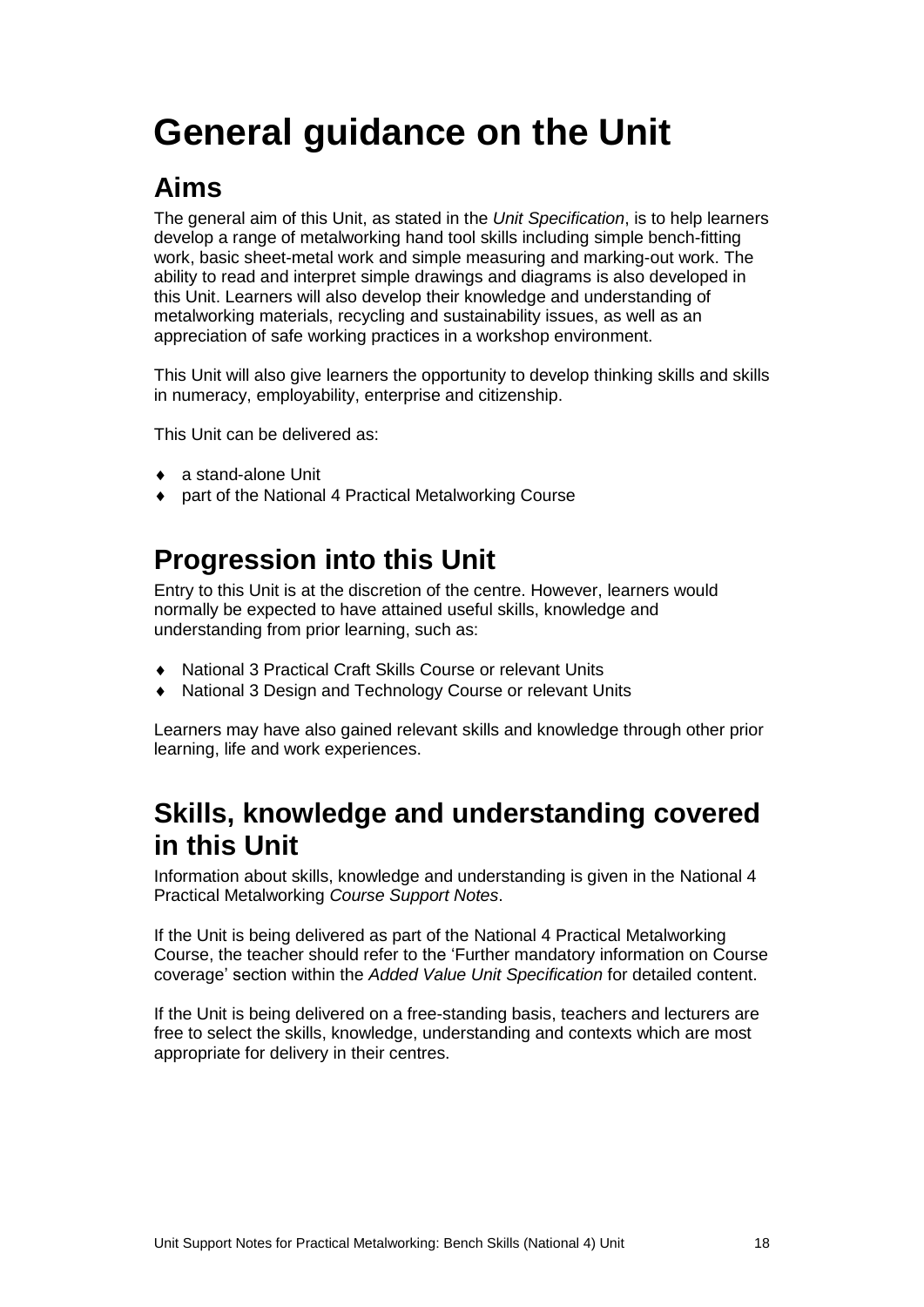### **Progression from this Unit**

On successful completion of this Unit, the following Units and Courses provide an appropriate progression pathway for learners:

- other Practical Metalworking (National 4) Units: *Machine Processes*; and *Fabrication and Thermal Joining*
- ◆ Practical Woodworking (National 4) Units
- National Certificate Group Awards in a range of practical technology Courses
- Skills for Work Courses and sector-specific SQA qualifications
- a range of other stand-alone Units in practical technologies contexts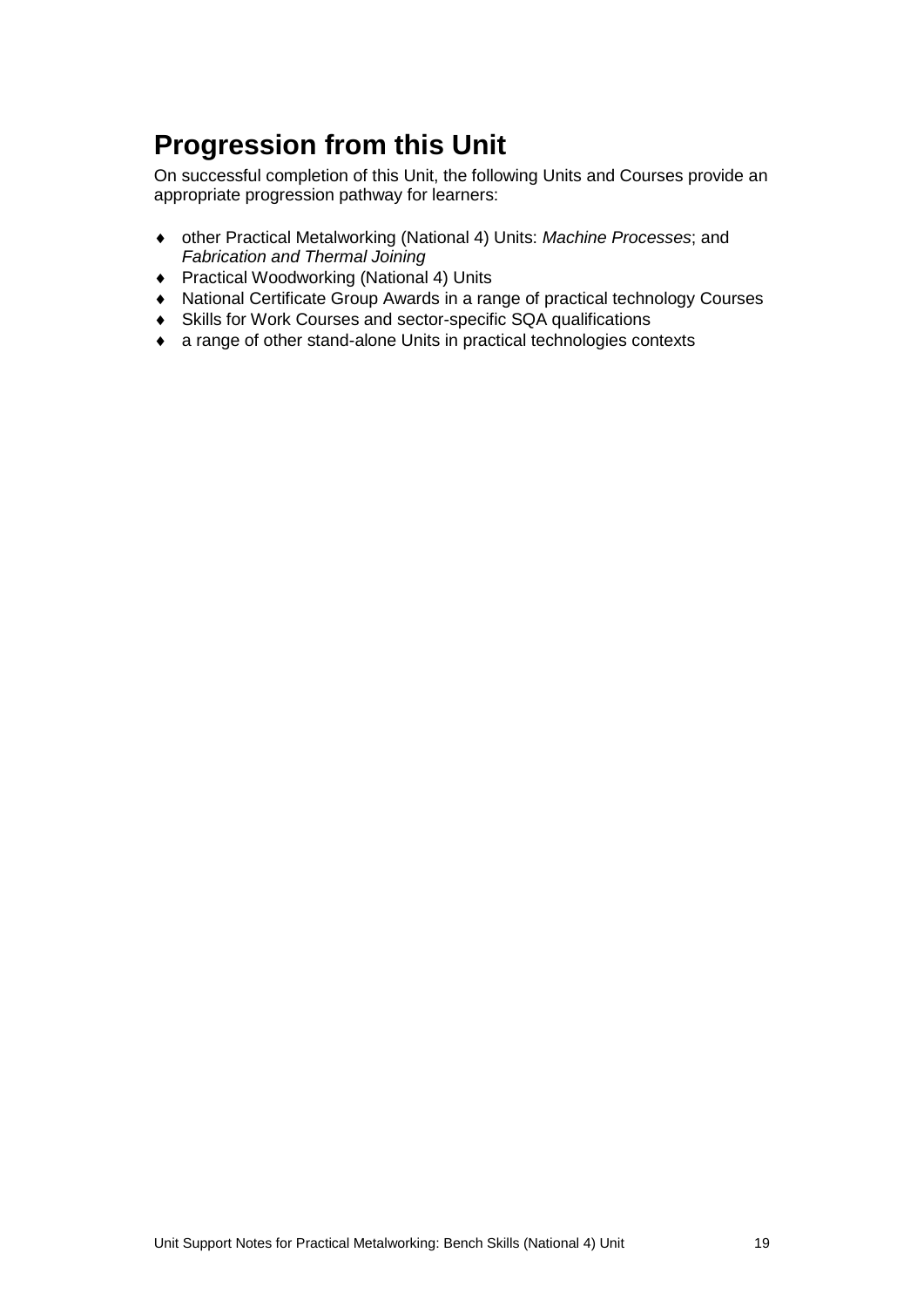## <span id="page-22-0"></span>**Approaches to learning and teaching**

#### **General guidance**

The Unit is designed to provide flexibility and choice for both the learner and the teacher.

The National 4 Practical Metalworking *Course Support Notes* provide broad guidance on approaches to learning and teaching which may apply to all Units of the Course.

Learning and teaching activities should be designed to stimulate learners' interest, and to develop skills and knowledge to the standard required by the Outcomes and to the level defined by the associated Assessment Standards. Learning should be supported by appropriate practical activities, so that skills are developed simultaneously with knowledge and understanding.

When delivering the Unit as part of the National 4 Practical Metalworking Course, reference should be made to the appropriate content statements within the 'Further mandatory information on Course coverage' section of the *Added Value Unit Specification* to ensure the required breadth of knowledge is covered.

#### **Health and safety**

Each centre already has its statutory obligations and local advice on health and safety practice. In addition, it is likely that centres will have policies and approaches to learning and teaching which support best practice in the workshop environment.

Learners should be reminded of the importance and expectations of responsible working and the care and welfare of self and others. In addition, most learners will already be aware and have previous experience of workshop and practical environments and there will be opportunities to visit these responsibilities throughout the Unit.

Centres are likely to consider the learners positive attitudes to safety, care and attention, through observation of learners' working procedures, responsible use of tools, conversations, simple question and answer, and other opportunities as providing evidence of this standard.

Proper care of tools and recognition of the dangers of tool defects with regard to quality of work and possible hazards will be a recurrent theme, and the topic should be raised in this Unit.

#### **Delivering the Unit within the Practical Metalworking Course**

When delivering this Unit as part of the National 4 Practical Metalworking Course, it is recommended that *Bench Skills* would be the first Unit undertaken by learners; however, the available equipment may dictate that several Units are run at the same time. If this is the case then it would be advisable to use the first part of the *Bench Skills* Unit to develop the learner's initial skills in reading drawings and basic marking out prior to introducing the other Units.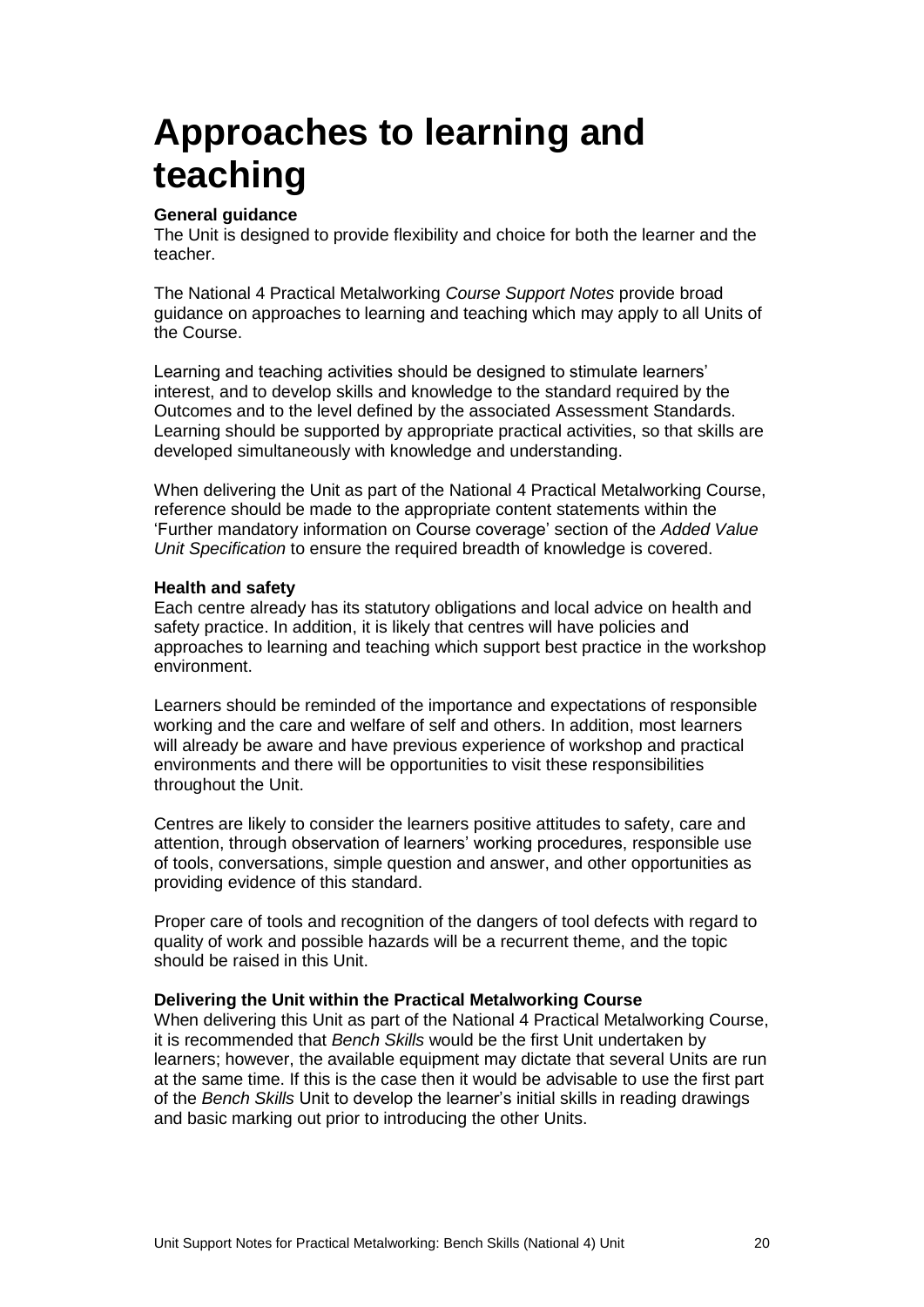#### **Sequence of delivering learning and teaching activities within the Unit**

In developing a sequence for the items to be produced in the Unit, it would be advisable to complete a sheet-metalwork item first; this will establish some of the skills, knowledge, discipline, and working practices associated with the workshop environment. The second item produced could be used to reinforce and further develop these skills in the context of a fitting item. This could also be used to introduce some of the activities from the other Units of the Course, such as the use of the pillar drill or perhaps hot-bending. For some of the activities undertaken, learners may produce a practice piece first to enable them to develop the required skills before undertaking the main item.

For each practical exercise, learners would be shown a completed example of the work to be undertaken, enabling them to see the standard of work they are expected to produce.

As each new operation, process or stage is reached, it will need to be demonstrated or discussed, possibly with reference to video material, on a needto-know basis. This should enable learners to proceed with some confidence and safety. Teaching inputs should be kept as brief as possible to allow the main activity of 'hands-on' practical work.

#### **Advice specific to delivery of this Unit**

Learning and teaching approaches for this Unit will likely take a variety of forms. Teaching will certainly include whole class demonstration and instruction as well as follow up sessions with individual learners or small groups. Learners may demonstrate a range of preferences for learning and these will be teased out over the period of the Course.

Alternative approaches to teaching are suggested in the *Course Support Notes.*

#### **Knowledge and understanding**

Knowledge and understanding should not be taught in isolation from other aspects of the Course. Practical examples should be used where possible to help pupils to identify tools, equipment, processes, metals, alloys and their uses. In most workshop environments much of this will be undertaken during conversations and less formal input or directions.

#### **Reading and interpreting workshop drawings**

Learners should have practice at reading and interpreting orthographic and pictorial drawings. It is expected that these drawings will use a variety of line types and conventions, eg screw threads. Dimensioning should be for the most part linear, though it will be necessary to also include diameters and radii as appropriate to the item being made. It would assist learners at this level if orthographic and pictorial views were provided together to allow for easier visualisation of the item. Where British Standard conventions are used as part of a drawing, these should be explained to the learner.

#### **Using marking-out tools**

Learners should be introduced to the concept of marking out using a datum. On metal, a datum should first be established by filing two adjacent edges straight and at 90°, and using basic marking-out equipment —steel rule, engineer's square, odd-legged calipers, scriber, centre punch, and spring dividers — to achieve the required accuracy.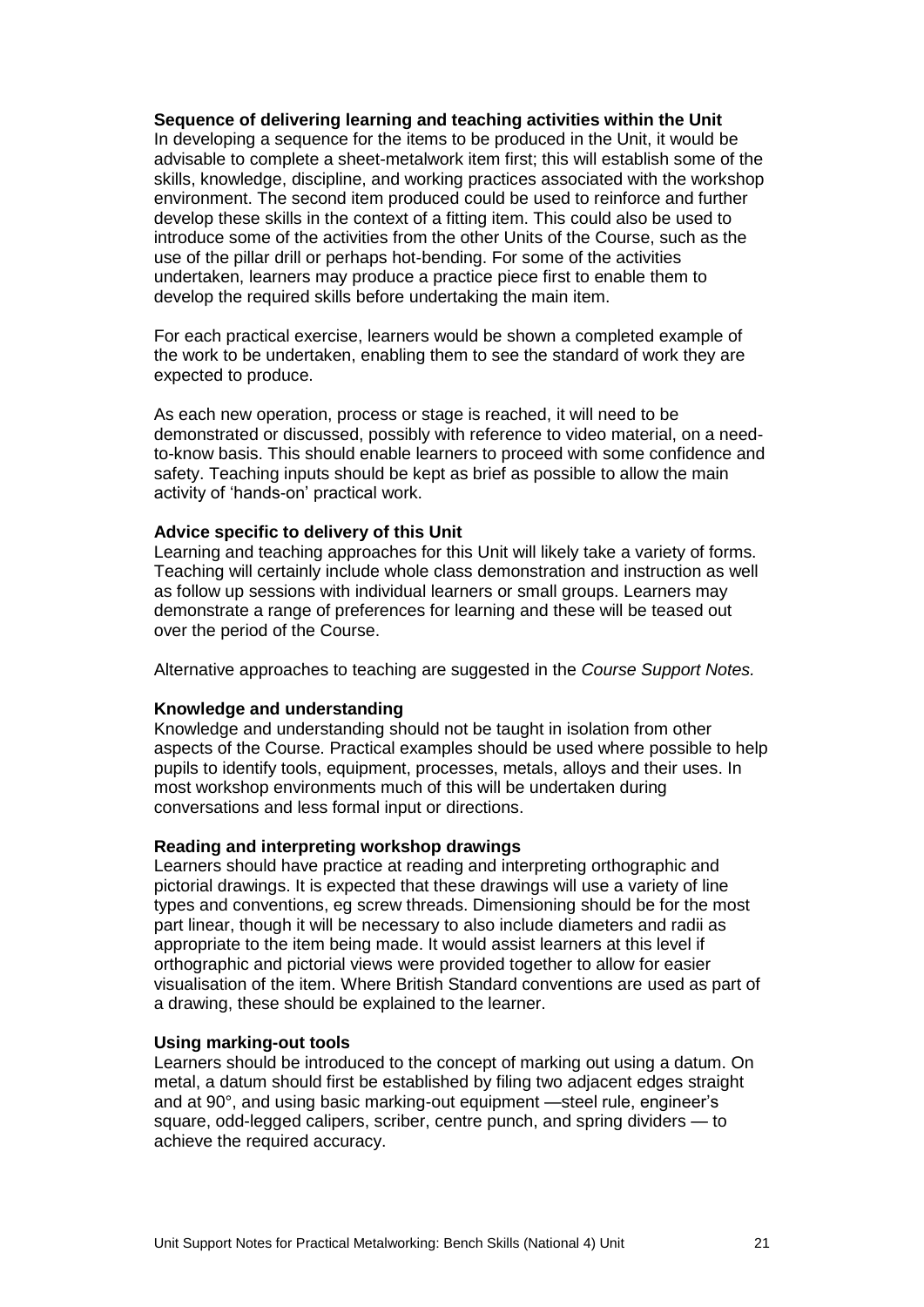#### **Using a range of tools to manufacture metalwork products**

In this Outcome, learners will be manufacturing metalwork products using sheet-metal and fitting tools. Prior to attempting the product for Outcome 3, learners might carry out some initial practice work, and, for example, create a cardboard mock-up for the manufacture of this simple introductory item. This will help the learners appreciate the finer points and problems involved in working with sheet-metal. By doing this, learners should develop the necessary personal experience to manufacture the Unit product.

Emphasis should be given to the desire for accuracy and quality in manufacturing the fitted item. If a component is produced that is not of an acceptable standard then the learner should be given the chance to replace it.

The type of item produced might require the learners to use equipment and processes from other Units in the Course, and should be sufficiently complex to stretch the more able learners in preparation for the final assessment project.

It is possible that drilling, although generally a machine process, would most likely be covered at this time. Accuracy would be determined by rule, in conjunction with Vernier calipers if necessary. If a component is produced that is not of an acceptable standard, then the learner should be given the chance to repeat and replace it. Assembly/joining methods should be covered, as should finishing with no major flaws, although there is scope here for additional support if required.

#### **Recycling and sustainability**

Integrating sustainability concepts such as the sourcing and cost of materials, recycling and re-use can be introduced into lessons whenever it occurs naturally. Discussion in general workshop learning and teaching activities, through site visits, audio or video, and/or online resources is also useful. Learners should be helped to understand what they can do as individuals and a class group in terms of practical sustainability.

#### **Sequence of delivery of Outcomes**

The sequence of delivery of the Outcomes is a matter of professional judgement and is entirely at the discretion of the centre. However, it is suggested that the most effective way is by combining Outcomes 1 and 2 together and allowing Outcome 3 to flow from one dedicated activity; alternatively it might be effective to deliver Outcomes 1, 2 and 3 together in order to provide an integrated approach to the Unit, but other possibilities exist.

For learners undertaking the complete Course, time will need to be allowed for the completion of the work required for the practical activity that forms the Course assessment. More details of this aspect of the Course are given in *Added Value Unit Specification.*

#### **Meeting the needs of all learners**

When delivering this Unit to a group of learners, with some working towards National 4 and others towards National 5, it may be useful for teachers to identify activities covering common knowledge and skills for all learners, and additional activities required for National 5 learners. Consideration should also be given to structure, content and materials selections. Where National 5 learners have studied National 4 in a previous year, it is important to provide them with new and different contexts for learning to avoid demotivation.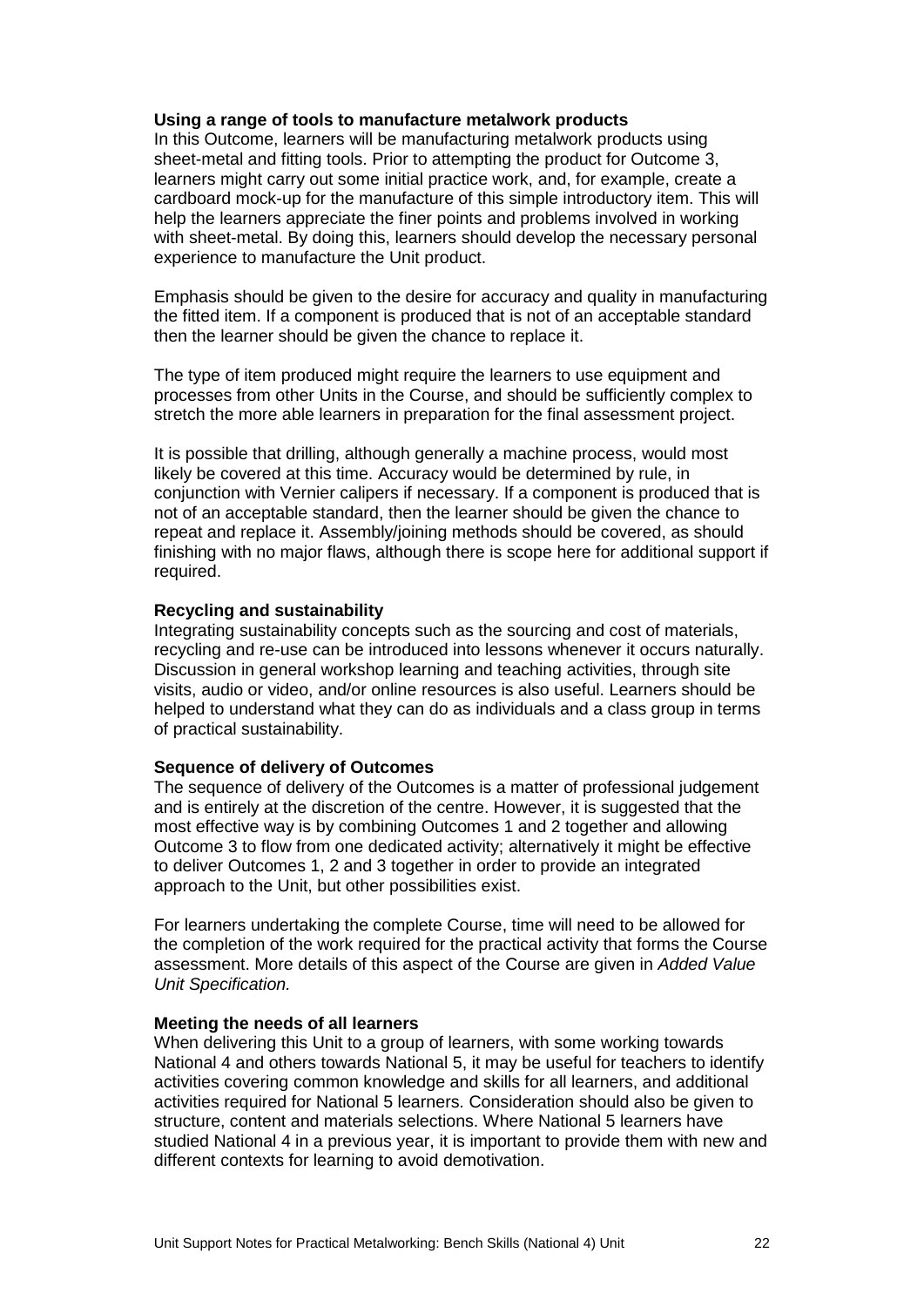Specific differences between the National 4 Unit and the National 5 Unit relate to precision of work. Typically the National 4 Unit asks for accuracy to within 2 mm, whereas the National 5 Unit demands 1 mm accuracy.

Learners at National 4 may be afforded regular guidance and supervision to ensure that correct techniques are being followed in accordance with safe working procedures. In a multi-level class, National 4 learners will be working for the most part with guidance to allow them to meet the Assessment Standard.

In line with the underlying principles of Curriculum for Excellence, learners should be encouraged, and expected, to take an active role in their own learning. Where Course activities and materials allow them to progress in an independent manner this will allow teaching of the two groups to happen most effectively.

#### **Useful resources**

Where possible, centres should source or produce exemplars of completed work to enhance learners' ability to contextualise the Unit material. This may take the form of pre-built assemblies or workpieces that the learners can use directly or in combination with the assemblies or items they create.

#### **Video clips and online resources**

The internet provides a valuable source of video clips and films of practical metalworking techniques, processes and practices. Learners may find these both informative and interesting in class and for self-study.

Online resources:

- YouTube
- ◆ Focus Educational
- ◆ Technology Student
- ◆ Teaching Education Scotland
- ◆ STEM Central on Education Scotland
- Khan Academy
- ◆ Scottish Government
- Machine/ tool manufacturers' websites

### **Developing skills for learning, skills for life and skills for work**

Learners are expected to develop broad generic skills as an integral part of their learning experience. The *Unit Specification* lists the skills for learning, skills for life and skills for work that learners should develop through this Course. These are based on SQA's *Skills Framework: Skills for Learning, Skills for Life and Skills for Work* and must be built into the Unit where there are appropriate opportunities. The level of these skills will be appropriate to the level of the Unit.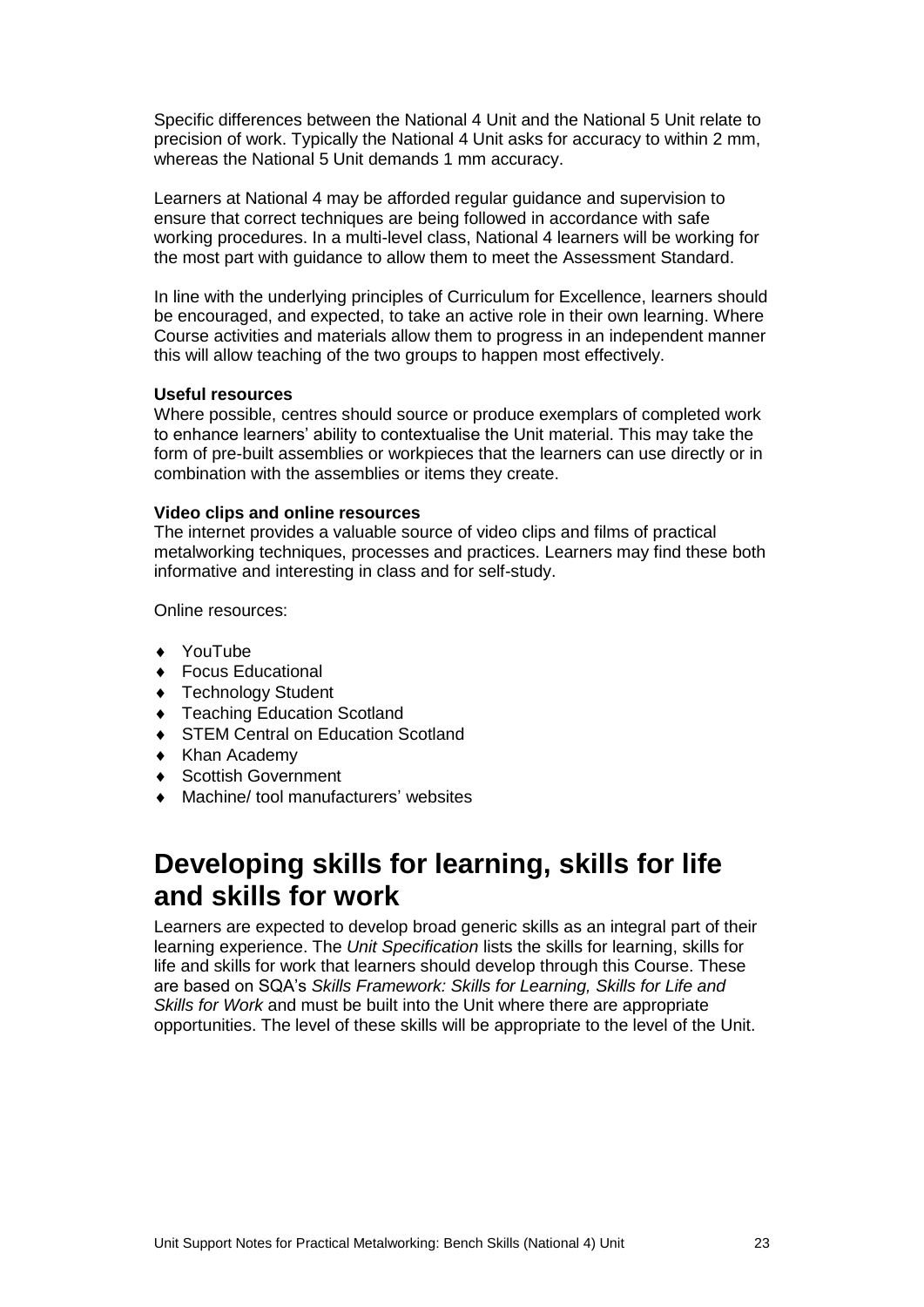The Practical Metalworking: Bench Skills (National 4) Unit holds opportunities to acquire and develop a number of the broad generic skills described in the SQA's Skills Framework: Skills for Learning, Skills for Life and Skills for Work. These opportunities will arise, for the most part, as a natural part of the learning and teaching process.

| $\mathbf{2}$ | <b>Numeracy</b>                           |                                                                                                                                                |
|--------------|-------------------------------------------|------------------------------------------------------------------------------------------------------------------------------------------------|
|              |                                           | Measuring and marking-out materials in<br>accordance with working drawings.                                                                    |
|              | 2.2 Money, time and<br>measurement        | Interpreting and calculating dimensions and scale<br>in drawings/diagrams/orthographic projections and<br>applying them to work pieces.        |
|              |                                           | Checking the accuracy of completed components<br>and assemblies against drawings and cutting lists.                                            |
|              |                                           | Manufacturing items to strict measurements of<br>tolerances and accuracy.                                                                      |
|              |                                           | Discussion re: costs in sustainability and recycling.                                                                                          |
| 4            | Employability, enterprise and citizenship |                                                                                                                                                |
|              | 4.3 Working with others                   | Workshop practice involves sharing tools,<br>equipment and materials with others and working<br>together to balance individual tasks and time. |
|              |                                           | Assisting other learners to carry out tasks.                                                                                                   |
| 5            | <b>Thinking skills</b>                    |                                                                                                                                                |
|              | 5.2 Understanding                         | Correctly identifying the purpose of various tools<br>and equipment and explaining the correct use in a<br>given context.                      |
|              | 5.5 Creating                              | Creating an item based on given drawings and<br>diagrams and applying their own interpretation<br>where necessary.                             |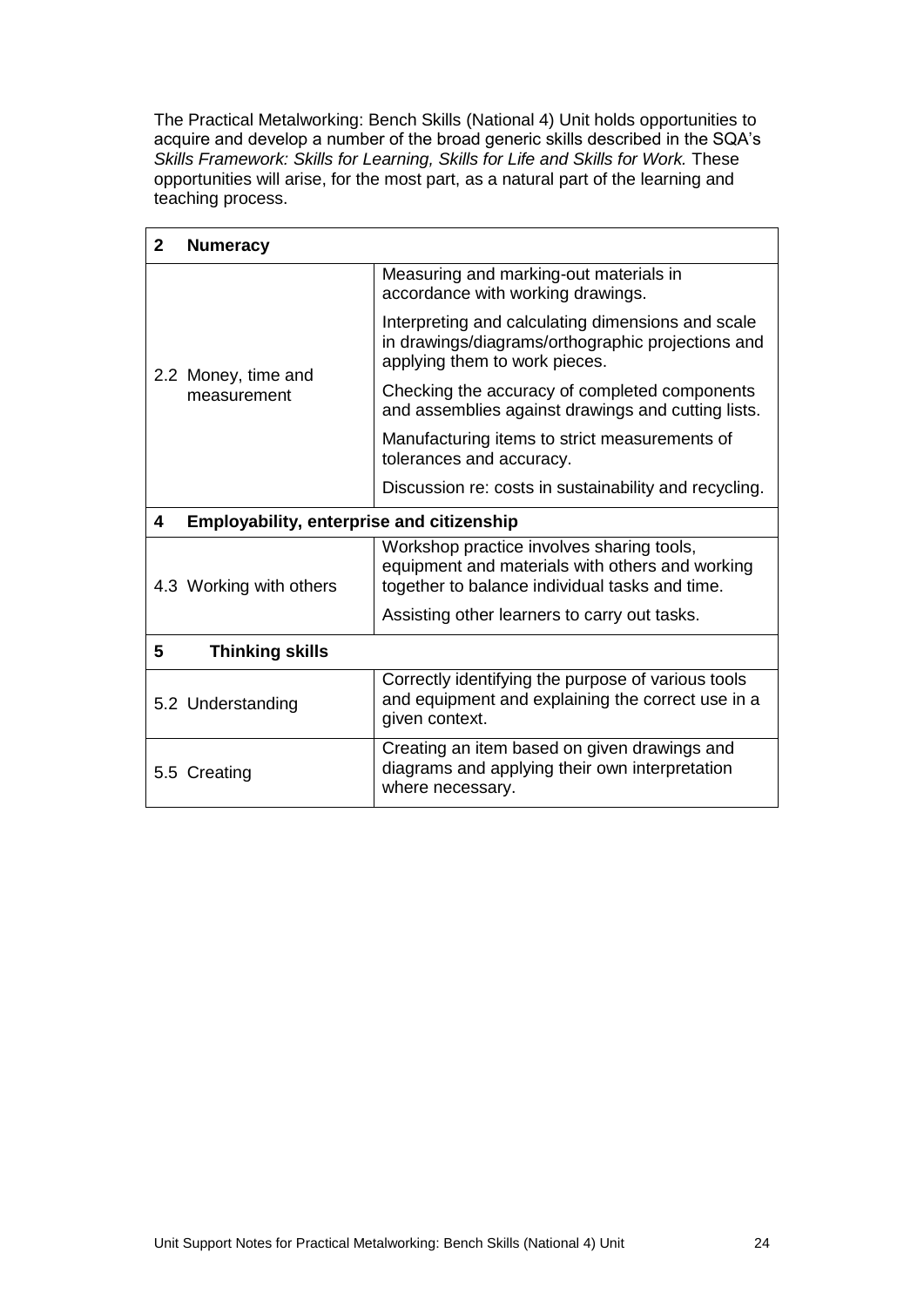## <span id="page-27-0"></span>**Approaches to assessment and gathering evidence**

The learner must demonstrate attainment of all of the Outcomes and their associated Assessment Standards to pass the Unit. Assessment must be valid, reliable and fit for purpose.

SQA does not specify the methods of assessment to be used; assessors should use their professional judgement, subject knowledge and experience, and understanding of their learners, to determine the most appropriate ways to generate evidence and the conditions and contexts in which they are used. In many cases, evidence will be gathered during normal classroom activities, rather than through formal assessment instruments. Whenever possible, the practical nature of this Unit should not be compromised by placing too much emphasis on the assessment of the learner than is strictly necessary for the successful completion of the individual Outcomes.

The learner should be made aware that certain performances are being monitored constantly and recorded on an observation checklist, and that finished items will be tested against the stated criteria for accuracy and quality. Lengthy written tests are not required for tool, process or equipment recognition and use. Short answer, sentence completion or multiple choice tests that are mainly of a visual nature should be provided.

Centres are expected to maintain a detailed record of evidence, including photographic, oral or observational evidence. Evidence in written or presentation format should be retained by the centre.

All evidence should be gathered under supervised conditions.

In order to ensure that the learner's work is their own, the following strategies are recommended:

- personal interviews with learners where teachers can ask additional questions about the completed work
- asking learners to do an oral presentation on their work
- using checklists to record the authentication activity

### **Combining assessment within Units**

It may be possible to develop learning / assessment activities which provide evidence that learners have achieved the standards for more than one Outcome within the Unit, thereby reducing the assessment burden on learners. Combining assessment of Outcomes (or parts of Outcomes) in this way is perfectly acceptable, but needs to be carefully managed to ensure that all Assessment Standards and Outcomes for the Unit are covered. This is particularly true if evidence is gathered for the Unit as a whole through one assessment and a single context. If this approach is used, it must be clear how the evidence covers each Outcome.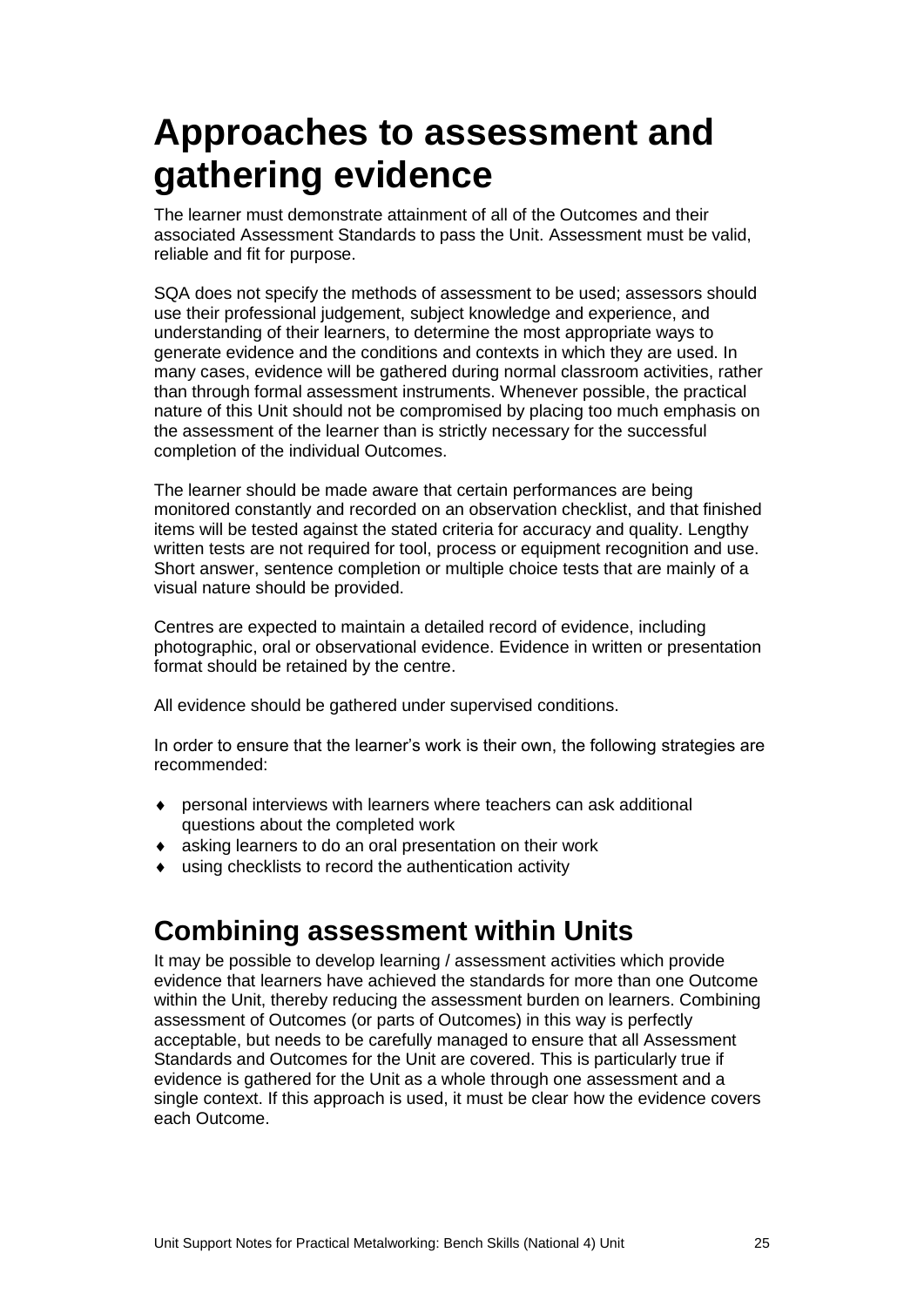A holistic approach to assessment will enrich the assessment process for the learner, avoid duplication of assessment, provide more time for learning and teaching, and allow centres to manage the assessment process more efficiently.

In some instances work carried out for other Units can be used as evidence of the learner's performance in this Unit. If this is done it must be clear where such evidence has been taken from.

For this Unit, learners will be required to provide evidence of:

- knowledge and understanding of a range of practical metalworking hand tools, metals and materials
- practical skills in simple bench-fitting work, basic sheet-metal work and simple measuring and marking-out work
- knowledge and understanding of sustainability issues and good practice in recycling in practical metalworking activities and environments
- $\bullet$  the ability to work in accordance with given procedures and safe working practices

#### **Notes on assessment of Outcome 1**

This Outcome is about preparing for practical activities. Evidence is required of knowledge and understanding of a range of practical tools, equipment and materials for marking out, sheet-metal and bench-fitting work.

It is recommended that evidence of knowledge and understanding is gathered, where possible, as a natural part of the learning and teaching process. There should be ample opportunity throughout the delivery of the Unit to gather evidence for all the Assessment Standards to meet the Outcome.

Assessment may be written or oral. Some evidence might be gathered through short tests that involve hands-on identification of tools, equipment and materials; others might take the form of a closed-book paper-based or electronic test which could be comprised of multiple choice, sentence completion and short answer-type questions.

Where appropriate, centres should share marking criteria for any summative assessments designed for Outcome 1 and ensure these are valid and reliable.

#### **Notes on assessment of Outcome 2**

Centres may wish to use a mixture of summative and formative approaches to assessing learners' progress in this Outcome. Where this is the case, centres should share the criteria for success with all learners at the beginning of the Unit/Outcome and use peer- and/or self-assessment approaches to monitor learners' progress.

#### **Notes on assessment of Outcome 3**

For Outcome 3, learners must produce metal work products from working drawings using bench-fitting tools.

It is assumed that assemblies in this Unit are readily portable and that the tolerances given are suitable for such work at this level. The tolerances are also given assuming that available machinery can reasonably meet these expectations. In situations where learners fail to achieve the required standard of performance in one area, this weakness can be targeted in the next part of the Course when the next item is manufactured.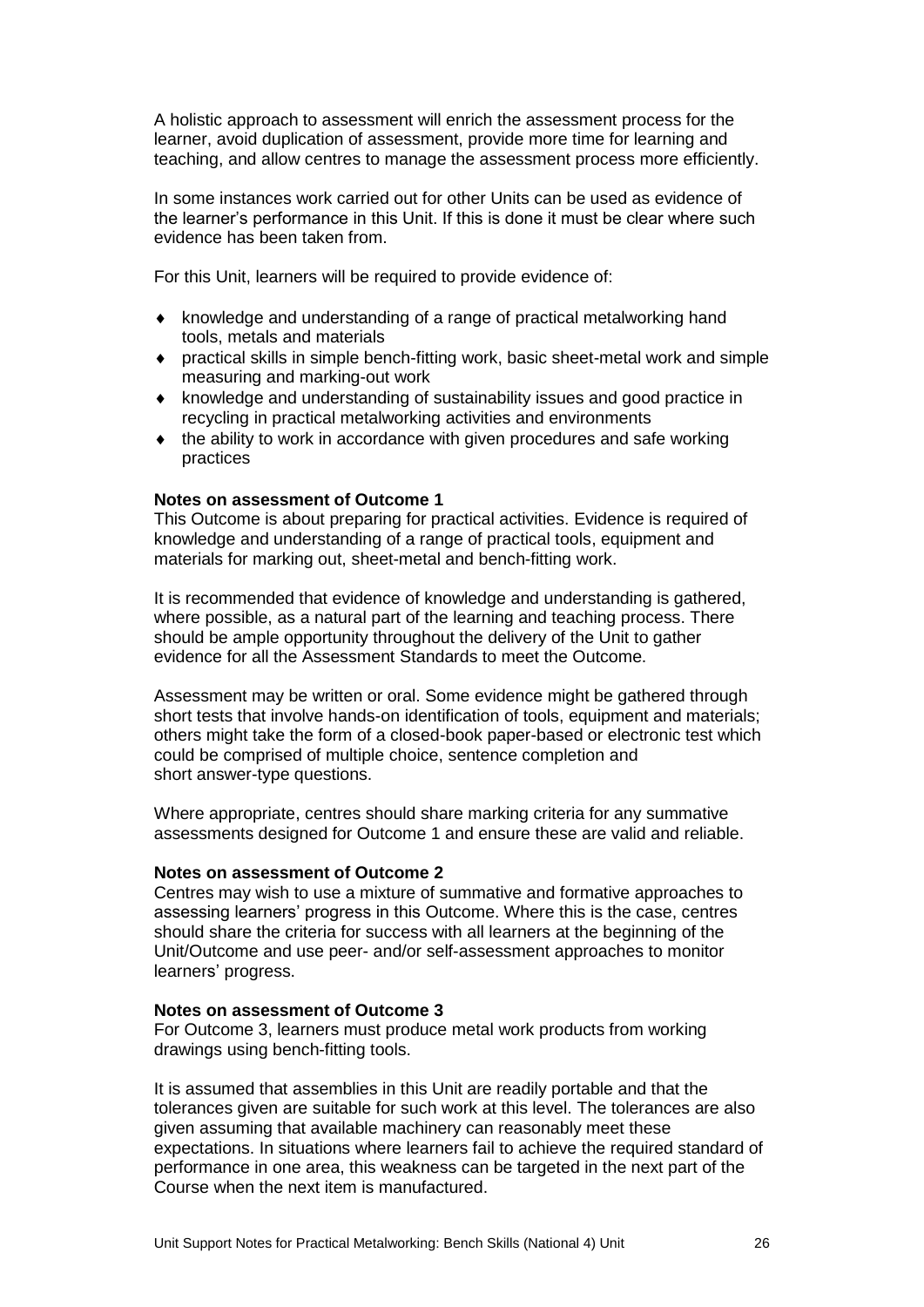Where learners have produced a practice item of a better quality, this may be used as evidence that the required skill has been achieved. Alternatively, in some instances learners could undertake additional small practical exercises that will allow for re-assessment of individual skills.

Evidence of the use of tools safely and correctly could be gathered throughout the Unit using appropriate checklists to record performance.

Some learners may require additional support and help to ensure success in the manufacturing process, but learners must also be aware that the overall Course assessment takes into account the amount of practical assistance given by the teacher/lecturer, and that ultimately a degree of independence is expected from the learner.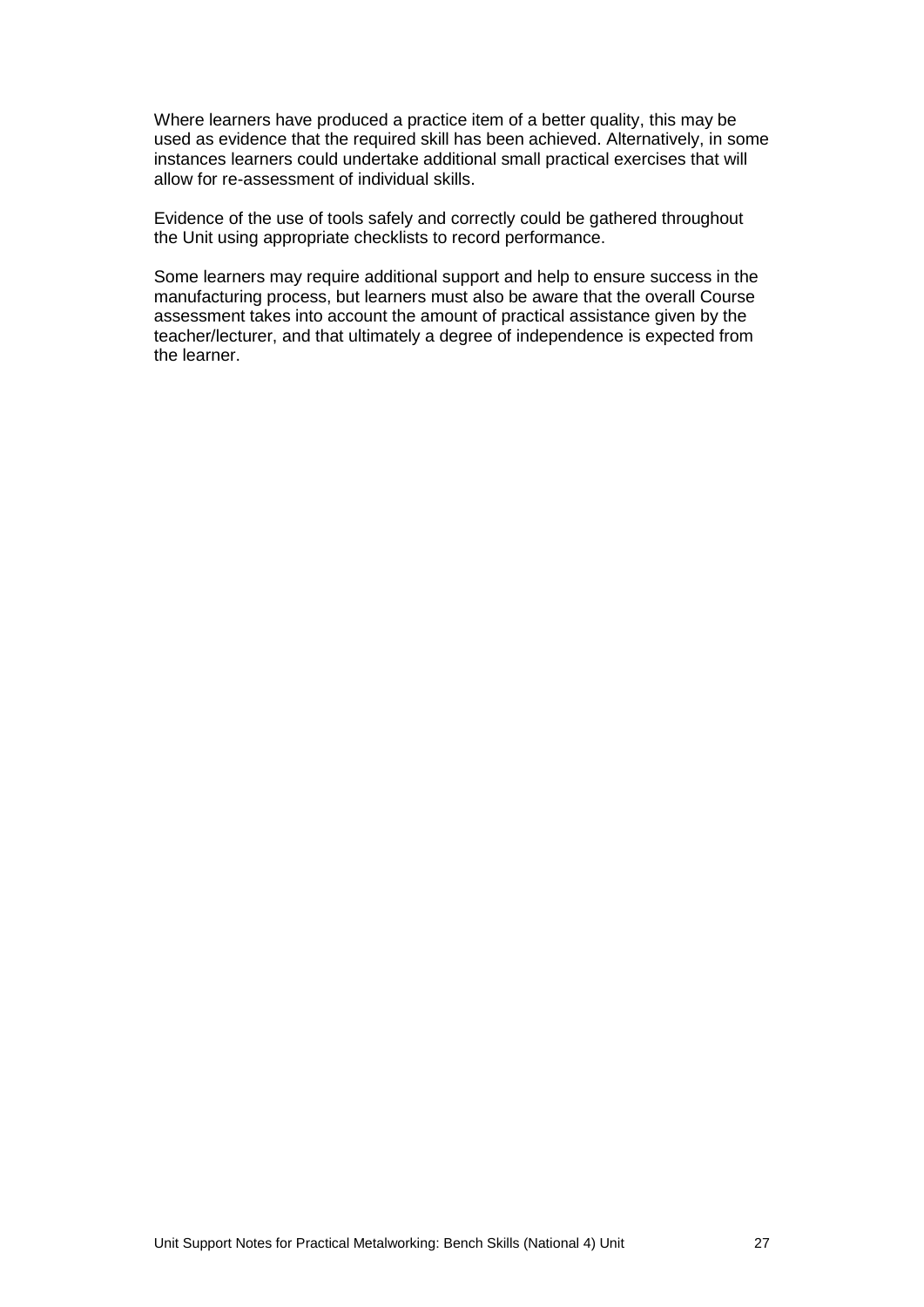# <span id="page-30-0"></span>**Equality and inclusion**

The requirement to develop practical skills involving the use of equipment and tools may present challenges for learners with physical or visual impairment. In such cases, reasonable adjustments may be appropriate, including (for example) the use of adapted equipment or alternative assistive technologies. This is for both learners and centres to consider.

It is recognised that centres have their own duties under equality and other legislation and policy initiatives. The guidance given in these *Unit Support Notes* is designed to sit alongside these duties but is specific to the delivery and assessment of the Unit.

Alternative approaches to Unit assessment to take account of the specific needs of learners can be used. However, the centre must be satisfied that the integrity of the assessment is maintained and where the alternative approaches to assessment will, in fact, generate the necessary evidence of achievement.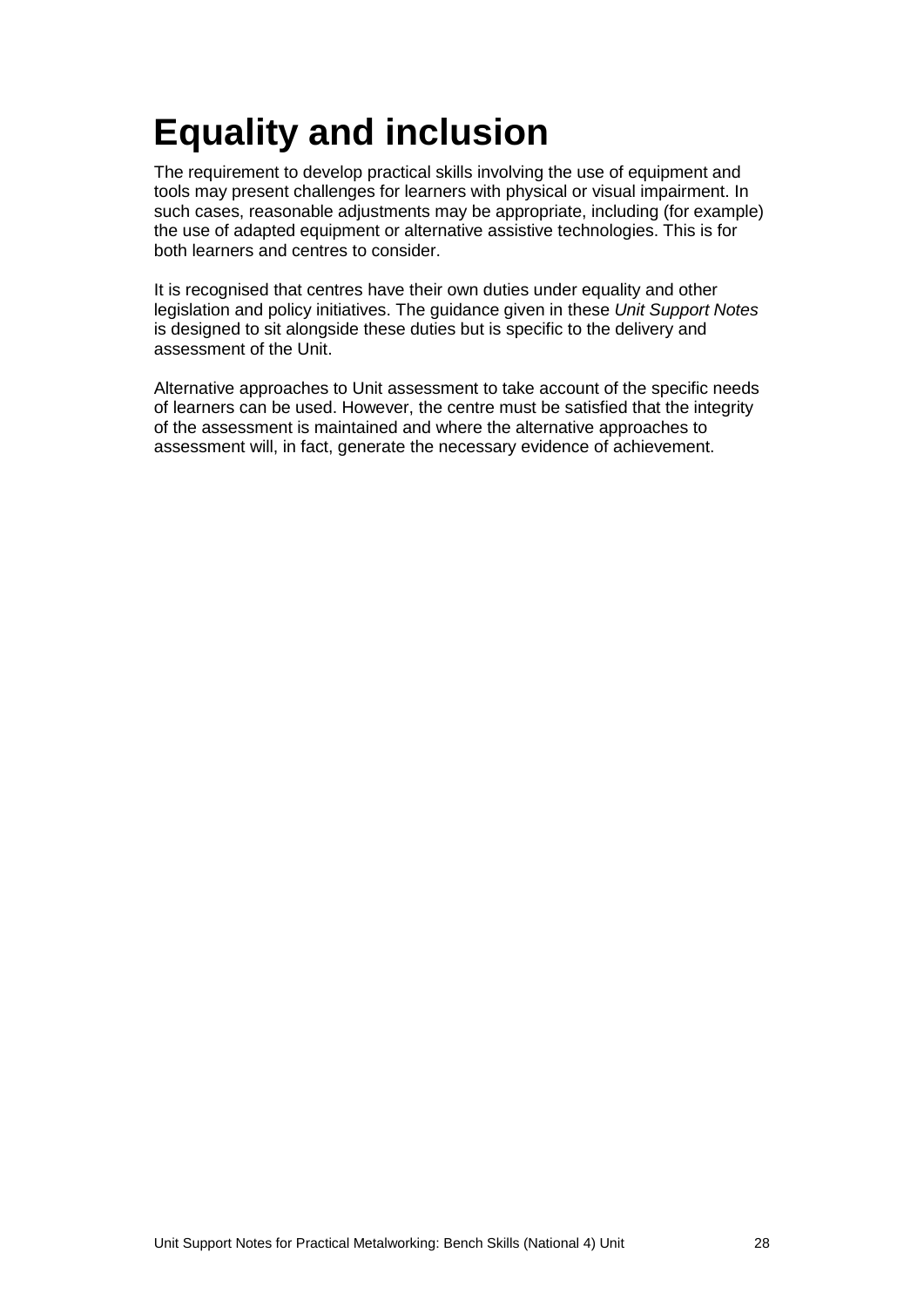# <span id="page-31-0"></span>**Appendix 1: Reference documents**

The following reference documents will provide useful information and background.

- Assessment Arrangements (for disabled learners and/or those with additional support needs) — various publications on SQA's website: [www.sqa.org.uk/sqa//14977.html.](http://www.sqa.org.uk/sqa/14977.html)
- *[Building the Curriculum 4: Skills for learning, skills for life and skills for work](http://www.ltscotland.org.uk/buildingyourcurriculum/policycontext/btc/btc4.asp)*
- *[Building the Curriculum 5: A framework for assessment](http://www.ltscotland.org.uk/buildingyourcurriculum/policycontext/btc/btc5.asp)*
- ◆ [Course Specifications](http://www.sqa.org.uk/browsecfesubjects)
- **[Design Principles for National Courses](http://www.sqa.org.uk/sqa/68410.5165.html)**
- *[Guide to Assessment \(June 2008\)](http://www.sqa.org.uk/files_ccc/25GuideToAssessment.pdf)*
- *Principles and practice papers for curriculum areas*
- *Research Report 4 — Less is More: Good Practice in Reducing Assessment Time*
- *Coursework Authenticity — a Guide for Teachers and Lecturers*
- ◆ *[SCQF Handbook: User Guide](http://www.scqf.org.uk/Resources) (published 2009)* and SCQF level descriptors (reviewed during 2011 to 2012): [www.sqa.org.uk/sqa/4595.html](http://www.sqa.org.uk/sqa/4595.html)
- *[SQA Skills Framework: Skills for Learning, Skills](http://www.sqa.org.uk/sqa/63101.html) for Life and Skills for Work*
- *Template and Guidance for Unit Assessment Exemplification*
- ◆ SQA Guidelines on e-assessment for Schools
- SQA Guidelines on Online Assessment for Further Education
- ◆ SQA e-assessment web page: [www.sqa.org.uk/sqa/5606.html](http://www.sqa.org.uk/sqa/5606.html)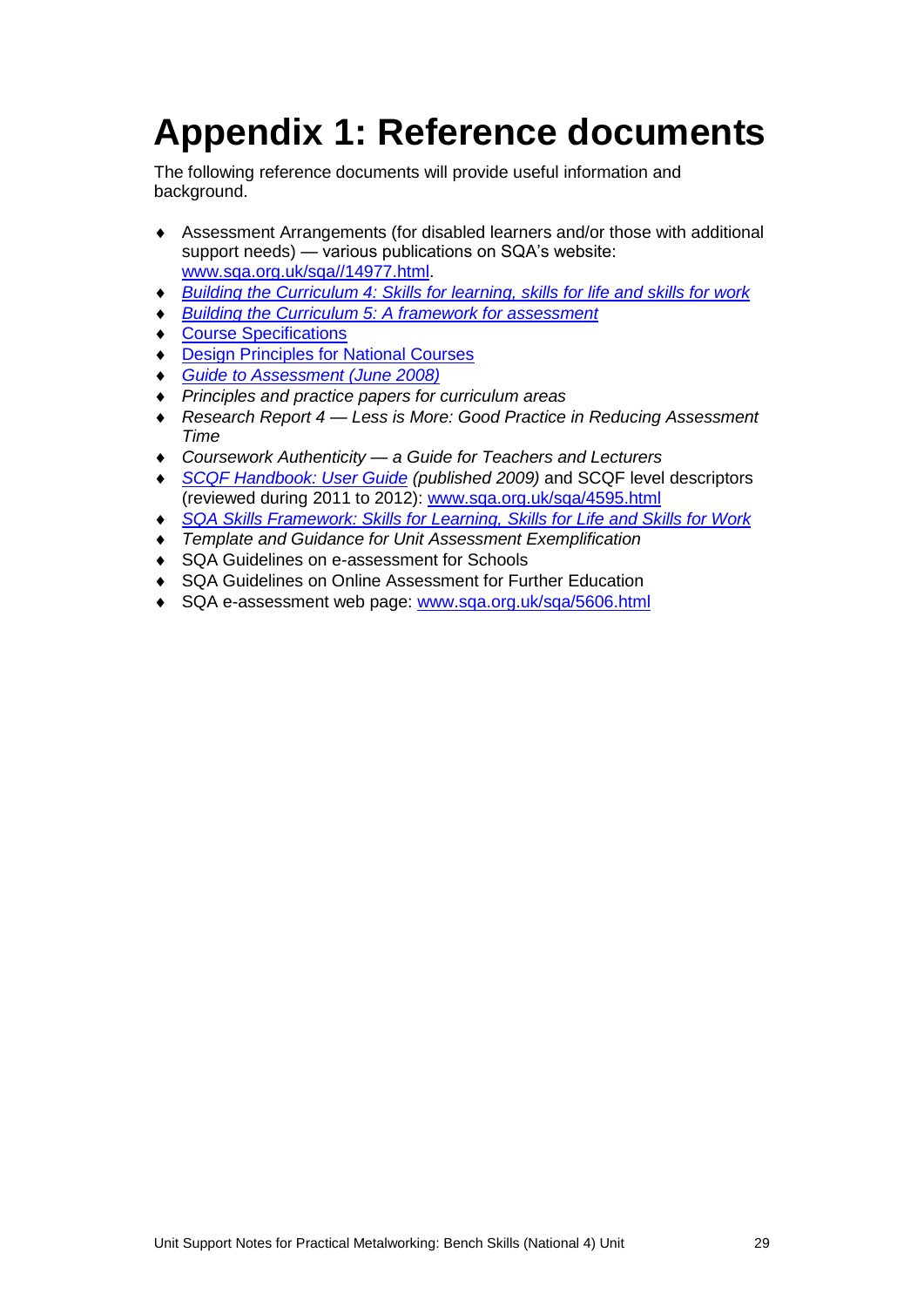## <span id="page-32-0"></span>**Administrative information**

**Published:** June 2014 (version 1.1)

### **History of changes to Unit Support Notes**

| <b>Unit</b><br>details | <b>Version</b> | <b>Description of change</b>                                                                                                            | <b>Authorised</b><br>bν                  | <b>Date</b>  |
|------------------------|----------------|-----------------------------------------------------------------------------------------------------------------------------------------|------------------------------------------|--------------|
|                        | 1.1            | Changes to comparison table in<br>Course Support Notes; minor changes<br>to learning and teaching information in<br>Unit Support Notes. | Qualifications<br>Development<br>Manager | July<br>2013 |
|                        |                |                                                                                                                                         |                                          |              |
|                        |                |                                                                                                                                         |                                          |              |
|                        |                |                                                                                                                                         |                                          |              |

© Scottish Qualifications Authority 2014

This document may be reproduced in whole or in part for educational purposes provided that no profit is derived from reproduction and that, if reproduced in part, the source is acknowledged. Additional copies can be downloaded from SQA's website at **[www.sqa.org.uk](http://www.sqa.org.uk/)**.

Note: You are advised to check SQA's website (**[www.sqa.org.uk](http://www.sqa.org.uk/)**) to ensure you are using the most up-to-date version.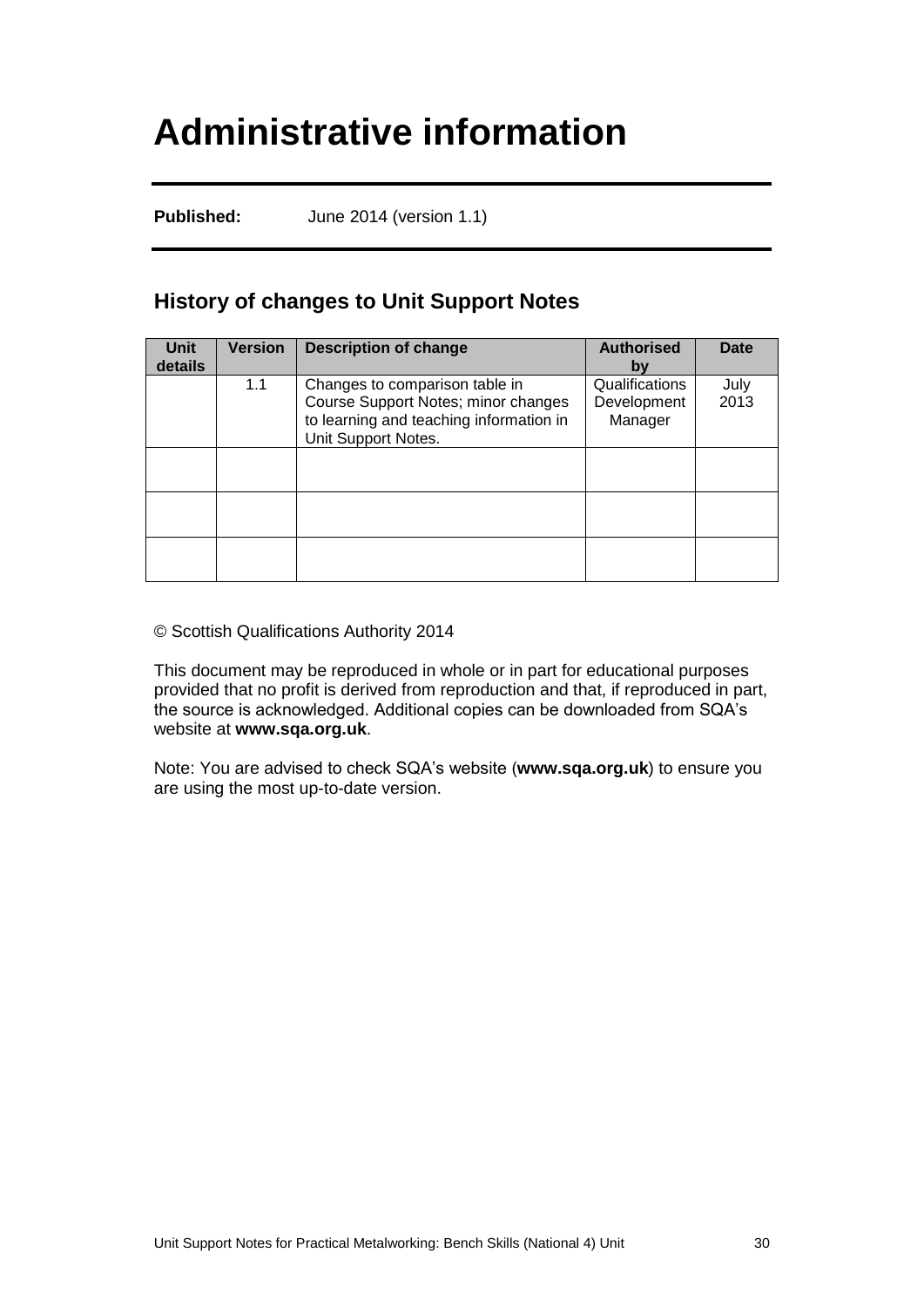



## <span id="page-33-0"></span>**Unit Support Notes — Practical Metalworking: Machine Processes (National 4)**



This document may be reproduced in whole or in part for educational purposes provided that no profit is derived from reproduction and that, if reproduced in part, the source is acknowledged. Additional copies of these *Unit Support Notes* can be downloaded from SQA's website: **[www.sqa.org.uk](http://www.sqa.org.uk/)**.

Please refer to the note of changes at the end of this document for details of changes from previous version (where applicable).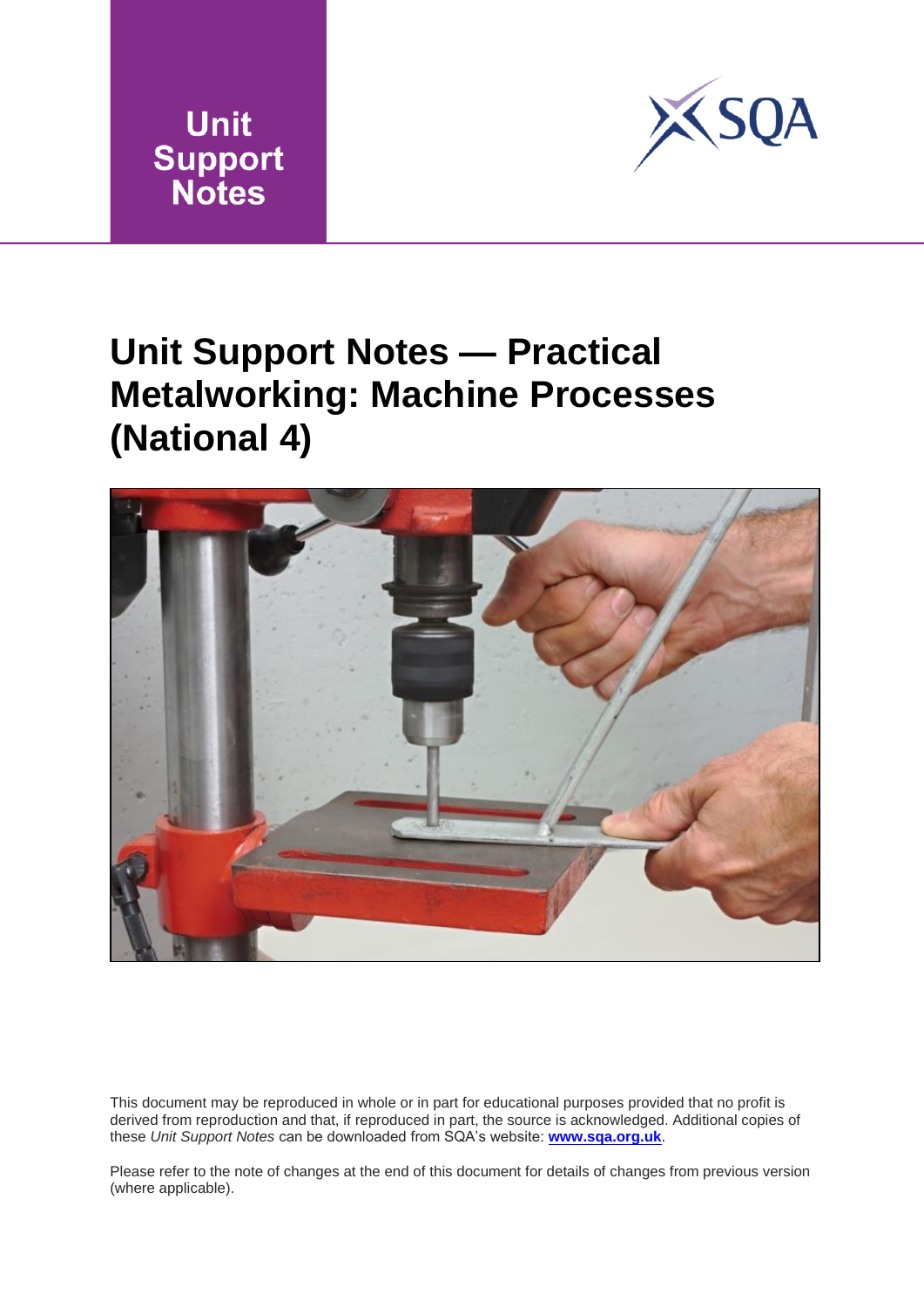# <span id="page-34-0"></span>**Introduction**

These support notes are not mandatory. They provide advice and guidance on approaches to delivering and assessing the Practical Metalworking: Machine Processes (National 4) Unit. They are intended for teachers and lecturers who are delivering this Unit. They should be read in conjunction with:

- the *Unit Specification*
- the *Course Specification*
- the *Added Value Unit Specification*
- the *Course Support Notes*
- appropriate assessment support materials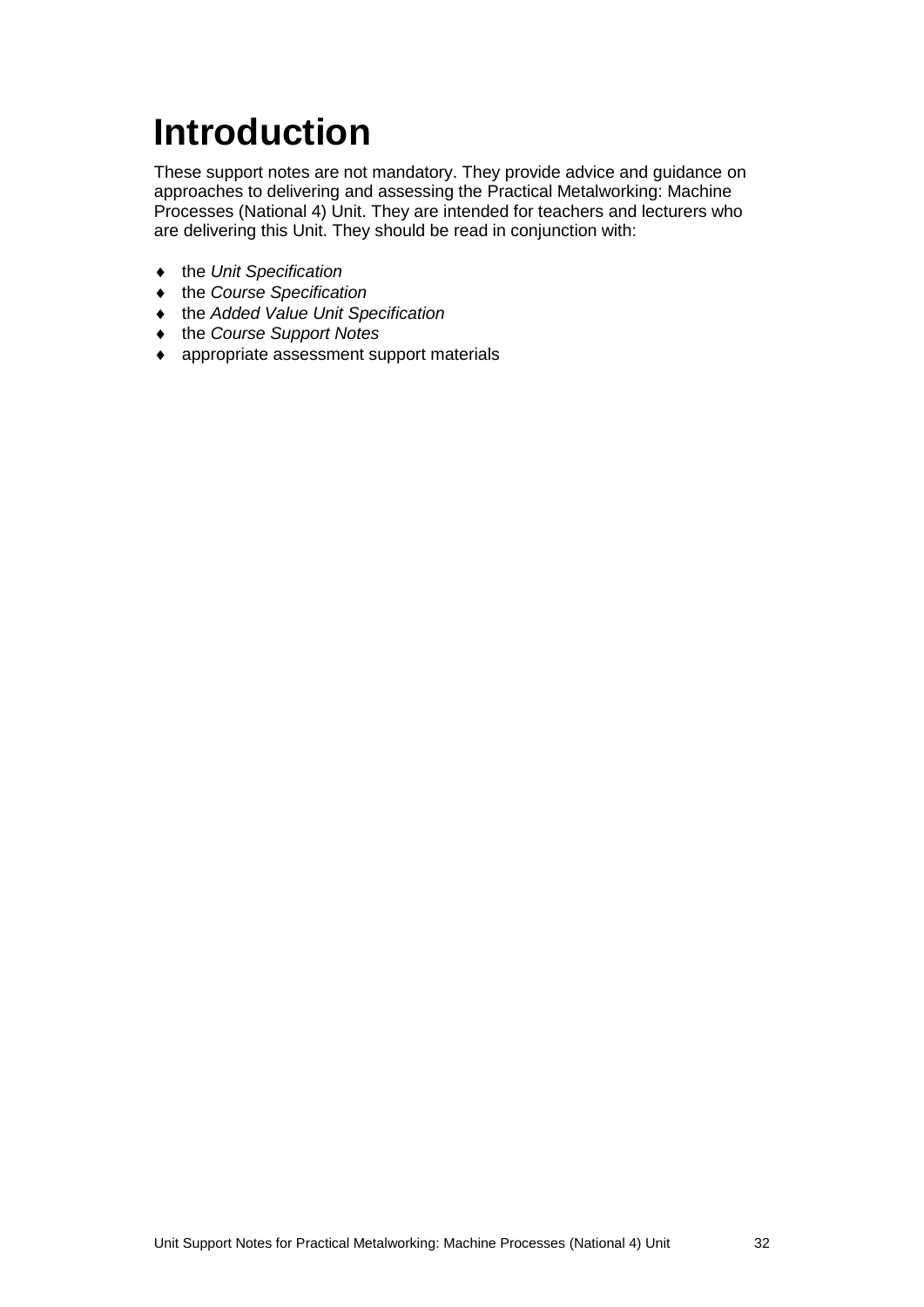# <span id="page-35-0"></span>**General guidance on the Unit**

### **Aims**

The general aim of this Unit, as stated in the *Unit Specification,* is to help learners build measuring and marking-out skills and to develop skills in using common metalwork machine tools, equipment and related processes. Learners will also develop their knowledge and understanding of metalworking materials, recycling and sustainability issues, as well as an appreciation of safe working practices in a workshop environment.

This Unit will also give learners the opportunity to develop thinking skills and skills in numeracy, employability, enterprise and citizenship.

This Unit can be delivered as:

- a stand-alone Unit
- as part of the National 4 Practical Metalworking Course

### **Progression into this Unit**

Entry to this Unit is at the discretion of the centre. However, learners would normally be expected to have attained the skills, knowledge and understanding required by one or more of the following or equivalent qualifications and/or experience:

- National 3 Practical Craft Skills Course or relevant Units
- National 3 Design and Technology Course or relevant Units

Learners may also have gained relevant skills and knowledge through other prior learning, life and work experiences.

### **Skills, knowledge and understanding covered in this Unit**

Information about skills, knowledge and understanding is given in the National 4 Practical Metalworking *Course Support Notes.*

If the Unit is being delivered as part of the National 4 Practical Metalworking Course, the teacher should refer to the 'Further mandatory information on Course coverage' section within the *Added Value Unit Specification* for detailed content.

If the Unit is being delivered on a free-standing basis, teachers and lecturers are free to select the skills, knowledge, understanding and contexts which are most appropriate for delivery in their centres.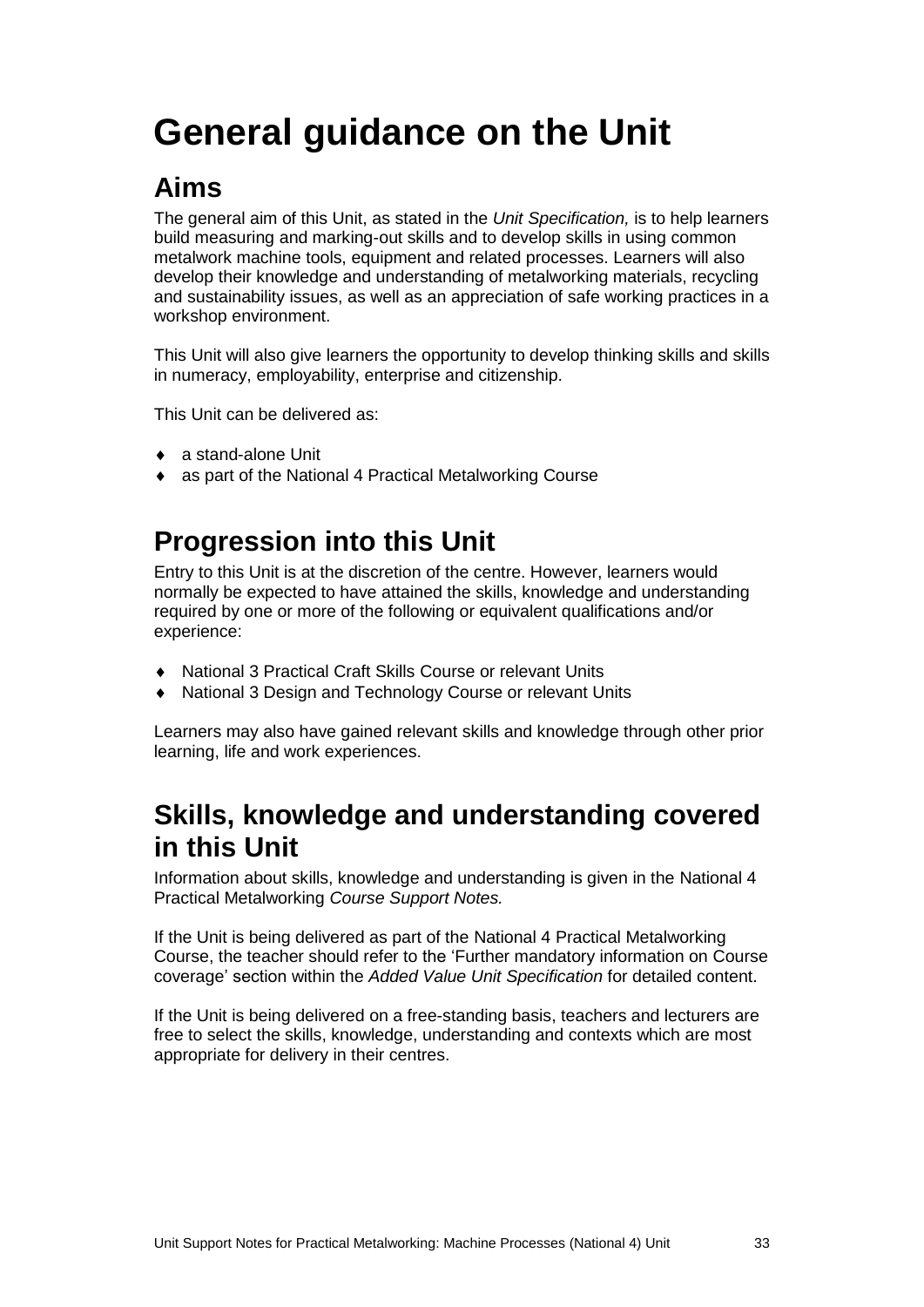### **Progression from this Unit**

On successful completion of this Unit, the following Units and Courses provide an appropriate progression pathway for learners:

- other Practical Metalworking (National 4) Units: *Bench Skills*; and *Fabrication and Thermal Joining*
- ◆ Practical Woodworking (National 4) Units
- National Certificate Group Awards in a range of practical technology courses
- Skills for Work Courses and sector-specific SQA qualifications
- a range of other stand-alone Units in practical technologies contexts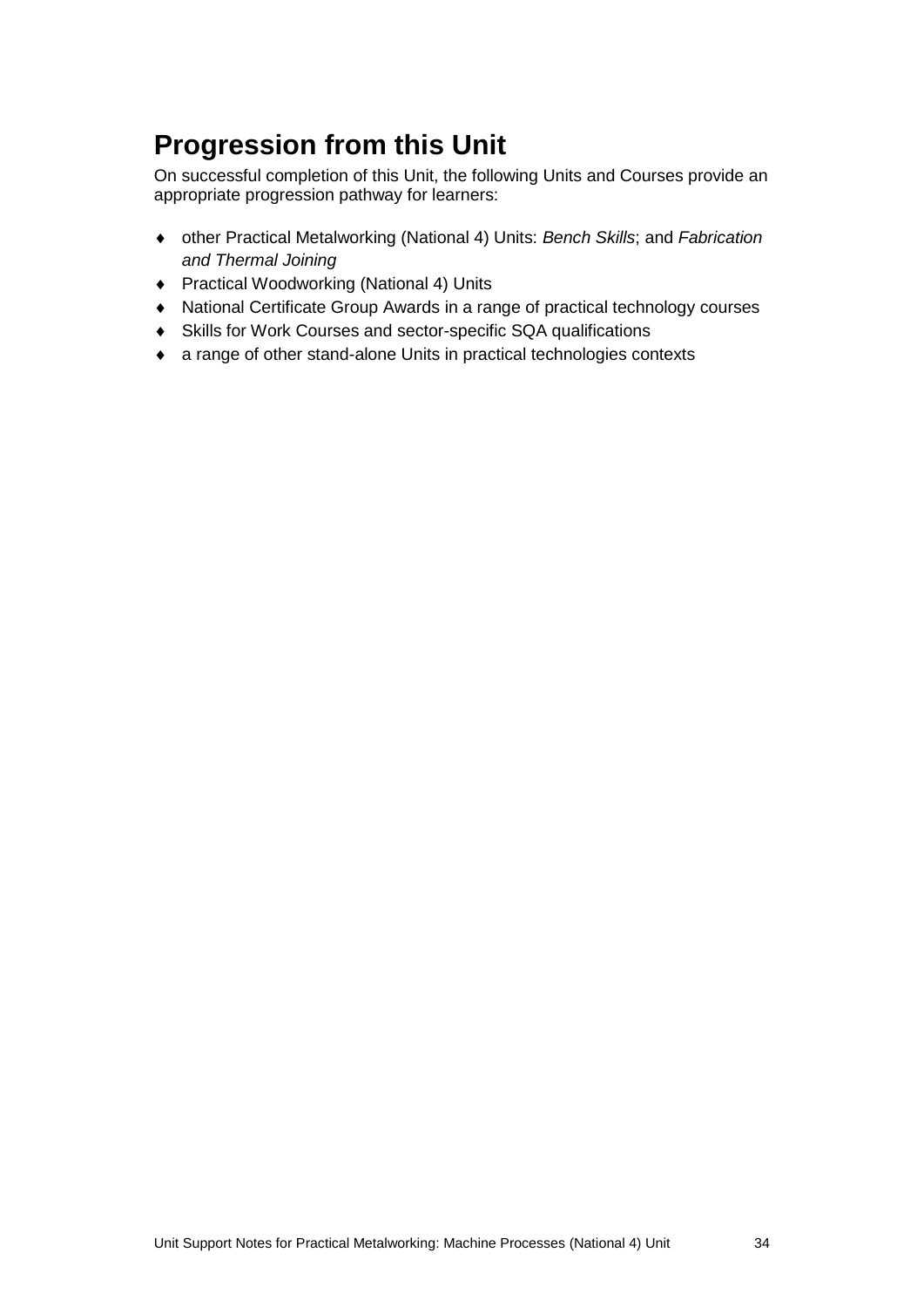## <span id="page-37-0"></span>**Approaches to learning and teaching**

#### **General advice**

The Unit is designed to provide flexibility and choice for both the learner and the teacher.

The National 4 Practical Metalworking *Course Support Notes* provide broad guidance on approaches to learning and teaching which may apply to all component Units of the Course.

Learning and teaching activities should be designed to stimulate learners' interest, and to develop skills and knowledge to the standard required by the Outcomes and to the level defined by the associated Assessment Standards. Learning should be supported by appropriate practical activities, so that skills are developed simultaneously with knowledge and understanding.

When delivering the Unit as part of the National 4 Practical Metalworking Course, reference should be made to the appropriate content statements within the 'Further mandatory information on Course coverage' section of the *Added Value Unit Specification* to ensure the required breadth of knowledge is covered.

#### **Delivering the Unit within the Practical Metalworking Course**

It is recommended that, where this Unit is being delivered as part of the Practical Metalworking (National 4) Course, learners should first complete the initial part of the *Bench Skills* Unit in order to gain the basic skills in reading drawings and marking-out work pieces necessary to complete this Unit.

#### **Health and safety**

Each centre already has its statutory obligations and local advice on health and safety practice. In addition, it is likely that centres will have policies and approaches to learning and teaching which support best practice in the workshop environment.

Learners should be reminded of the importance and expectations of responsible working and the care and welfare of self and others. In addition, most learners will already be aware and have previous experience of workshop and practical environments and there will be opportunities to visit these responsibilities throughout the Unit.

As an initial introduction to the Unit, a brief overview of the work required for the Unit and aspects of safe working practices involving the use of machinery should be given. Appropriate videos or interactive computer programs could be used, as necessary, to introduce machining processes and safety aspects relating the work of the Unit to that of the industrial world.

Centres are likely to consider the learners positive attitudes to safety, care and attention, through observation of learners' working procedures, responsible use of tools, conversations, simple question and answer, and other opportunities as providing evidence of this standard.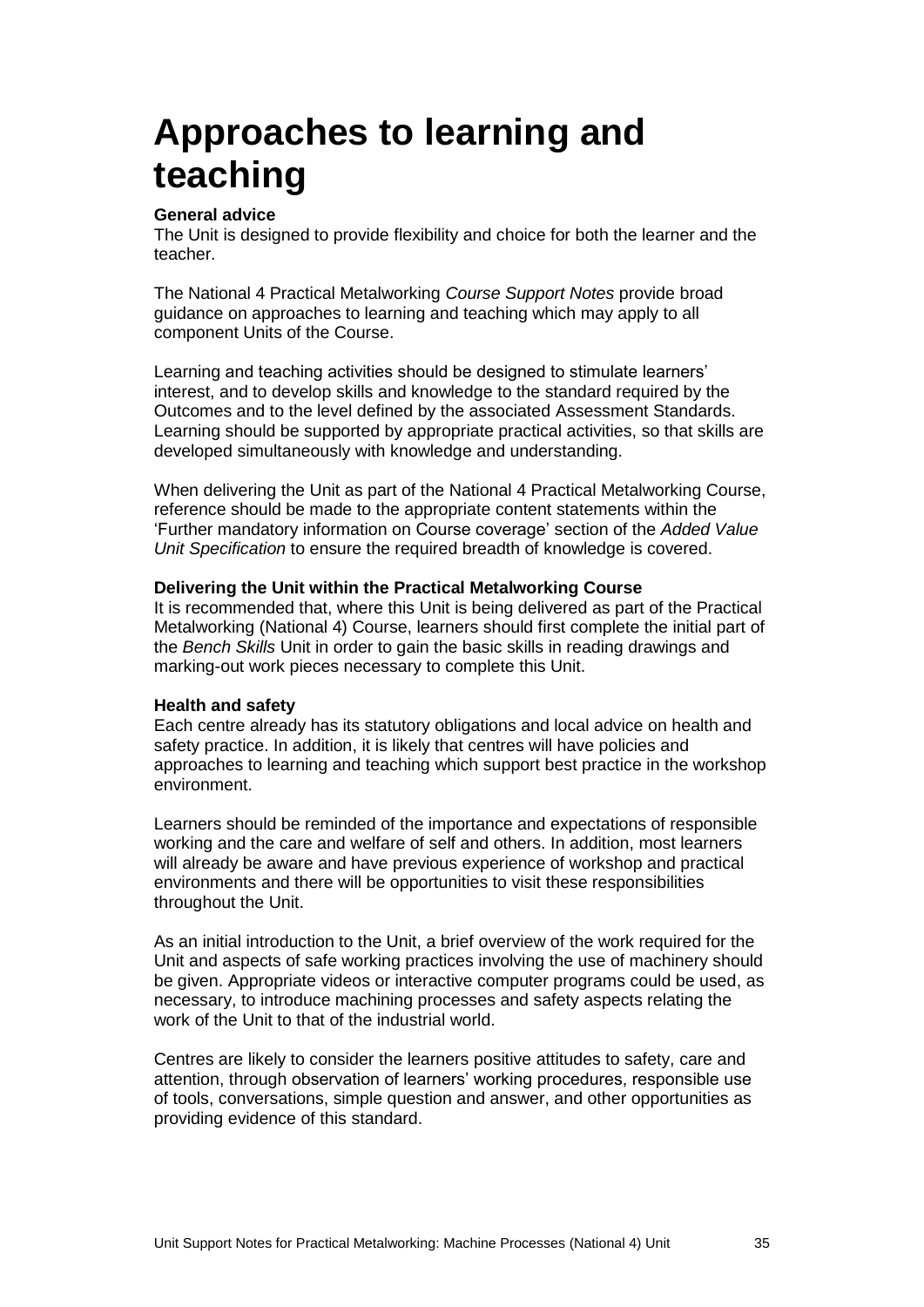#### **Sequence of delivering learning and teaching activities within the Unit**

The Unit seeks to broaden the learners' knowledge of workshop machinery available in an industrial situation. As such, an industrial visit would form an important part of the Unit. This would provide learners with the opportunity to see CNC machine tools, milling machines, and industrial cutting processes in action. Industrial standards for surface finish should also be a feature of the visit and the opportunity should be taken, wherever possible, to view machine tools, such as surface grinders, in action. If, however, access cannot be gained to an appropriate industrial centre, then videos should be used to emphasise the use of these machines, although it must be stated that there can be no substitute for the real-life experience.

For each practical exercise, learners should be shown a completed example of the work to be undertaken, enabling them to see the standard of work they are expected to produce.

As each new operation, process or stage is reached it will need to be demonstrated or discussed, possibly with reference to video material, on a needto-know basis. This should enable learners to proceed with some confidence and safety. Teaching inputs should be kept as brief as possible to allow the main activity of 'hands-on' practical work.

For some of the skills to be covered it may be desirable for learners to produce initial practice items in order to develop the relevant skills. Where this approach is taken, these items may, if of sufficient standard, be used support assessment.

### **Advice specific to delivery of this Unit**

#### **Knowledge and understanding**

Knowledge and understanding should not be taught in isolation from other aspects of the Course. Practical examples should be used where possible to help pupils to identify tools, equipment and processes. For example, making adjustments to machines and using the correct names and terminology should be taught as a natural part of the learner's progression through the Unit.

#### **Reading and interpreting workshop drawings**

It is expected that learners should be able to extract information from given drawings and apply it to the piece of work in hand. It would assist learners at this level if orthographic and pictorial views were provided together in order to make interpretation easier. Learners should be aware of the importance of data, and relevant current information and reference should be provided for learners to use as required. Where British Standard conventions are used as part of a drawing, these should be explained to the learner.

#### **Using special marking-out techniques**

The need for special marking-out techniques for certain precision work and irregular components should be demonstrated to learners. Marking out of larger products, and repetitive marking out, should also be covered.

#### **Demonstrating knowledge of common machine tools and equipment**

Learners should be made aware of different metal-cutting situations and should match these to particular machines. Where these machines are not available in the centre, these should be covered by an industrial visit, by visiting another centre or by video.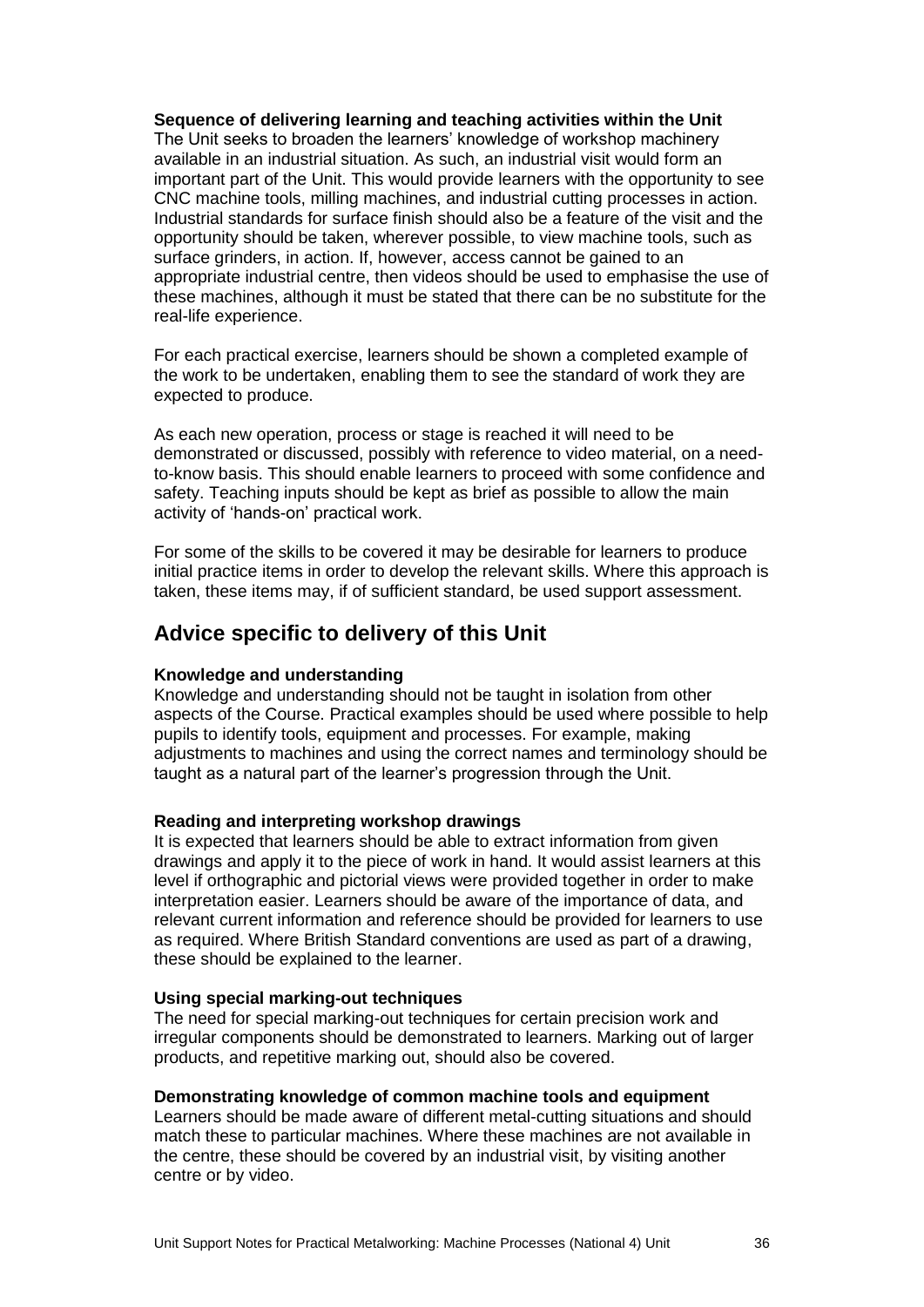#### **Performing routine user checks on tools and machinery prior to their use**

The learner should be responsible for ensuring that the machinery to be used is set up appropriately, with all safety equipment in place prior to use — this should then be checked by the teacher/lecture. Similarly, the inspection of hand tools and reporting of defects should become a routine event in this Course.

#### **Measurement using the micrometer and Vernier caliper**

Learners should be encouraged to make use of both micrometers and Vernier calipers to measure completed components in order to ensure the greatest possible accuracy in manufacture. It is not essential for digital instruments to be used, but where manual instruments are used learners will need to be taught how to read the appropriate device. Digital measuring devices may prove easier to read for some learners.

**Operating common machine tools in accordance with safe working practice** The learner should use as many machines and items of equipment as possible (a minimum of two), and items that are produced to given working drawings should embody as wide a range of operations as possible to give learners the experience of what can be undertaken.

If a milling machine is not available to the learners for actual use, then at least one drilling-machine operation should include an activity where the machine vice is clamped to the table. This will ensure that the learners have practical experience of work holding of this type.

If learners have already gained experience of using the drilling-machine as part of the *Bench Skills* Unit, then this will be further developed in this Unit through the use of Morse tapers being used to hold larger drill bits in a pedestal drill or, similarly, revolving (live) centres, chucks or larger bits in tailstocks.

Turning operations should include: plain parallel turning, facing, parting off, centre drilling and drilling, and knurling, although this range might well be extended, according to needs, to include boring and other relevant operations. The use of a self-centring four-jaw chuck to hold square or irregularly shaped components should also be demonstrated. Machined finishes should be without significant defects, and probably best gauged against exemplar pieces, visually and by thumbnail check.

#### **Using the bench grinder**

The use of this should be demonstrated to learners, who should also be given the opportunity, under direct supervision, to make use of it. This is subject to local restrictions about the use of such machines with learners.

Proper care of equipment and recognition of the dangers of defects with regard to quality of work and possible hazards will be a recurrent theme in the Course, and the topic should be further reinforced in this Unit, particularly in respect of machine tools and equipment.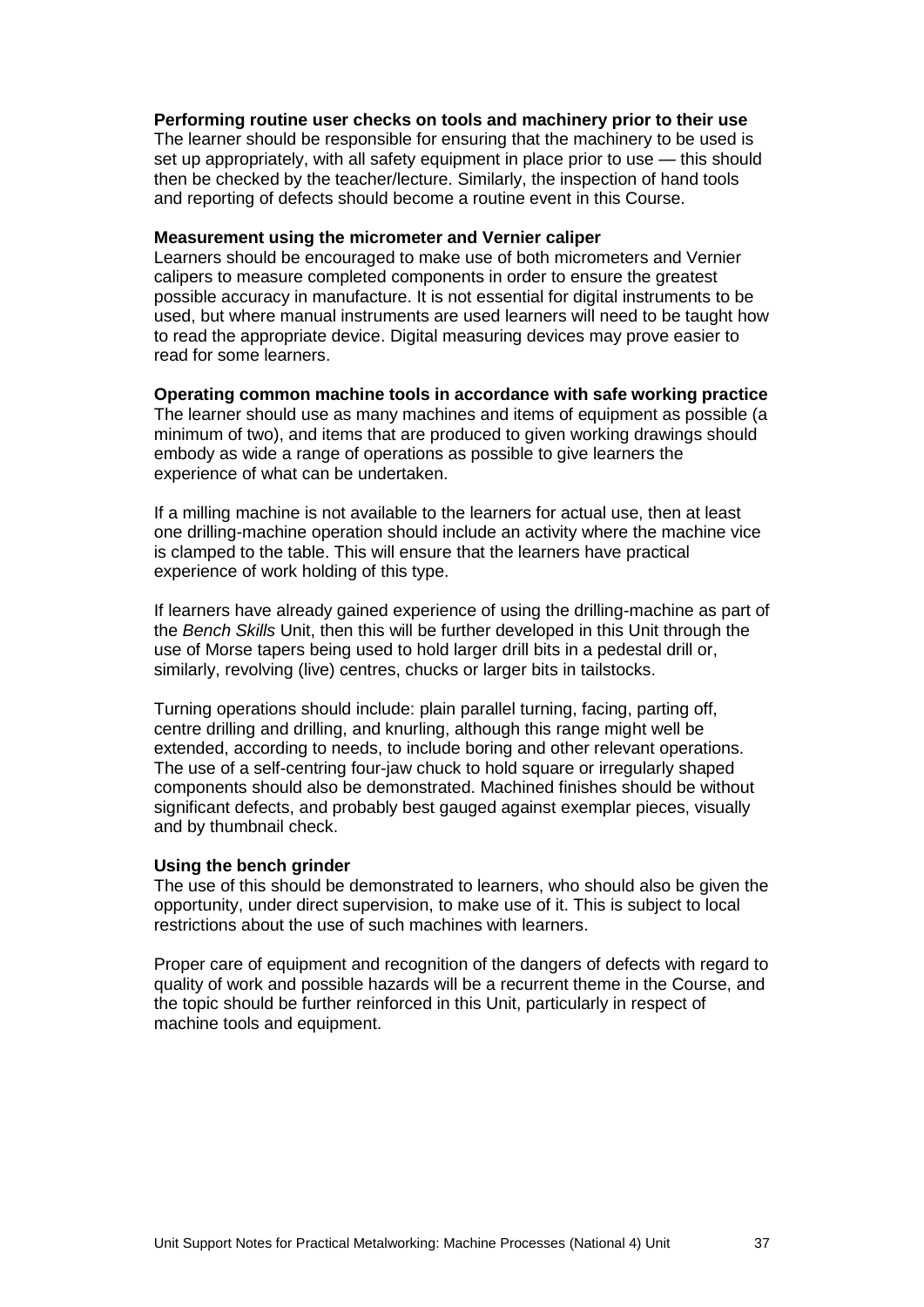#### **Recycling and sustainability**

Integrating sustainability concepts such as the sourcing and cost of materials, recycling and re-use can be introduced into lessons whenever it occurs naturally. Discussion in general workshop learning and teaching activities, through site visits, audio or video, and/or online resources, is also useful. Learners should be helped to understand what they can do as individuals and a class group in terms of practical sustainability.

#### **Sequence of delivery of Outcomes**

The sequence of delivery of the Outcomes is a matter of professional judgement and is entirely at the discretion of the centre. However, it is expected that in most centres the most effective way to deliver this Unit would be by combining Outcomes 1, 2 and 3 together to produce a coherent Course, with the practical aspects of the Course being used to form the basis for the coverage of Outcomes 1 and 2.

For learners undertaking the complete Course, time will need to be allowed for the completion of the work required for the practical activity that forms the Course assessment. More details of this aspect of the Course are given in the *Added Value Unit Specification.*

#### **Meeting the needs of all learners**

When delivering this Unit to a group of learners, with some working towards National 4 and others towards National 5, it may be useful for teachers to identify activities covering common knowledge and skills for all learners, and additional activities required for National 5 learners. Consideration should also be given to structure, content and materials selections. Where National 5 learners have studied National 4 in a previous year, it is important to provide them with new and different contexts for learning to avoid demotivation.

In line with the underlying principles of Curriculum for Excellence, learners should be encouraged, and expected, to take an active role in their own learning. Where Course activities and materials allow them to progress in an independent manner, this will allow teaching of the two groups to happen most effectively.

#### **Useful resources**

Where possible, centres should source or produce exemplars of completed work to enhance learners' ability to contextualise the Unit material. This may take the form of pre-built assemblies or workpieces that the learners can use directly or in combination with the assemblies or items they create.

#### **Video clips and online resources**

The internet provides a valuable source of video clips and films of practical metalworking techniques, processes and practices and guides to safe working practices. Learners may find these both informative and interesting in class and for self-study.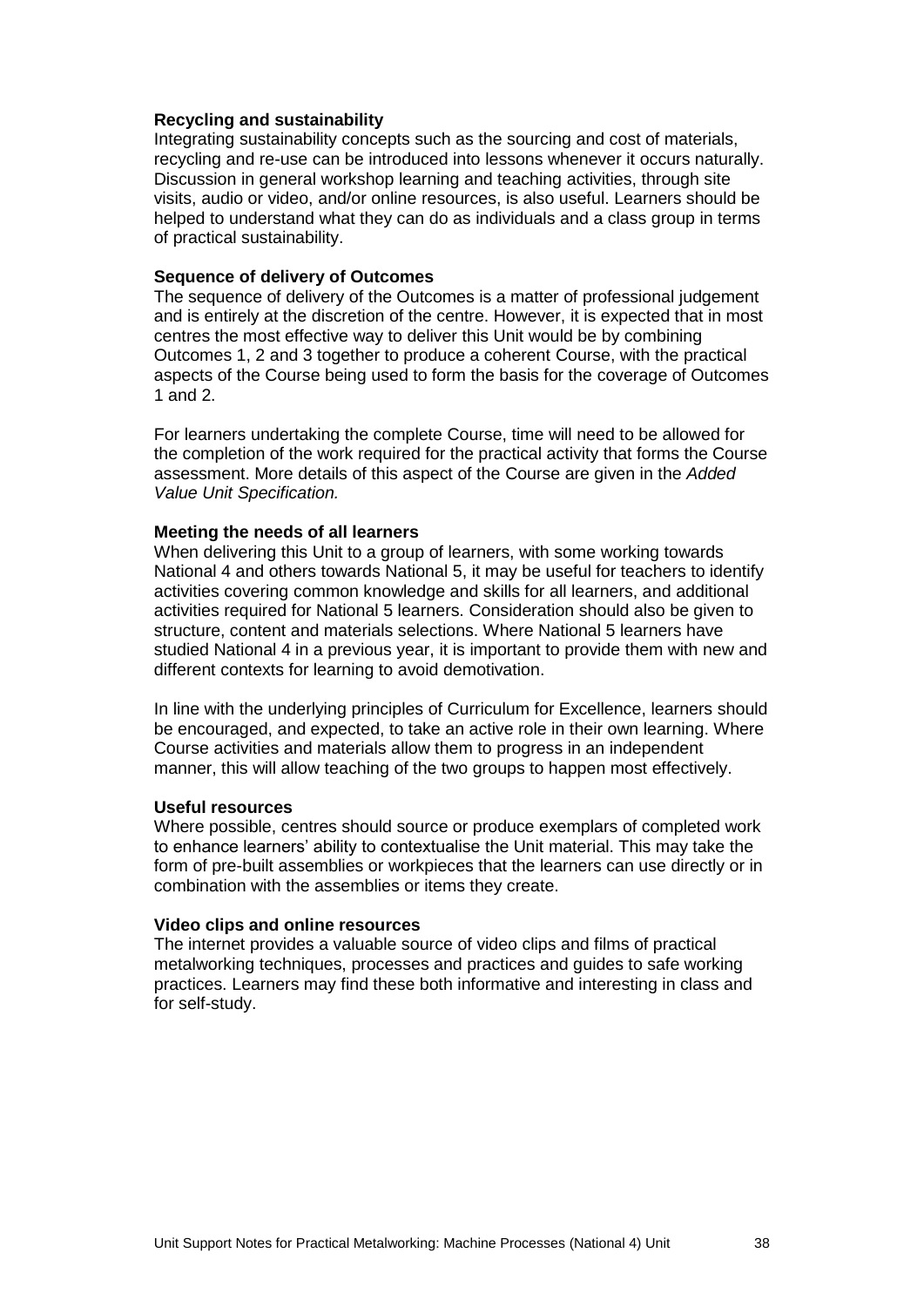Online resources:

- YouTube
- Focus Educational
- Technology Student
- Teaching Education Scotland
- ◆ STEM Central on Education Scotland's website
- Khan Academy
- ◆ Scottish Government
- Machine/tool manufacturers' websites

### **Developing skills for learning, skills for life and skills for work**

Learners are expected to develop broad generic skills as an integral part of their learning experience. The *Unit Specification* lists the skills for learning, skills for life and skills for work that learners should develop through this Course. These are based on SQA's *Skills Framework: Skills for Learning, Skills for Life and Skills for Work* and must be built into the Unit where there are appropriate opportunities. The level of these skills will be appropriate to the level of the Unit.

The *Practical Metalworking: Machine Processes* (National 4) Unit holds opportunities to acquire and develop a number of the broad generic skills described in the SQA's *Skills Framework: Skills for Learning, Skills for Life and Skills for Work.* These opportunities will arise, for the most part, as a natural part of the learning and teaching process.

| $\mathbf{2}$ | <b>Numeracy</b>                           |                                                                                                                                                |
|--------------|-------------------------------------------|------------------------------------------------------------------------------------------------------------------------------------------------|
|              |                                           | Measuring and marking out materials to specified<br>tolerances.                                                                                |
|              |                                           | Interpreting and calculating dimensions and scale<br>in drawings/diagrams and applying them to work<br>pieces.                                 |
|              | 2.2 Money, time and<br>measurement        | Checking the accuracy of completed components<br>and assemblies against drawings and cutting lists.                                            |
|              |                                           | Reading sizes from a micrometer or Vernier<br>caliper.                                                                                         |
|              |                                           | Manufacturing items to strict measurements of<br>tolerances and accuracy.                                                                      |
|              |                                           | Discussion re: costs in sustainability and recycling.                                                                                          |
| 4            | Employability, enterprise and citizenship |                                                                                                                                                |
|              | 4.3 Working with others                   | Workshop practice involves sharing tools,<br>equipment and materials with others and working<br>together to balance individual tasks and time. |
|              |                                           | Assisting other learners to carry out tasks.                                                                                                   |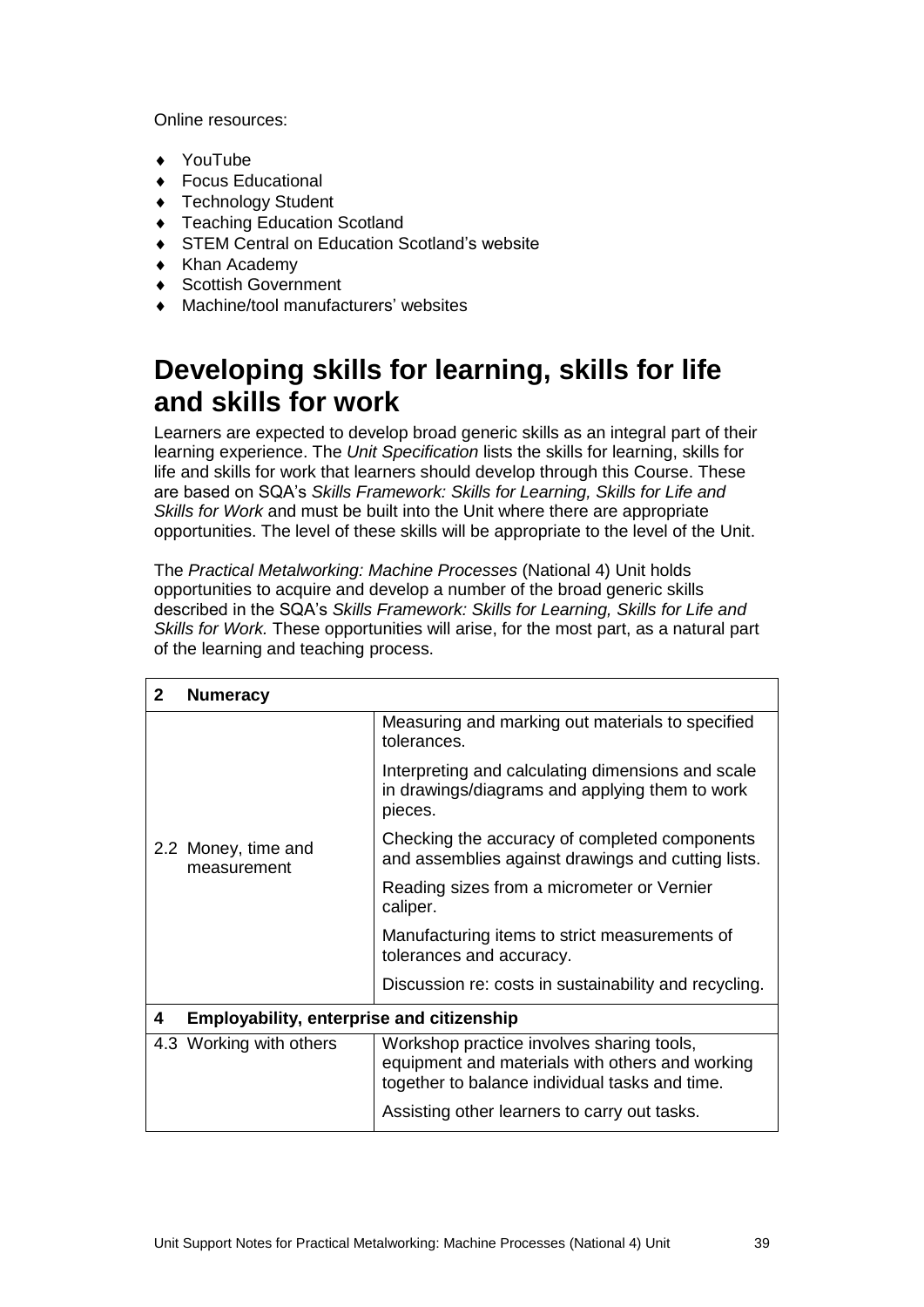| <b>Thinking skills</b><br>5 |                                                                                                                           |
|-----------------------------|---------------------------------------------------------------------------------------------------------------------------|
| 5.2 Understanding           | Correctly identifying the purpose of various tools<br>and equipment and explaining the correct use in a<br>given context. |
| 5.5 Creating                | Creating an item based on given drawings and<br>diagrams and applying their own interpretation<br>where necessary.        |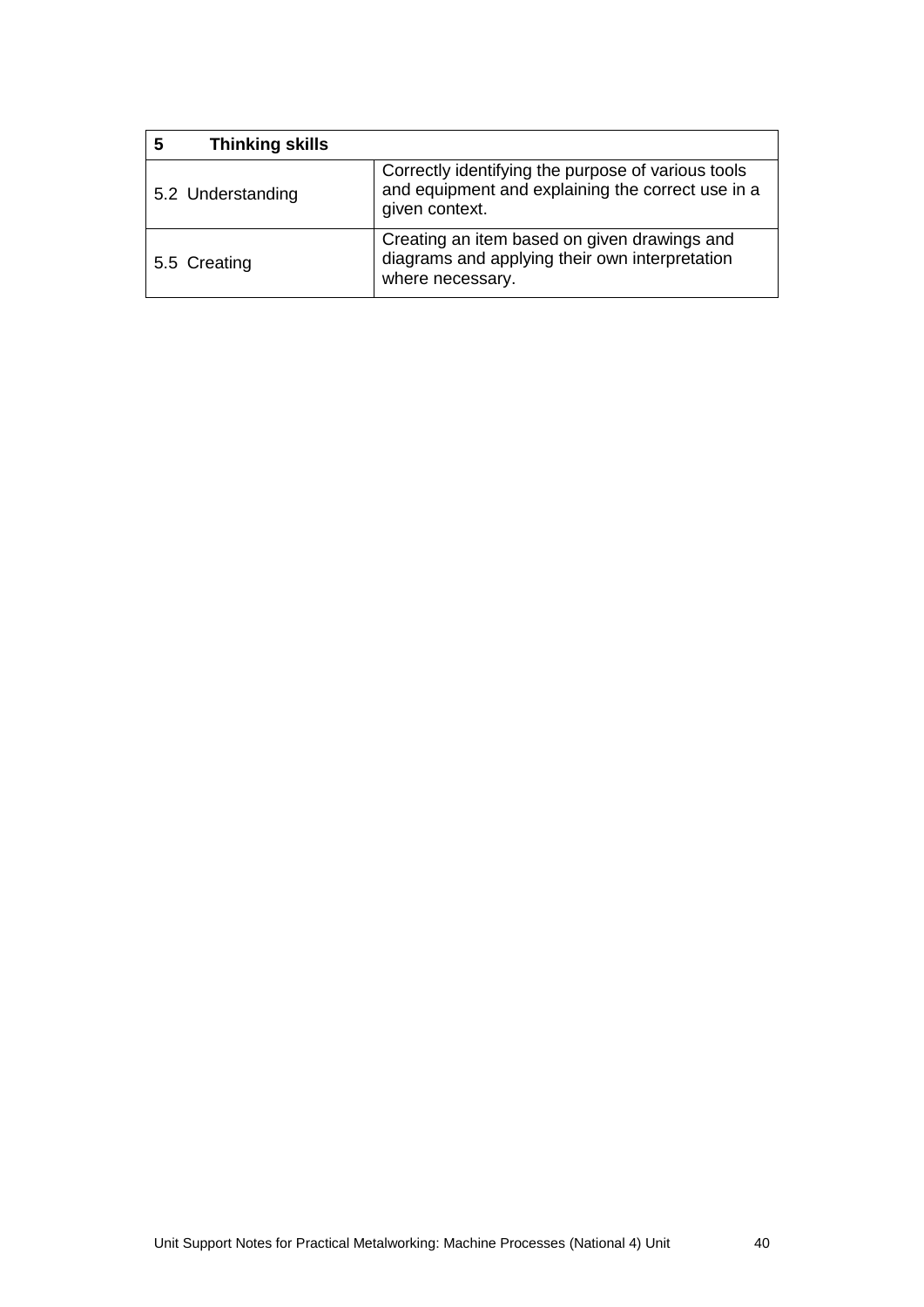## <span id="page-43-0"></span>**Approaches to assessment and gathering evidence**

The learner must demonstrate attainment of all of the Outcomes and their associated Assessment Standards. Assessment must be valid, reliable and fit for purpose.

SQA does not specify the methods of assessment to be used; assessors should use their professional judgement, subject knowledge and experience, and understanding of their learners, to determine the most appropriate ways to generate evidence and the conditions and contexts in which they are used. In many cases, evidence will be gathered during normal classroom activities, rather than through formal assessment instruments. Whenever possible, the practical nature of this Unit should not be compromised by placing too much emphasis on the assessment of the learner than is strictly necessary for the successful completion of the individual Outcomes.

The learner should be made aware at an early stage that certain performances are being monitored constantly and recorded on an observation checklist, and that finished items will be tested against the stated criteria for accuracy and quality. Lengthy written tests are not required for tool, process or equipment recognition and use. Short answer, sentence completion or multiple choice tests that are mainly of a visual nature should be provided.

Centres are expected to maintain a detailed record of evidence, including photographic, oral or observational evidence. Evidence in written or presentation format should be retained by the centre.

All evidence should be gathered under supervised conditions.

In order to ensure that the learner's work is their own, the following strategies are recommended:

- personal interviews with learners where teachers can ask additional questions about the completed work
- asking learners to do an oral presentation on their work
- using checklists to record the authentication activity

### **Combining assessment within Units**

It may be possible to develop learning / assessment activities which provide evidence that learners have achieved the standards for more than one Outcome within the Unit, thereby reducing the assessment burden on learners. Combining assessment of Outcomes (or parts of Outcomes) in this way is perfectly acceptable, but needs to be carefully managed to ensure that all Assessment Standards and Outcomes for the Unit are covered. This is particularly true if evidence is gathered for the Unit as a whole through one assessment and a single context. If this approach is used, it must be clear how the evidence covers each Outcome.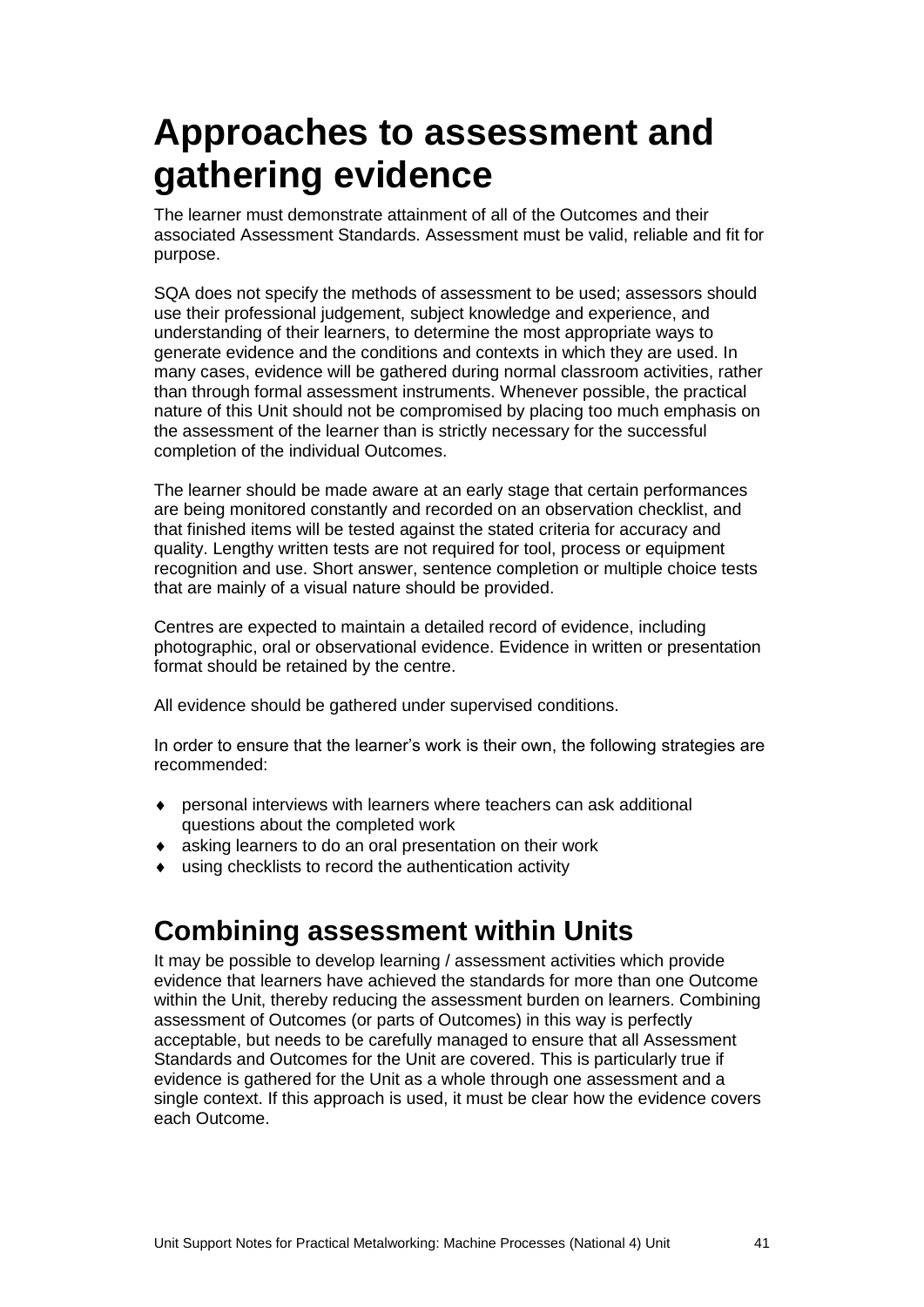A holistic approach to assessment will enrich the assessment process for the learner, avoid duplication of assessment, provide more time for learning and teaching, and allow centres to manage the assessment process more efficiently.

In some instances work carried out for other Units can be used as evidence of the learner's performance in this Unit. If this is done it must be clear where such evidence has been taken from.

For this Unit, learners will be required to provide evidence of:

- knowledge and understanding of a range of practical metalworking machine tools, equipment, processes and materials
- practical skills in using machine tools, equipment, materials and related processes
- knowledge and understanding of sustainability issues and good practice in recycling in practical metalworking activities and environments
- $\bullet$  the ability to work in accordance with given procedures and safe working practices

#### **Notes on assessment of Outcome 1**

It is recommended that evidence of knowledge and understanding is gathered, where possible, as a natural part of the learning and teaching process.

Assessment may be written or oral. Some evidence might be gathered through short tests that involve hands-on identification of tools, equipment and materials; others might take the form of a closed-book paper-based or electronic test which could be comprised of multiple choice, sentence completion and short answer-type questions.

#### **Notes on assessment of Outcome 2**

Centres may wish to use a mixture of summative and formative approaches to assessing learners' progress in this Outcome. Where this is the case, centres should share the criteria for success with all learners at the beginning of the Unit/Outcome and use peer- and/or self-assessment approaches to monitor learners' progress.

#### **Notes on assessment of Outcome 3**

For Outcome 3, learners must manufacture a metalwork product from working drawings using machine tools.

It is assumed that assemblies in this Unit are readily portable and that the tolerances specified in the Evidence Requirements are suitable for such work at this level. The tolerances are also given assuming that available machinery can reasonably meet these expectations. In situations where learners fail to achieve the required standard of performance in one area, this weakness can be targeted in the next part of the Unit or Course when the next item is manufactured.

Where learners have produced a practice item of a better quality, this may be used as evidence that the required skill has been achieved. Alternatively, in some instances learners could undertake additional small practical exercises that will allow for re-assessment in individual skills.

Evidence of the use of equipment safely and correctly could be gathered throughout the Unit, using appropriate checklists to record performance.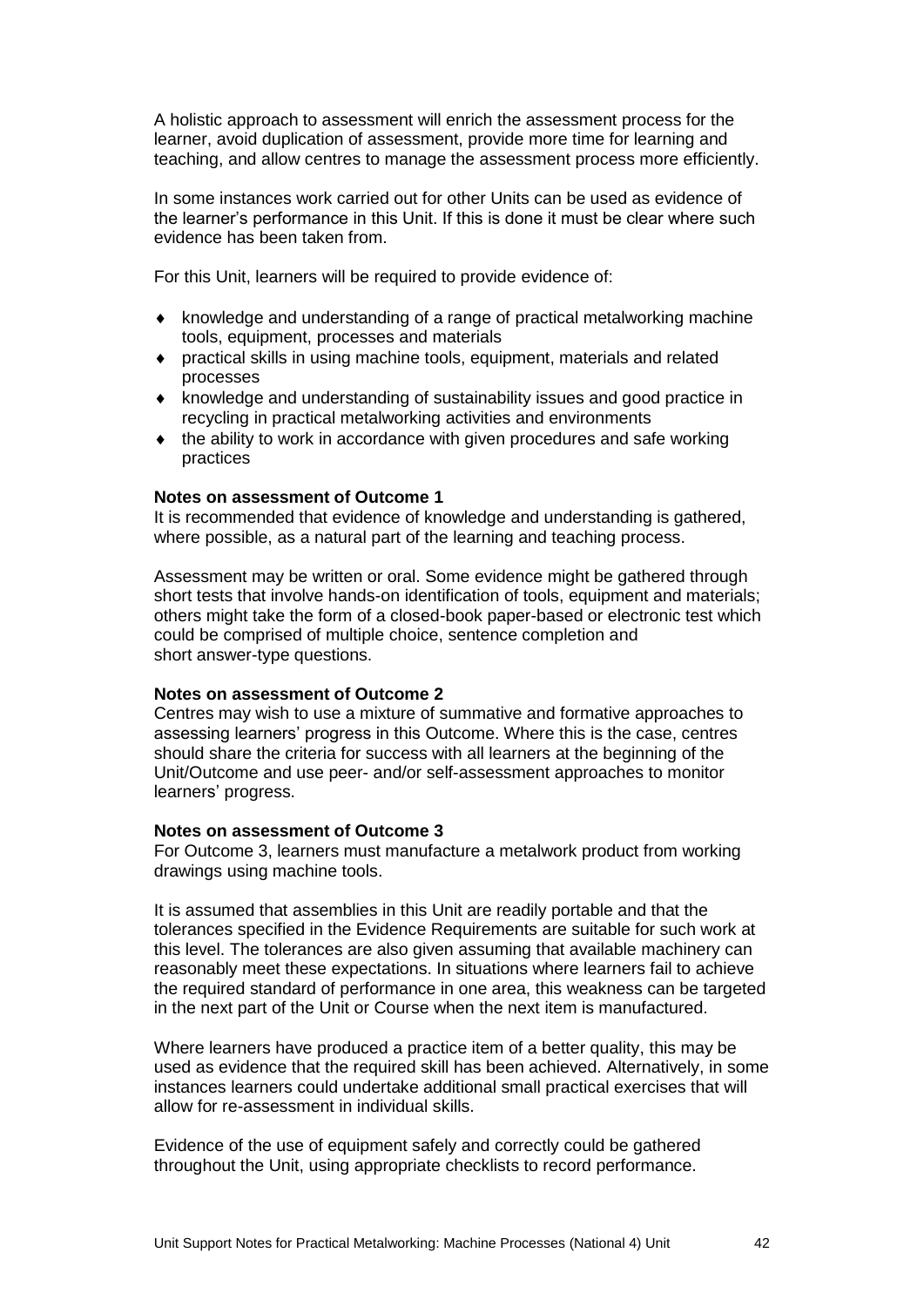Some learners may require additional support and help to ensure success in the manufacturing process, but learners must also be aware that the overall Course assessment takes into account the amount of practical assistance given by the teacher/lecturer, and that ultimately a degree of independence is expected from the learner. Where additional assistance has been given to a learner, this should be recorded by the teacher/lecturer and taken into account when assessing the completed work.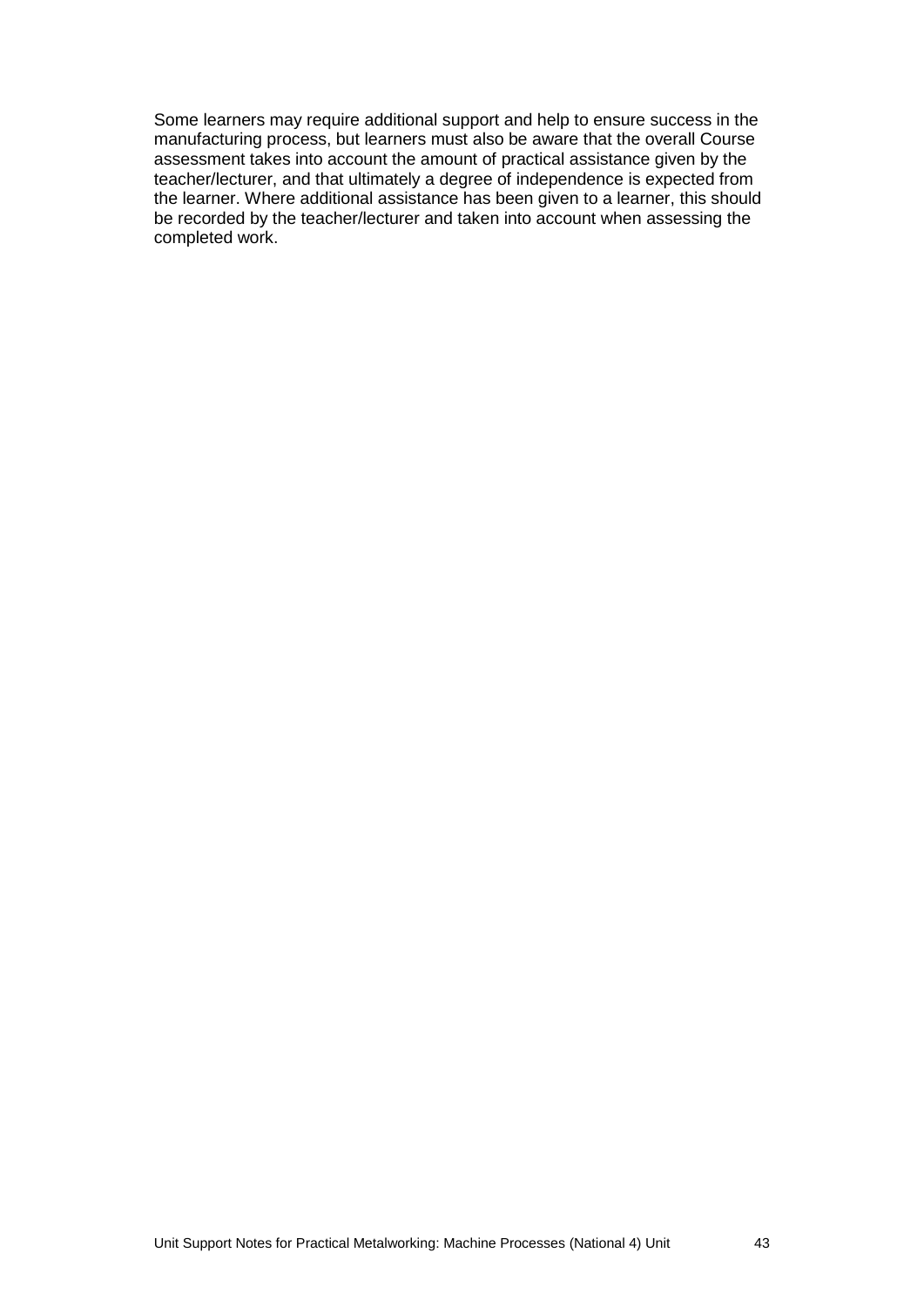# <span id="page-46-0"></span>**Equality and inclusion**

The requirement to develop practical skills involving the use of equipment and tools may present challenges for learners with physical or visual impairment. In such cases, reasonable adjustments may be appropriate, including (for example) the use of adapted equipment or alternative assistive technologies. This is for both learners and centres to consider.

It is recognised that centres have their own duties under equality and other legislation and policy initiatives. The guidance given in these *Unit Support Notes*  is designed to sit alongside these duties but is specific to the delivery and assessment of the Unit.

Alternative approaches to Unit assessment to take account of the specific needs of learners can be used. However, the centre must be satisfied that the integrity of the assessment is maintained and where the alternative approach to assessment will, in fact, generates the necessary evidence of achievement.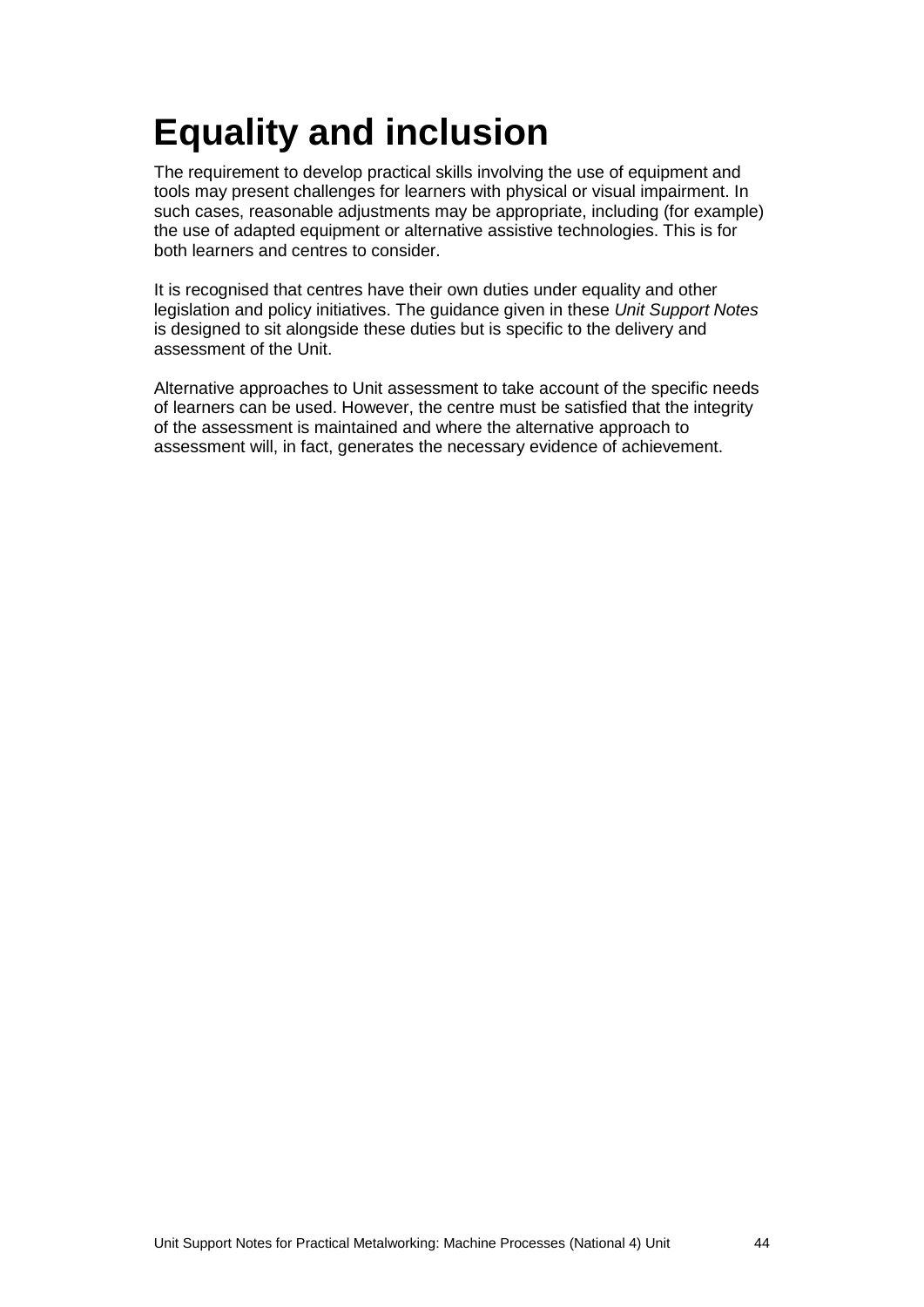# <span id="page-47-0"></span>**Appendix 1: Reference documents**

The following reference documents will provide useful information and background.

- Assessment Arrangements (for disabled learners and/or those with additional support needs) — various publications on SQA's website: [www.sqa.org.uk/sqa//14977.html](http://www.sqa.org.uk/sqa/14977.html)
- *[Building the Curriculum 4: Skills for learning, skills for life and skills for work](http://www.ltscotland.org.uk/buildingyourcurriculum/policycontext/btc/btc4.asp)*
- *[Building the Curriculum 5: A framework for assessment](http://www.ltscotland.org.uk/buildingyourcurriculum/policycontext/btc/btc5.asp)*
- ◆ [Course Specifications](http://www.sqa.org.uk/browsecfesubjects)
- **[Design Principles for National Courses](http://www.sqa.org.uk/sqa/68410.5165.html)**
- *[Guide to Assessment \(June 2008\)](http://www.sqa.org.uk/files_ccc/25GuideToAssessment.pdf)*
- *Principles and practice papers for curriculum areas*
- *Research Report 4 — Less is More: Good Practice in Reducing Assessment Time*
- *Coursework Authenticity — a Guide for Teachers and Lecturers*
- ◆ *[SCQF Handbook: User Guide](http://www.scqf.org.uk/Resources) (published 2009)* and SCQF level descriptors (reviewed during 2011 to 2012): [www.sqa.org.uk/sqa/4595.html](http://www.sqa.org.uk/sqa/4595.html)
- *[SQA Skills Framework: Skills for Learning, Skills](http://www.sqa.org.uk/sqa/63101.html) for Life and Skills for Work*
- *Template and Guidance for Unit Assessment Exemplification*
- ◆ SQA Guidelines on e-assessment for Schools
- SQA Guidelines on Online Assessment for Further Education
- ◆ SQA e-assessment web page: [www.sqa.org.uk/sqa/5606.html](http://www.sqa.org.uk/sqa/5606.html)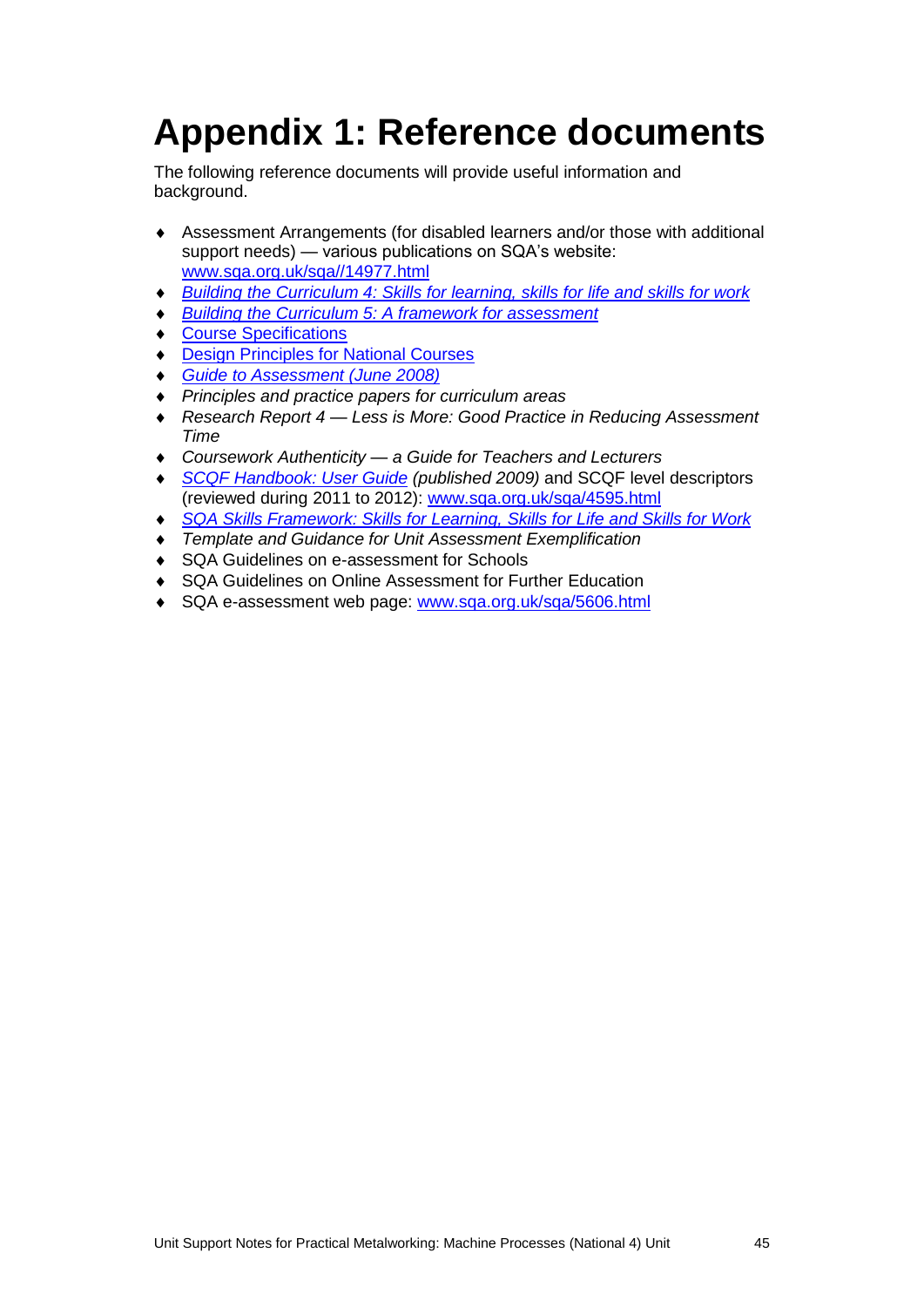## <span id="page-48-0"></span>**Administrative information**

**Published:** June 2014 (version 1.1)

### **History of changes to Unit Support Notes**

| <b>Unit</b><br>details | <b>Version</b> | <b>Description of change</b>                                                                                                            | <b>Authorised</b><br>by                  | <b>Date</b>  |
|------------------------|----------------|-----------------------------------------------------------------------------------------------------------------------------------------|------------------------------------------|--------------|
|                        | 1.1            | Changes to comparison table in<br>Course Support Notes; minor changes<br>to learning and teaching information in<br>Unit Support Notes. | Qualifications<br>Development<br>Manager | July<br>2013 |
|                        |                |                                                                                                                                         |                                          |              |
|                        |                |                                                                                                                                         |                                          |              |
|                        |                |                                                                                                                                         |                                          |              |

© Scottish Qualifications Authority 2014

This document may be reproduced in whole or in part for educational purposes provided that no profit is derived from reproduction and that, if reproduced in part, the source is acknowledged. Additional copies can be downloaded from SQA's website at **[www.sqa.org.uk](http://www.sqa.org.uk/)**.

Note: You are advised to check SQA's website (**[www.sqa.org.uk](http://www.sqa.org.uk/)**) to ensure you are using the most up-to-date version.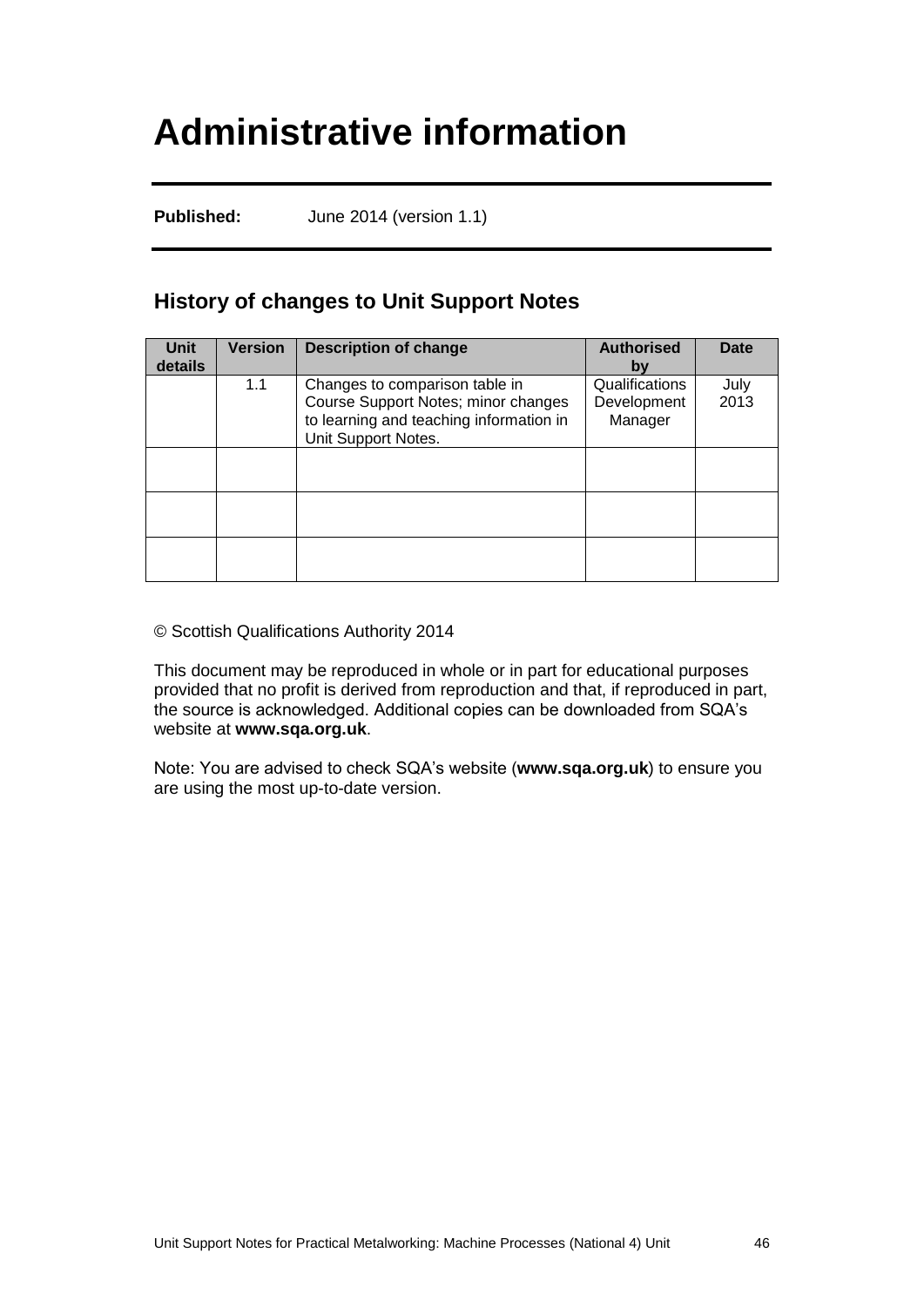



## <span id="page-49-0"></span>**Unit Support Notes — Practical Metalworking: Fabrication and Thermal Joining (National 4)**



This document may be reproduced in whole or in part for educational purposes provided that no profit is derived from reproduction and that, if reproduced in part, the source is acknowledged. Additional copies of these *Unit Support Notes* can be downloaded from SQA's website: **[www.sqa.org.uk](http://www.sqa.org.uk/)**.

Please refer to the note of changes at the end of this document for details of changes from previous version (where applicable).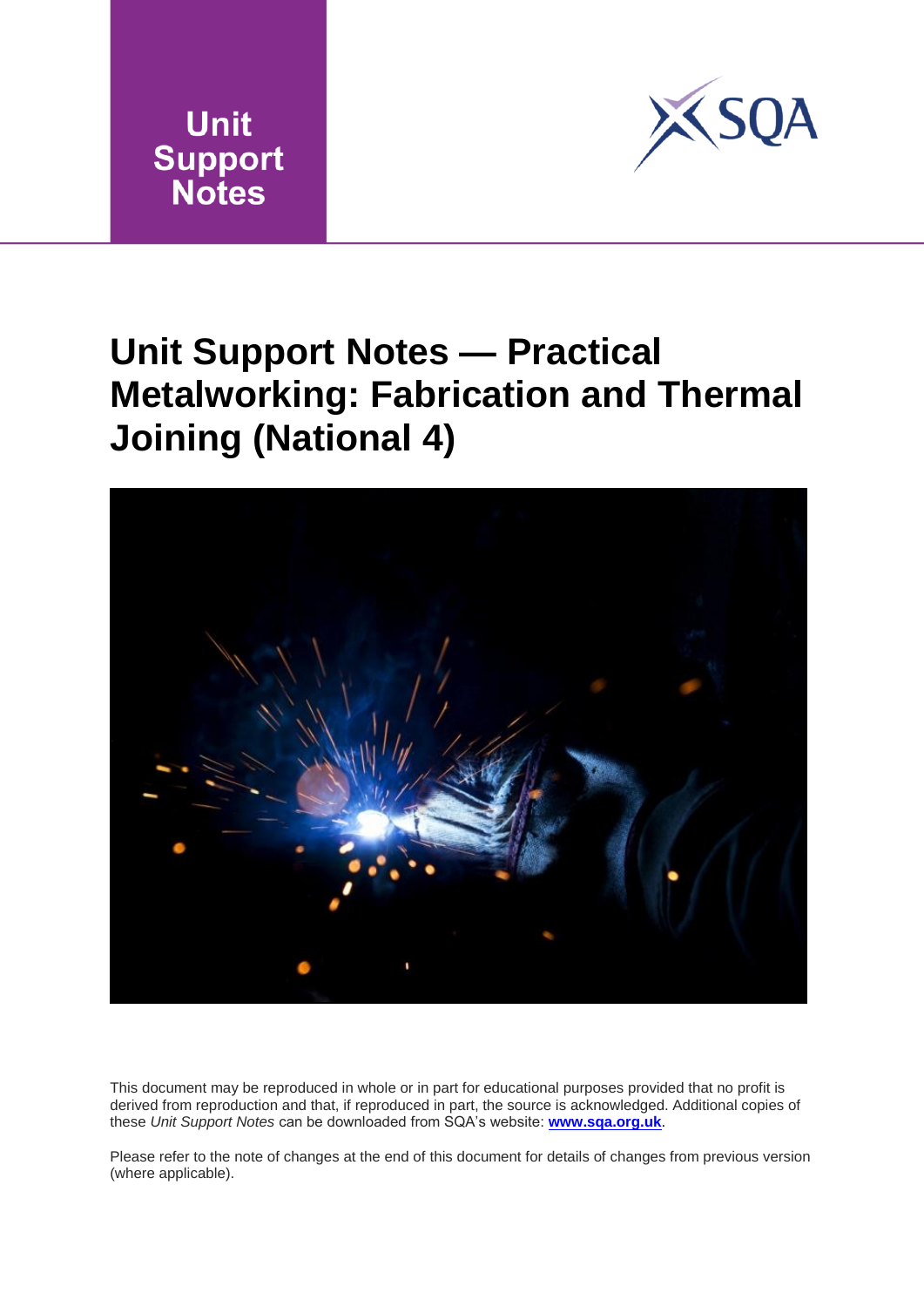# <span id="page-50-0"></span>**Introduction**

These support notes are not mandatory. They provide advice and guidance on approaches to delivering and assessing the Practical Metalworking: Fabrication and Thermal Joining (National 4) Unit. They are intended for teachers and lecturers who are delivering this Unit. They should be read in conjunction with:

- the *Unit Specification*
- the *Course Specification*
- the *Added Value Unit Specification*
- the *Course Support Notes*
- appropriate assessment support materials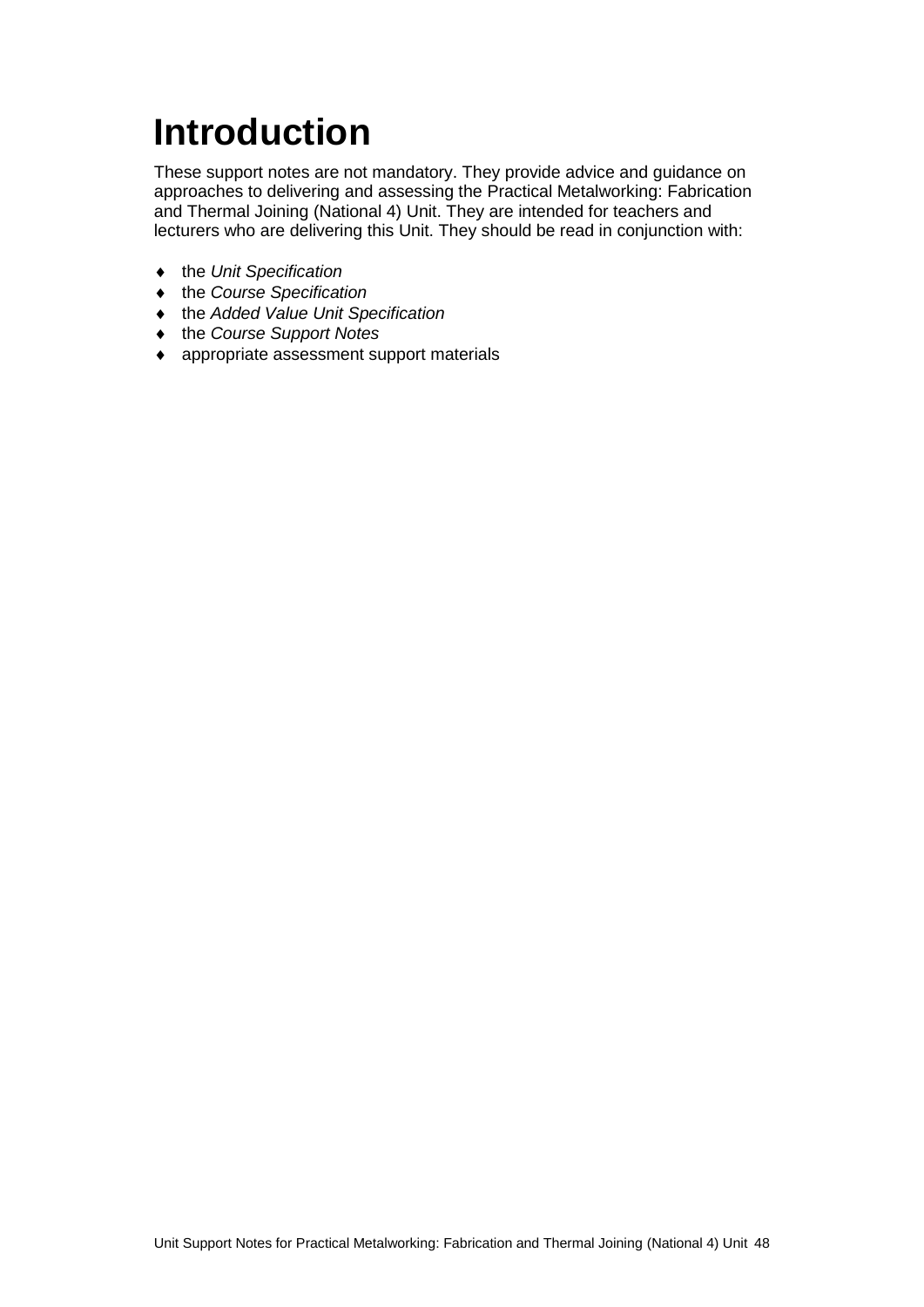# <span id="page-51-0"></span>**General guidance on the Unit**

### **Aims**

The general aim of this Unit, as stated in the *Unit Specification*, is to help learners develop skills in fabrication, forming and joining of simple metalwork components. Learners will develop skills in thermal joining techniques and build their skills in measuring and marking out. In addition, learners will develop their knowledge and understanding of metalwork materials, recycling and sustainability issues, as well as an appreciation of safe working practices in a workshop environment.

This Unit will also give learners the opportunity to develop thinking skills and skills in numeracy, employability, enterprise and citizenship.

This Unit can be delivered as:

- ◆ a stand-alone Unit
- as part of the National 4 Practical Metalworking Course

### **Progression into this Unit**

Entry to this Unit is at the discretion of the centre. However, learners would normally be expected to have attained useful skills, knowledge and understanding from prior learning, such as:

- National 3 Practical Craft Skills Course or relevant Units
- National 3 Design and Technology Course or relevant Units

Learners may have also gained relevant skills and knowledge through other prior learning, life and work experiences.

### **Skills, knowledge and understanding covered in this Unit**

Information about skills, knowledge and understanding is given in the National 4 Practical Metalworking *Course Support Notes.*

If the Unit is being delivered as part of the National 4 Practical Metalworking Course, the teacher should refer to the 'Further mandatory information on Course coverage' section within the *Added Value Unit Specification* for detailed content.

If the Unit is being delivered on a free-standing basis, teachers and lecturers are free to select the skills, knowledge, understanding and contexts which are most appropriate for delivery in their centres.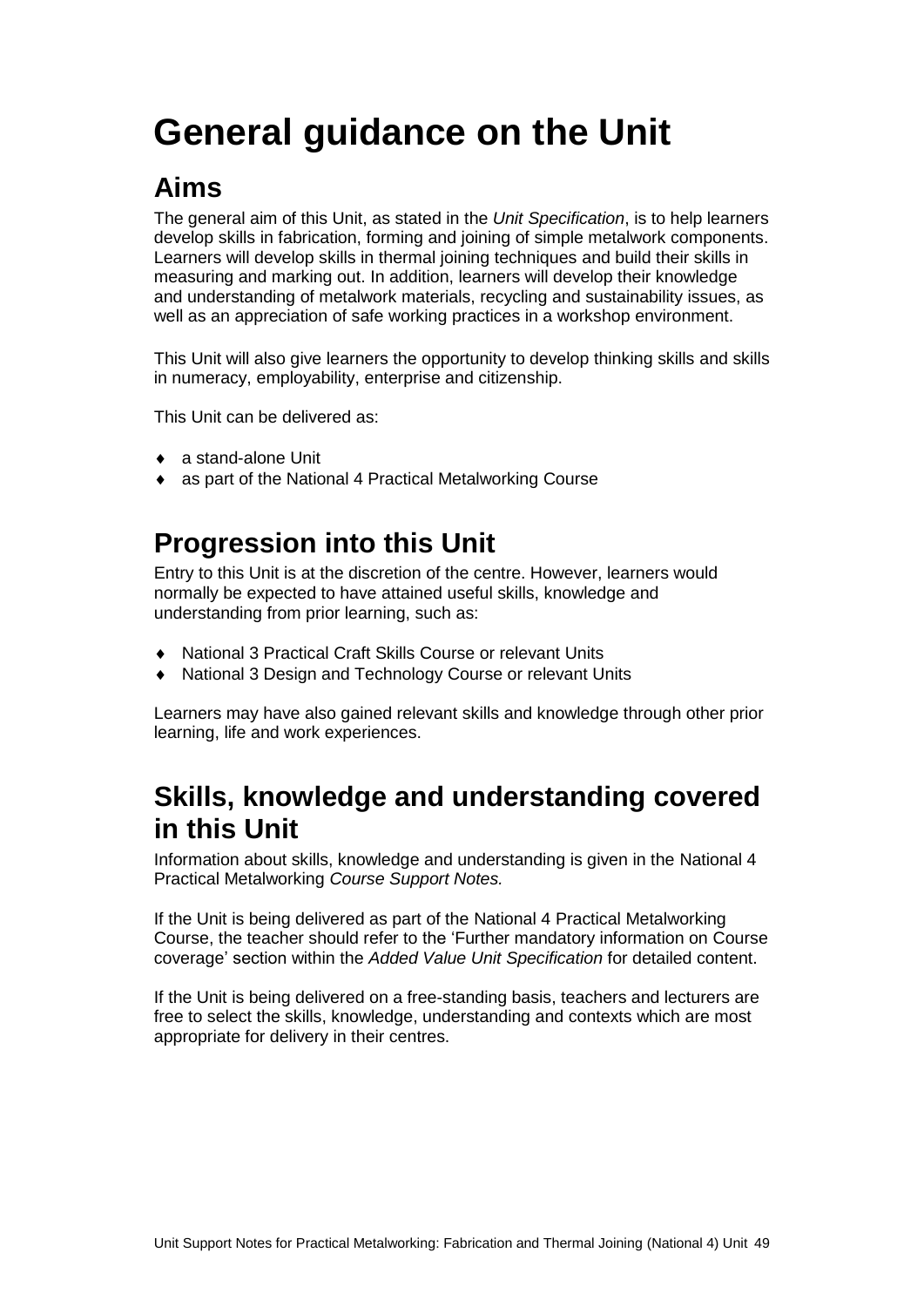### **Progression from this Unit**

On successful completion of this Unit, the following Units and Courses provide a selection of progression pathways available to learners:

- other Practical Metalworking (National 4) Units*: Bench Skills* and *Machine Processes*
- ◆ Practical Woodworking (National 4) Units
- National Certificate Group Awards in a range of practical technology Courses
- Skills for Work Courses and sector-specific SQA qualifications
- a range of other stand-alone Units in practical technologies contexts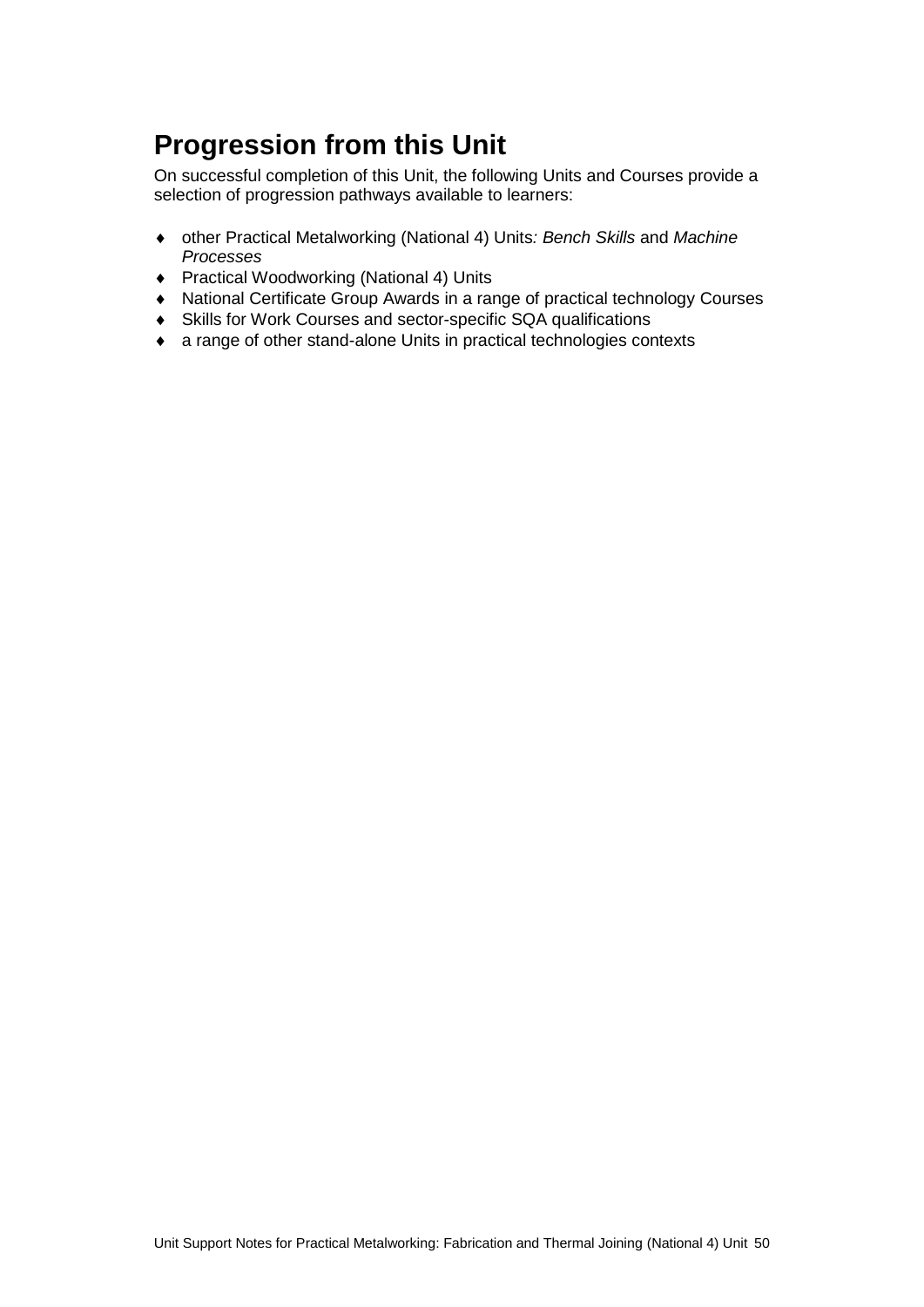## <span id="page-53-0"></span>**Approaches to learning and teaching**

#### **General guidance**

The Unit is designed to provide flexibility and choice for both the learner and the teacher.

The National 4 Practical Metalworking *Course Support Notes* provide broad guidance on approaches to learning and teaching which may apply to all Units of the Course.

Learning and teaching activities should be designed to stimulate learners' interest, and to develop skills and knowledge to the standard required by the Outcomes and to the level defined by the associated Assessment Standards. Learning should be supported by appropriate practical activities, so that skills are developed simultaneously with knowledge and understanding.

When delivering the Unit as part of the National 4 Practical Metalworking Course, reference should be made to the appropriate content statements within the 'Further mandatory information on Course coverage' section of the *Added Value Unit Specification* to ensure the required breadth of knowledge is covered.

#### **Delivering the Unit within the Practical Metalworking Course**

When delivering this Unit as part of the National 4 Practical Metalworking Course, it is recommended that *Bench Skills* would be the first Unit undertaken by learners; however, the available equipment may dictate that several Units are run at the same time. If this is the case then it would be advisable to use the first part of the *Bench Skills* Unit to develop the learner's initial skills in reading drawings and basic marking out prior to introducing the other Units.

#### **Sequence of delivering learning and teaching activities within the Unit**

As each new operation, process or stage is reached, it will need to be demonstrated or discussed, possibly with reference to video material, on a needto-know basis. This should enable learners to proceed with some confidence and safety. Teaching inputs should be kept as brief as possible to allow the main activity of 'hands-on' practical work.

For each practical exercise, learners should be shown a completed example of the work to be undertaken, enabling them to see the standard of work they are expected to produce.

#### **Health and safety**

Each centre already has its statutory obligations and local advice on health and safety practice. In addition, it is likely that centres will have policies and approaches to learning and teaching which support best practice in the workshop environment.

Learners should be reminded of the importance and expectations of responsible working and the care and welfare of self and others. In addition, most learners will already be aware and have previous experience of workshop and practical environments and there will be opportunities to visit these responsibilities throughout the Unit.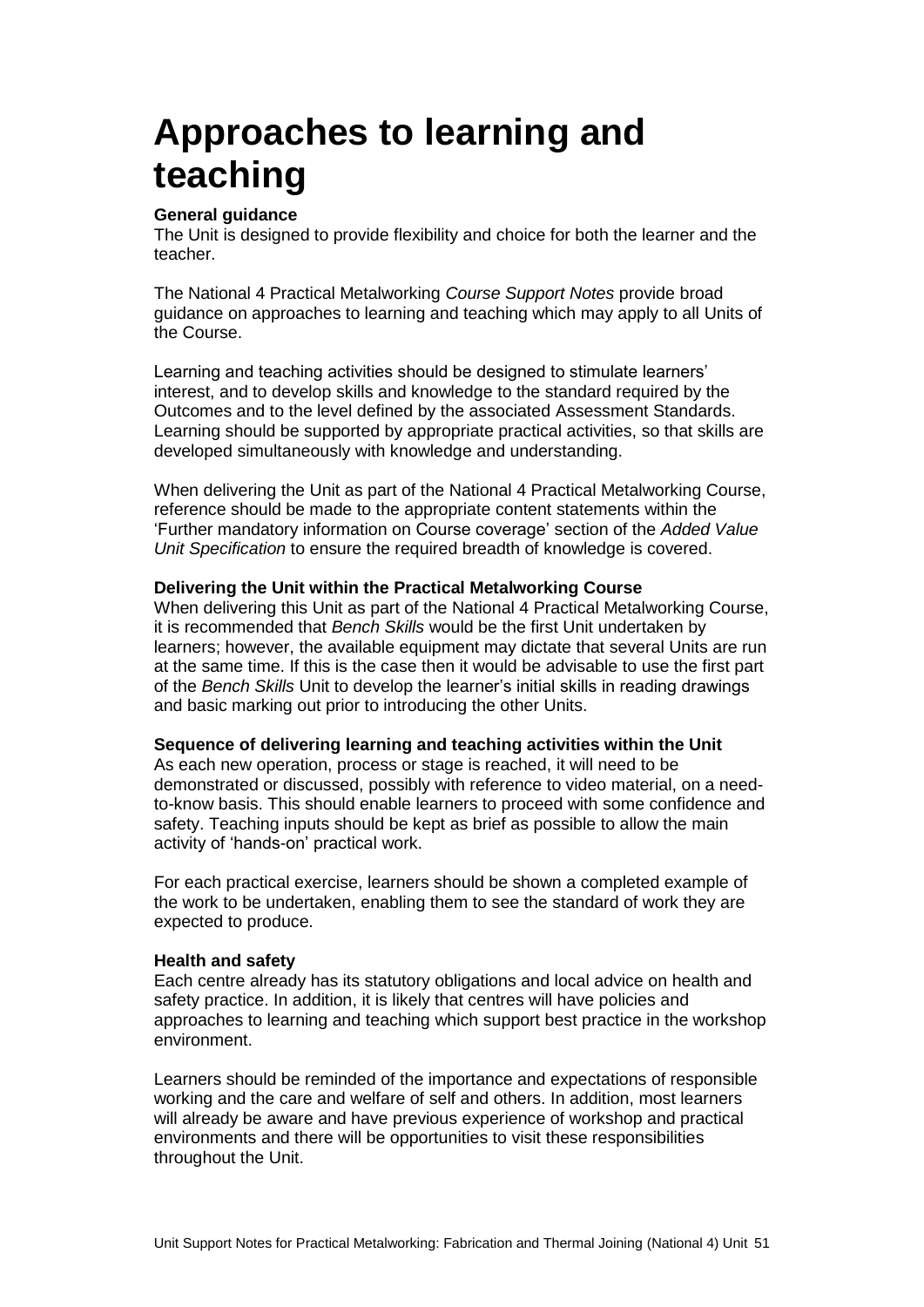As an initial introduction to the Unit, learners should be given a thorough introduction to the work required and aspects of safe working practices. Appropriate videos or interactive computer programs could be used as necessary to introduce processes and safety aspects relating the work of the Unit to that of the industrial world.

Proper care of tools and recognition of the dangers of tool defects with regard to quality of work and possible hazards will be a recurrent theme in the Course, and the topic should be covered in this Unit.

Centres are likely to consider the learners positive attitudes to safety, care and attention, through observation of learners' working procedures, responsible use of tools, conversations, simple question and answer, and other opportunities as providing evidence of this standard.

### **Advice specific to delivery of this Unit**

#### **Knowledge and understanding**

Knowledge and understanding should not be taught in isolation from other aspects of the Course. Practical examples should be used where possible to help pupils to identify tools, equipment, processes, metals, alloys and their uses. For example, when learning which metals are associated with different fabrication and joining techniques, this should be related to other work being undertaken in the Unit.

#### **Reading and interpreting workshop drawings**

It is expected that learners should be able to extract information and apply it to the piece of work in hand, and as such, it would assist learners at this level if orthographic and pictorial views were provided together in order to make interpretation easier. Where British Standard conventions are used as part of a drawing, these should be explained to the learner.

#### **Using hot-forging techniques to form shapes and components as an alternative to material removal**

Forging is related to fabrication. It might best be introduced by a video showing the processes, terminology, equipment and applications used in an industrial context. The advantages of creating shapes by hot-forging rather than removing material should be discussed and practical applications provided. Learners should be given the practical experience of using the basic hot-forging shaping processes. Exercises undertaken by learners should cover hot-bending of the strip on the flat surface or on edge, drawing down, flattening and twisting. Wherever possible, these exercises should be incorporated into the completed items.

#### **Hot treatment of metals**

The forging process would naturally lead on to the observation of effects of heat on carbon steels, and this might be best studied through the manufacture of a cold chisel or screwdriver; the latter having the advantage that skills from the *Machine Processes* Unit can also be covered.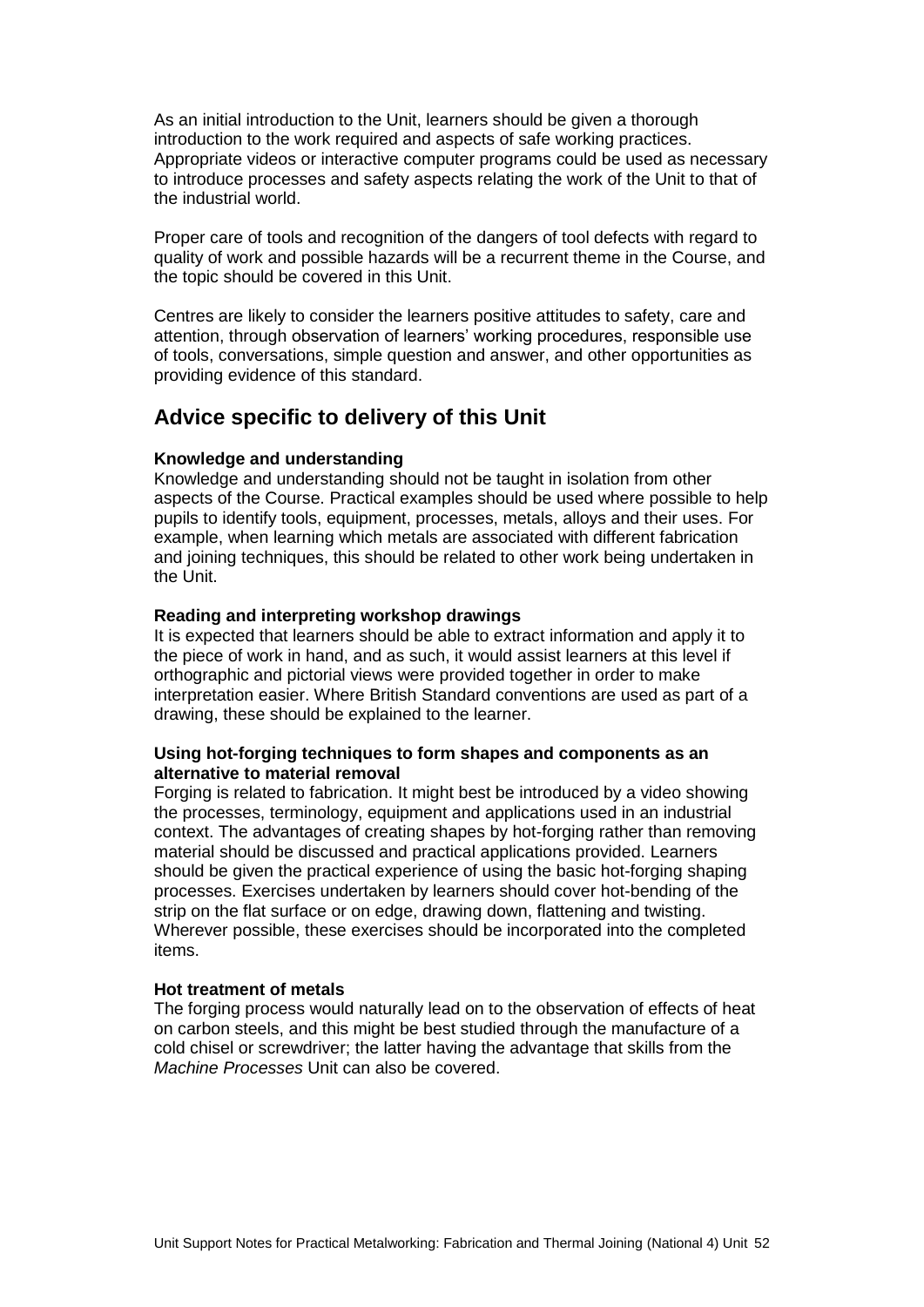#### **Thermal joining techniques**

Learners should be introduced to the thermal joining techniques used in industry. This is best carried out through an industrial visit wherever possible; however, suitable video material can be used if necessary.

The joining of components by manual metal arc (MMA), metal inert gas (MIG) or tungsten inert gas (TIG) and by resistance (spot) welding should be covered to allow an insight into permanent methods common in steel fabrication work. It is recommended that learners are given practical experience in as many techniques as possible. Other thermal processes for joining metals, for example brazing and soldering, should also be covered as required.

#### **Using mechanical fixings and adhesives**

Learners are expected to use a range of mechanical fixings and/or adhesive bonding to join metal sections and sheet materials.

The use of screws, fixing, riveting, bolting and proprietary fixings is best demonstrated through the use of examples that are related, where possible, to the learners' own experience, for example in holding the parts of a bicycle together; this can also be used to introduce the concept of permanent and temporary fixing of components.

Where metalwork adhesives are used, learners will need to be shown how to achieve neat secure joints; the use of such adhesives in the industrial context should also be discussed. All of these joining techniques may be covered by learners producing test pieces rather than complete items, in order to gain the confidence and skills required prior to working on a final product.

#### **Using fabrication and thermal joining techniques to manufacture a product**

One or two items could be produced to incorporate most of the skills required for this Unit, providing an opportunity to revisit skills from other areas of the Course as required.

At this stage it will be necessary to cover all stages of manufacture by demonstration and to supervise activities.

Emphasis should be given to the desire for accuracy and quality in manufacturing an item. If a component is produced that is not of an acceptable standard then the learner should be given the chance to replace it.

#### **Adhering to safe working practices at all times**

Thermal joining and forging have their own safety-specific practices and procedures, including personal protective equipment, ventilation, shielding/screening, equipment checks and work holding. These should be fully covered and enforced at all times.

#### **Recycling and sustainability**

Integrating sustainability concepts such as the sourcing and cost of materials, recycling and re-use can be introduced into lessons whenever it occurs naturally. Discussion in general workshop learning and teaching activities, through site visits, audio or video, and/or online resources, is also useful. Learners should be helped to understand what they can do as individuals and a class group in terms of practical sustainability.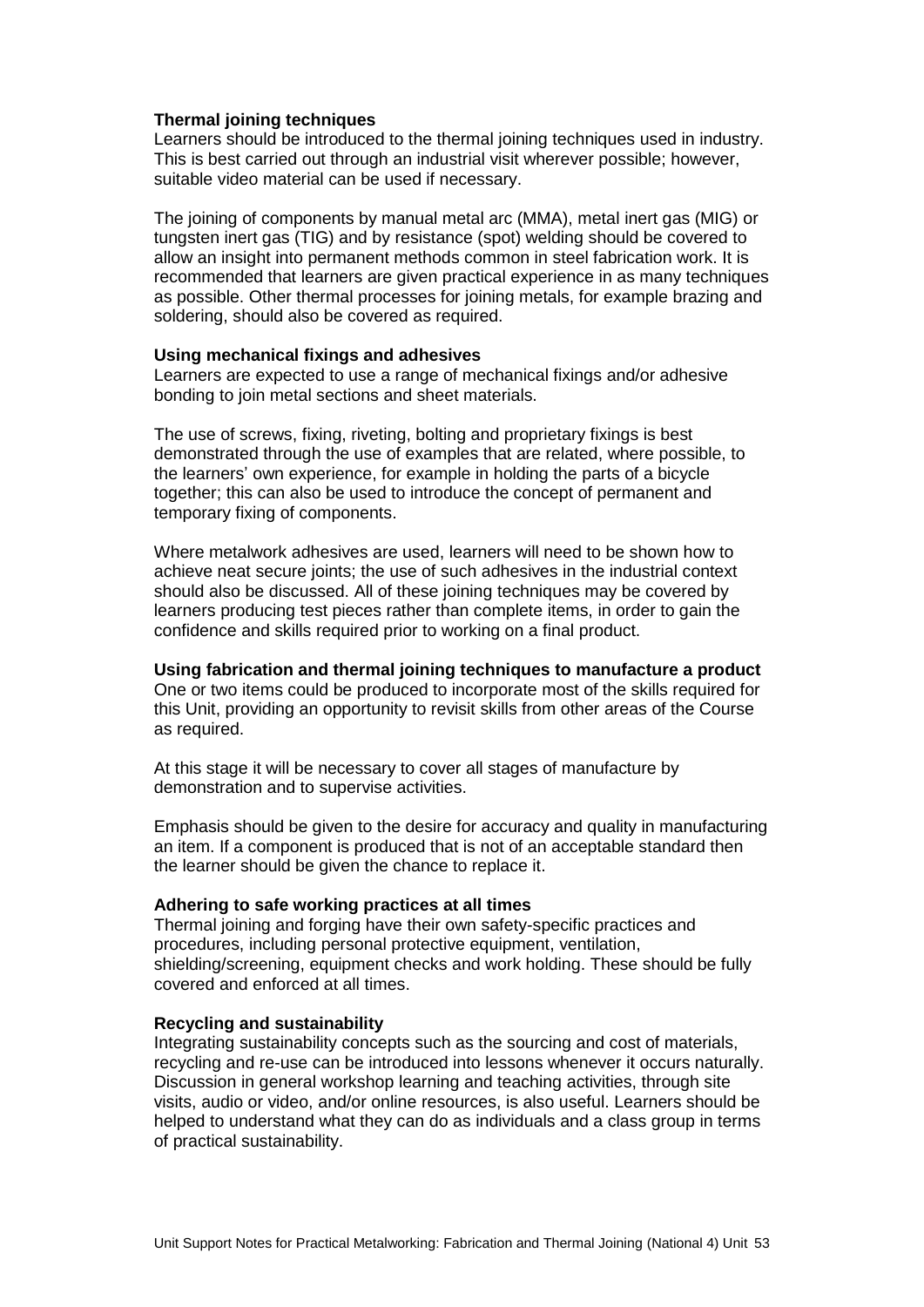#### **Sequence of delivery of Outcomes**

The sequence of delivery of the Outcomes is a matter of professional judgement and is entirely at the discretion of the centre. It would be best practice, however, to deliver Outcomes 1 and 2 prior to Outcome 3 as the practical work involved is dependent on the knowledge gained in the first two Outcomes.

For learners undertaking the complete Course, time will need to be allowed for the completion of the work required for the practical activity that forms the Course assessment. More details of this aspect of the Course are given in the *Added Value Unit Specification.*

#### **Meeting the needs of all learners**

When delivering this Unit to a group of learners, with some working towards National 4 and others towards National 5, it may be useful for teachers to identify activities covering common knowledge and skills for all learners, and additional activities required for National 5 learners. Consideration should also be given to structure, content and materials selections. Where National 5 learners have studied National 4 in a previous year, it is important to provide them with new and different contexts for learning to avoid demotivation.

In line with the underlying principles of Curriculum for Excellence, learners should be encouraged, and expected, to take an active role in their own learning. Where Course activities and materials allow them to progress in an independent manner, this will allow teaching of the two groups to happen most effectively.

#### **Useful resources**

Where possible, centres should source or produce exemplars of completed work to enhance learners' ability to contextualise the Unit material. This may take the form of pre-built assemblies or workpieces that the learners can use directly or in combination with the assemblies or items they create.

#### **Video clips and online resources**

The internet provides a valuable source of video clips and films of practical metalworking techniques, processes and practices. Learners may find these both informative and interesting in class and for self-study.

#### **Online resources:**

- YouTube
- ◆ Focus Educational
- ◆ Technology Student
- Teaching Education Scotland
- ◆ STEM Central on Education Scotland's website
- Khan Academy
- ◆ Scottish Government
- Machine/ tool manufacturing companies' websites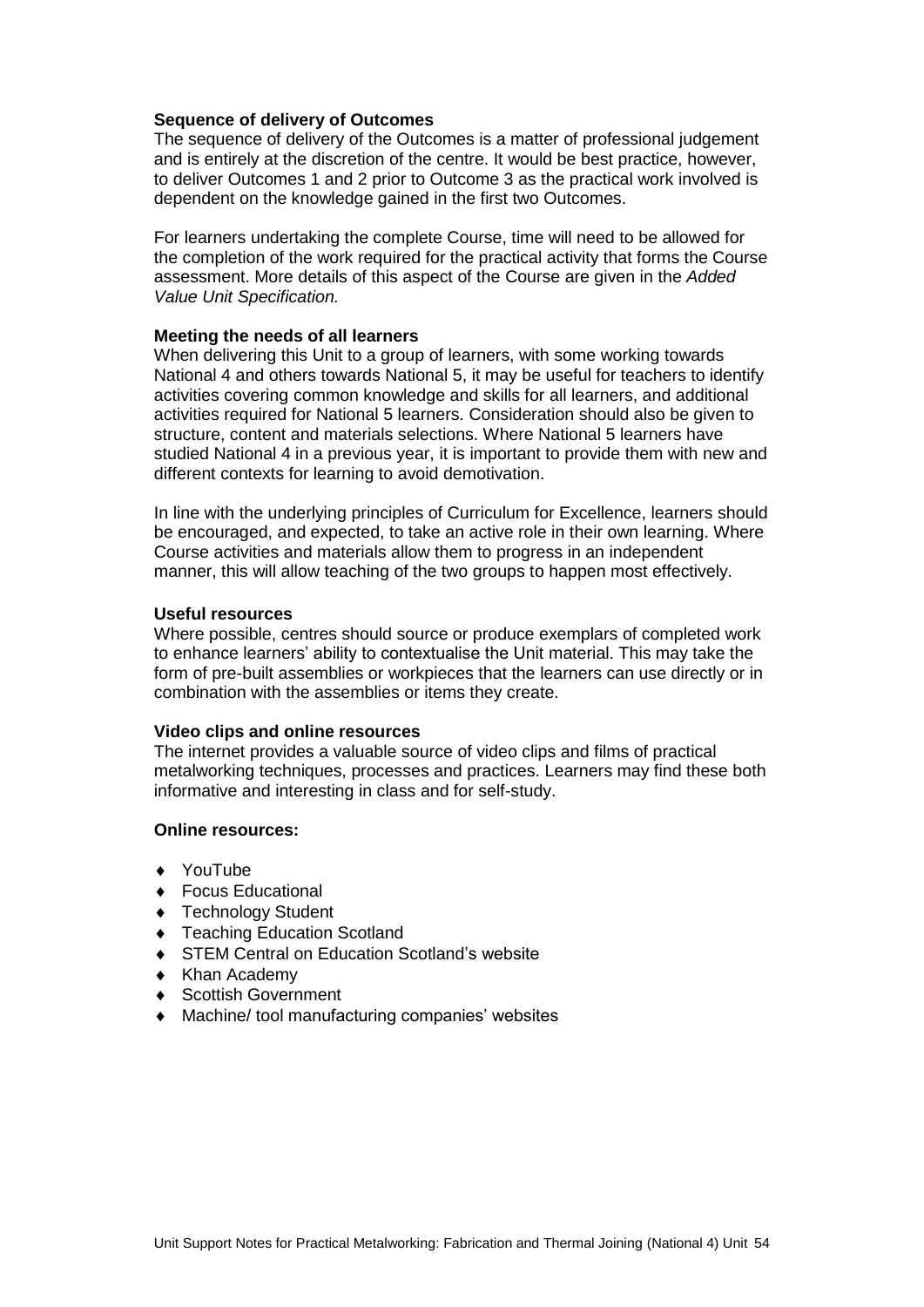### **Developing skills for learning, skills for life and skills for work**

Learners are expected to develop broad generic skills as an integral part of their learning experience. The *Unit Specification* lists the skills for learning, skills for life and skills for work that learners should develop through this Course. These are based on SQA's *Skills Framework: Skills for Learning, Skills for Life and Skills for Work* and must be built into the Unit where there are appropriate opportunities. The level of these skills will be appropriate to the level of the Unit.

The *Practical Metalworking: Fabrication and Thermal Joining (*National 4) Unit holds opportunities to acquire and develop a number of the broad generic skills described in the SQA's *Skills Framework: Skills for Learning, Skills for Life and Skills for Work.* These opportunities will arise, for the most part, as a natural part of the learning and teaching process.

| $\mathbf{2}$ | <b>Numeracy</b>                                  |                                                                                                                                                |  |  |  |  |
|--------------|--------------------------------------------------|------------------------------------------------------------------------------------------------------------------------------------------------|--|--|--|--|
|              |                                                  | Measuring and marking-out materials in<br>accordance with working drawings.                                                                    |  |  |  |  |
|              | 2.2 Money, time and<br>measurement               | Interpreting and calculating dimensions and scale<br>in drawings/diagrams/orthographic projections and<br>applying them to work pieces.        |  |  |  |  |
|              |                                                  | Checking the accuracy of completed components<br>and assemblies against drawings and cutting lists.                                            |  |  |  |  |
|              |                                                  | Manufacturing items to strict measurements of<br>tolerances and accuracy.                                                                      |  |  |  |  |
|              |                                                  | Discussion re: costs in sustainability and recycling.                                                                                          |  |  |  |  |
| 4            | <b>Employability, enterprise and citizenship</b> |                                                                                                                                                |  |  |  |  |
|              | 4.3 Working with others                          | Workshop practice involves sharing tools,<br>equipment and materials with others and working<br>together to balance individual tasks and time. |  |  |  |  |
|              |                                                  | Assisting other learners to carry out tasks.                                                                                                   |  |  |  |  |
| 5            | <b>Thinking skills</b>                           |                                                                                                                                                |  |  |  |  |
|              | 5.2 Understanding                                | Correctly identifying the purpose of various tools<br>and equipment and explaining the correct use in a<br>given context.                      |  |  |  |  |
|              | 5.5 Creating                                     | Creating an item based on given drawings and<br>diagrams and applying their own interpretation<br>where necessary.                             |  |  |  |  |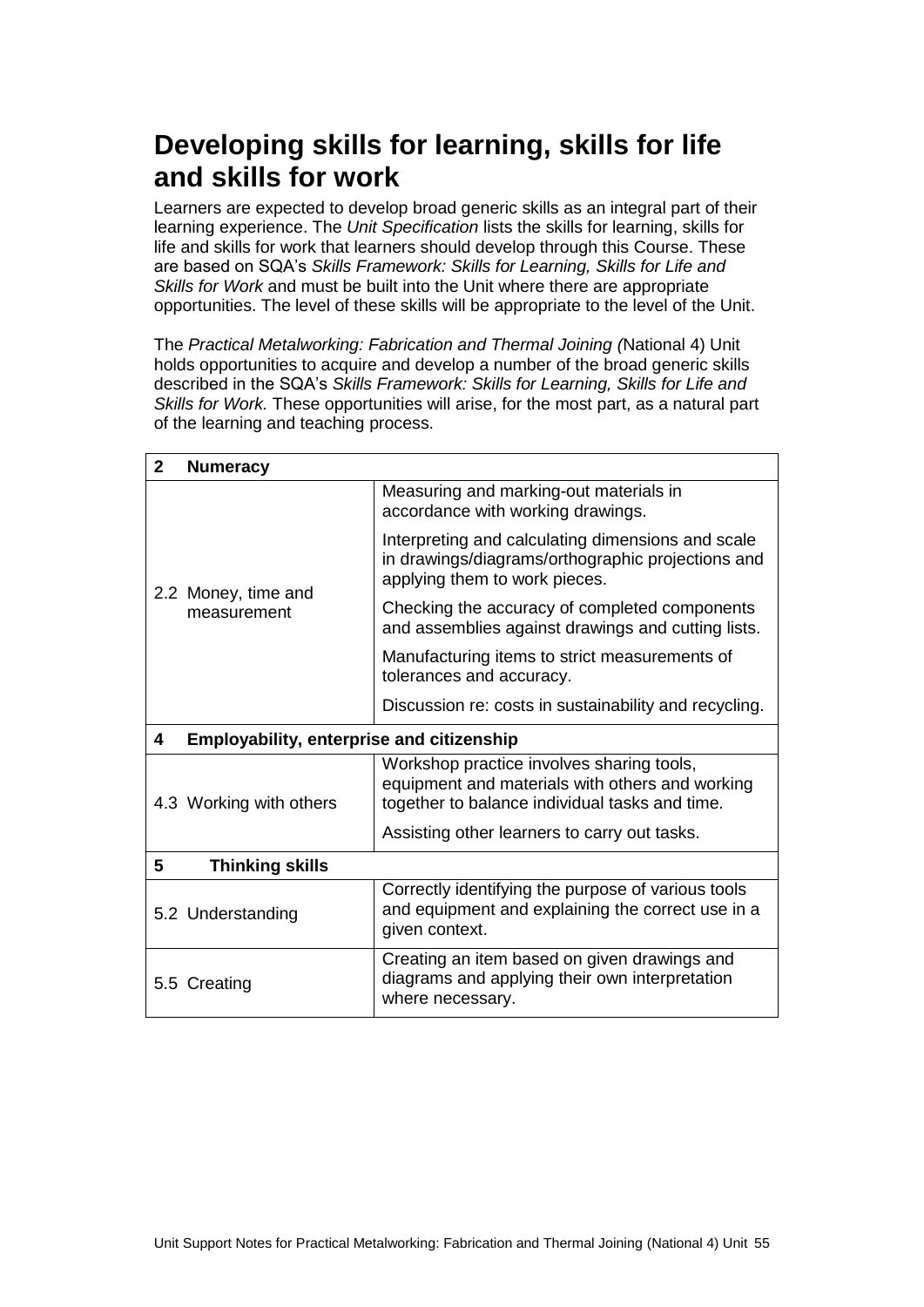## <span id="page-58-0"></span>**Approaches to assessment and gathering evidence**

The learner must demonstrate attainment of all of the Outcomes and their associated Assessment Standards to pass the Unit. Assessment must be valid, reliable and fit for purpose.

SQA does not specify the methods of assessment to be used; assessors should use their professional judgement, subject knowledge and experience, and understanding of their learners, to determine the most appropriate ways to generate evidence and the conditions and contexts in which they are used. In many cases, evidence will be gathered during normal classroom activities, rather than through formal assessment instruments. Whenever possible, the practical nature of this Unit should not be compromised by placing too much emphasis on the assessment of the learner than is strictly necessary for the successful completion of the individual Outcomes.

The learner should be made aware that certain performances are being monitored constantly and recorded on an observation checklist, and that finished items will be tested against the stated criteria for accuracy and quality. Lengthy written tests are not required for tool, process or equipment recognition and use. Short answer, sentence completion or multiple choice tests that are mainly of a visual nature should be provided.

Centres are expected to maintain a detailed record of evidence, including photographic, oral or observational evidence. Evidence in written or presentation format should be retained by the centre.

All evidence should be gathered under supervised conditions.

In order to ensure that the learner's work is their own, the following strategies are recommended:

- personal interviews with learners where teachers can ask additional questions about the completed work
- asking learners to do an oral presentation on their work
- using checklists to record the authentication activity

### **Combining assessment within Units**

It may be possible to develop learning / assessment activities which provide evidence that learners have achieved the standards for more than one Outcome within the Unit, thereby reducing the assessment burden on learners. Combining assessment of Outcomes (or parts of Outcomes) in this way is perfectly acceptable, but needs to be carefully managed to ensure that all Assessment Standards and Outcomes for the Unit are covered. This is particularly true if evidence is gathered for the Unit as a whole through one assessment and a single context. If this approach is used, it must be clear how the evidence covers each Outcome.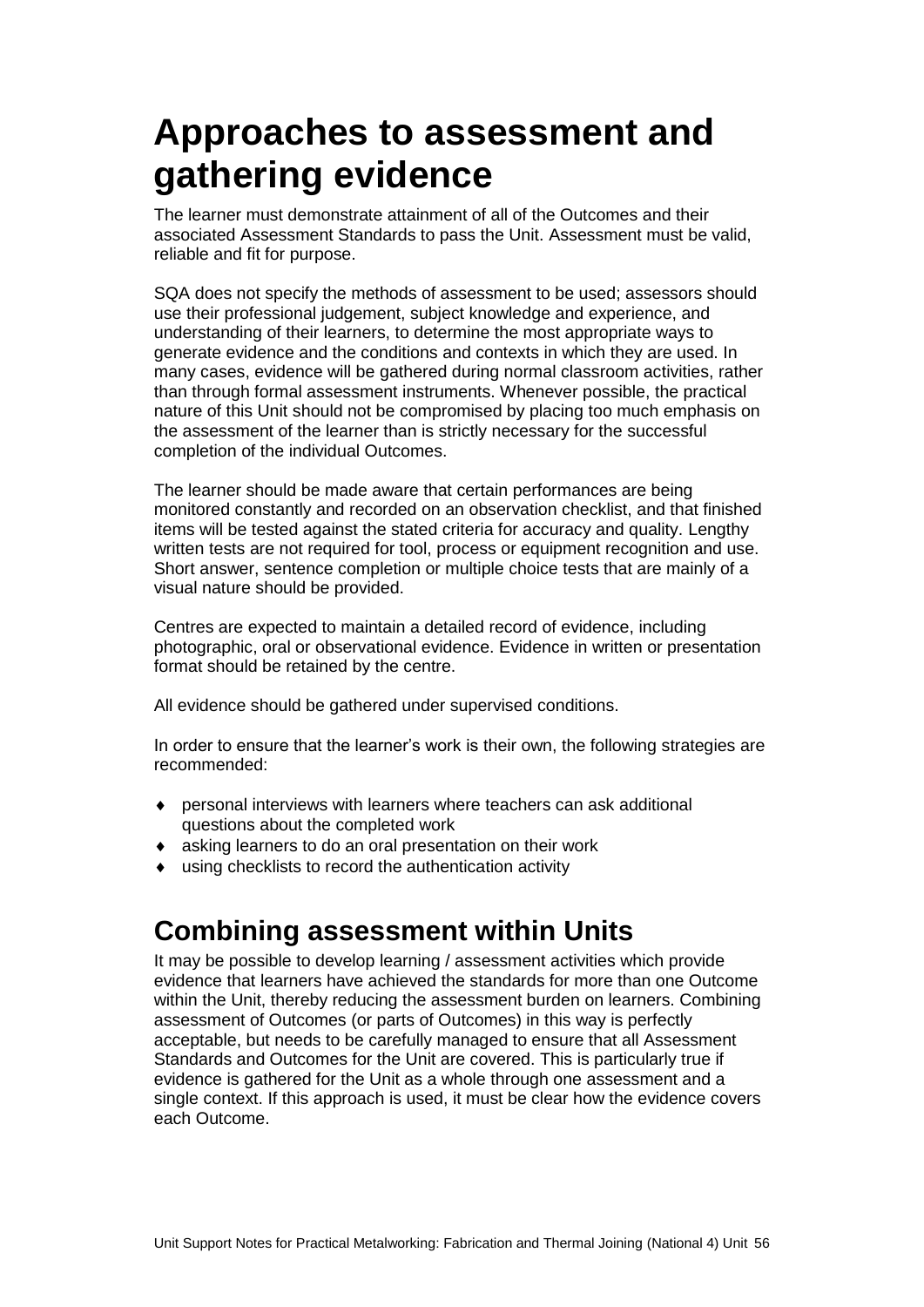A holistic approach to assessment will enrich the assessment process for the learner, avoid duplication of assessment, provide more time for learning and teaching, and allow centres to manage the assessment process more efficiently.

In some instances work carried out for other Units can be used as evidence of the learner's performance in this Unit. If this is done it must be clear where such evidence has been taken from.

For this Unit, learners will be required to provide evidence of:

- $\bullet$  knowledge of a range of practical metalwork fabrication and joining techniques, tools, equipment and materials
- practical skills in using a range of practical metalworking tools, machines, equipment and materials for metalwork fabrication, joining and related processes
- knowledge and understanding of sustainability issues and good practice in recycling in practical metalworking activities and environments
- the ability to work in accordance with given procedures and safe working practices

#### **Notes on assessment of Outcome 1**

It is recommended that evidence of knowledge and understanding is gathered, where possible, as a natural part of the learning and teaching process.

Assessment may be written or oral. Some evidence might be gathered through short tests that involve hands-on identification of tools, equipment and materials; others might take the form of a closed-book paper-based or electronic test which could be comprised of multiple choice, sentence completion and short answer-type questions.

#### **Notes on assessment of Outcomes 2**

Centres may wish to use a mixture of summative and formative approaches to assessing learners' progress in this Outcome. Where this is the case, centres should share the criteria for success with all learners at the beginning of the Unit/Outcome and use peer- and/or self-assessment approaches to monitor learners' progress.

The use of jigs is permitted in fabrication work. Such jigs might include clamping, holding and assistance using welding magnets. Note must be taken of when jigs are used and also when jigs are made by learners themselves; the manufacture of jigs could also be used as evidence of manufacturing skills, if appropriate.

The joining techniques applicable to this Unit include thermal joining techniques, mechanical joining techniques and the use of adhesives.

Permitted thermal joining techniques come under the three headings of: welding, brazing, and soldering. There are several distinct techniques to be found under each of these headings. Evidence Requirements for this Unit do not preclude any particular thermal joining technique. However, it is acknowledged that, in practice, the range of thermal joining equipment available in educational workshops is likely to be limited. It should be noted that where thermal joining techniques are used, there must be a continuous unbroken run of at least 30mm and that the weld must be free from defects. Spot welds should be consistent and neatly applied.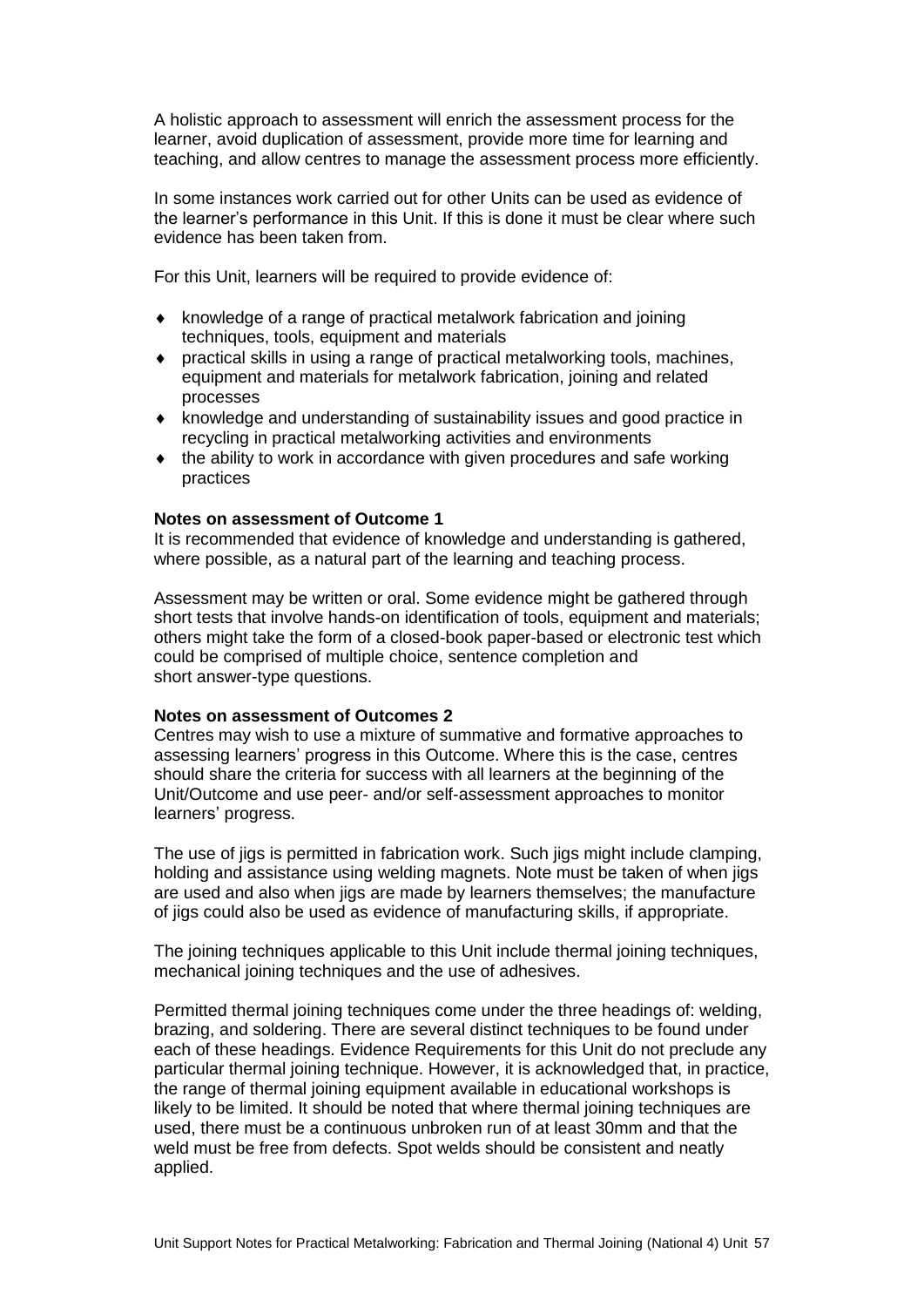Mechanical joining techniques that may be used in this Unit include riveting, bolting, screw-fixing and the use of proprietary metalwork fixings. Where these techniques are used, the joints produced should be secure, with the fixing free from damage in the case of bolting and screw-fixing. Rivets should have wellformed heads, with the surrounding material free from any major hammer marks.

Adhesives used in joining metal sections and sheet workpieces must be of a proprietary metalworking variety.

It is assumed that assemblies in this Unit are readily portable and that the tolerances specified in the Evidence Requirements are suitable for such work at this level. The tolerances are also given assuming that available machinery can reasonably meet these expectations. In situations where learners fail to achieve the required standard of performance in one area, this weakness can be targeted in the next part of the Unit or Course when the next item is manufactured.

#### **Notes on assessment of Outcome 3**

For Outcome 3, learners are required to produce an item, with a minimum of three components from a working drawing using fabrication and joining techniques.

It is assumed that the product used as the assessment vehicle for Outcome 3 will be portable. There is scope for personalisation and choice in allowing the learner to choose the type of metalworking models and products they might make.

Where learners have produced a practice item of a better quality, this may be used as evidence that the required skill has been achieved. Alternatively, in some instances learners could undertake additional small practical exercises that will allow for re-assessment in individual skills.

Evidence of the safe and correct use of tools could be gathered throughout the Unit, using appropriate checklists to record performance.

Some learners may require additional support and help to ensure success in the manufacturing process, but learners must also be aware that the overall Course assessment takes into account the amount of practical assistance given by the teacher/lecturer, and that ultimately a degree of independence is expected from the learner.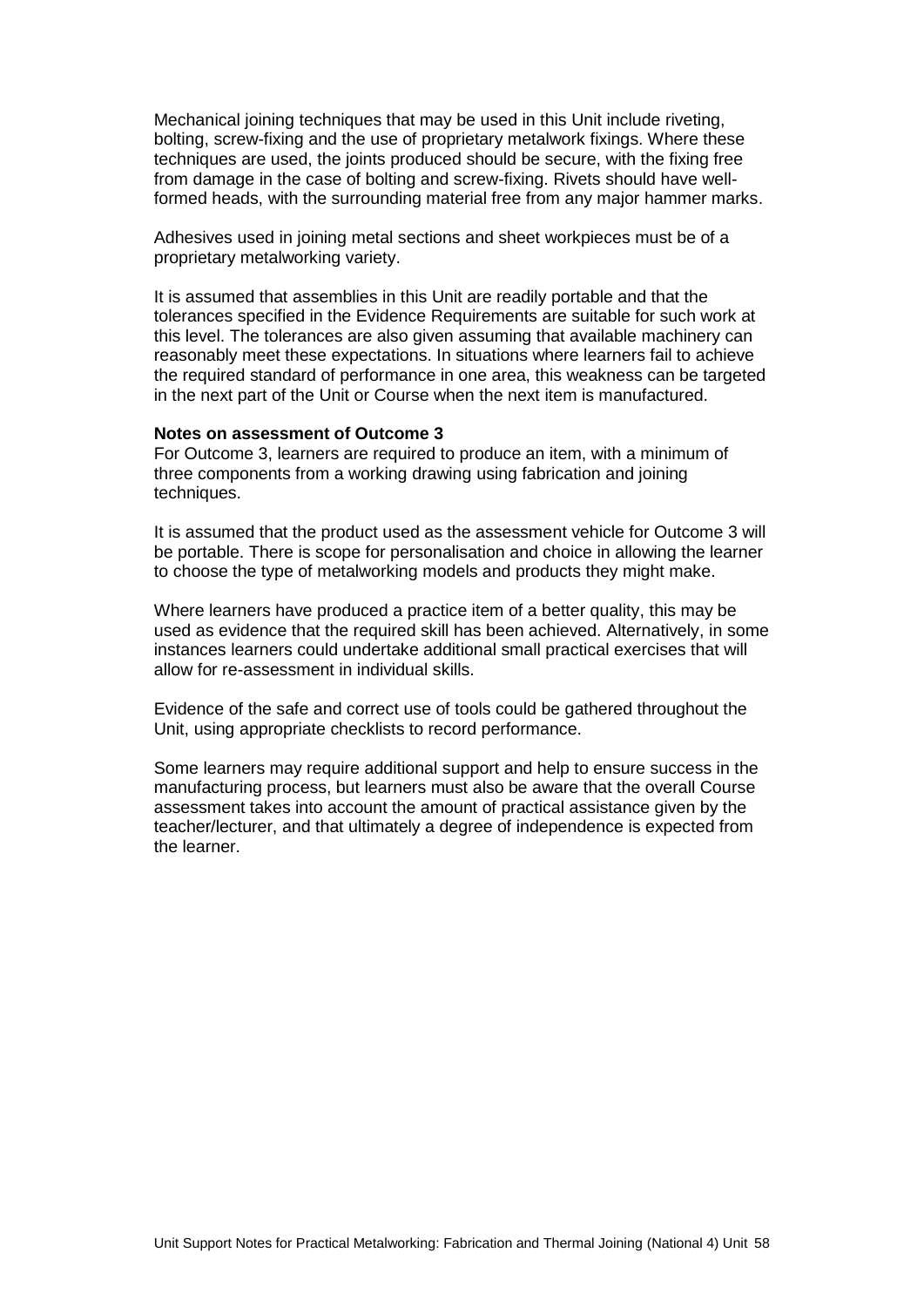## <span id="page-61-0"></span>**Equality and inclusion**

The requirement to develop practical skills involving the use of equipment and tools may present challenges for learners with physical or visual impairment. In such cases, reasonable adjustments may be appropriate, including (for example) the use of adapted equipment or alternative assistive technologies. This is for both learners and centres to consider.

It is recognised that centres have their own duties under equality and other legislation and policy initiatives. The guidance given in these *Unit Support Notes* is designed to sit alongside these duties but is specific to the delivery and assessment of the Unit.

Alternative approaches to Unit assessment to take account of the specific needs of learners can be used. However, the centre must be satisfied that the integrity of the assessment is maintained and where the alternative approaches to assessment will, in fact, generate the necessary evidence of achievement.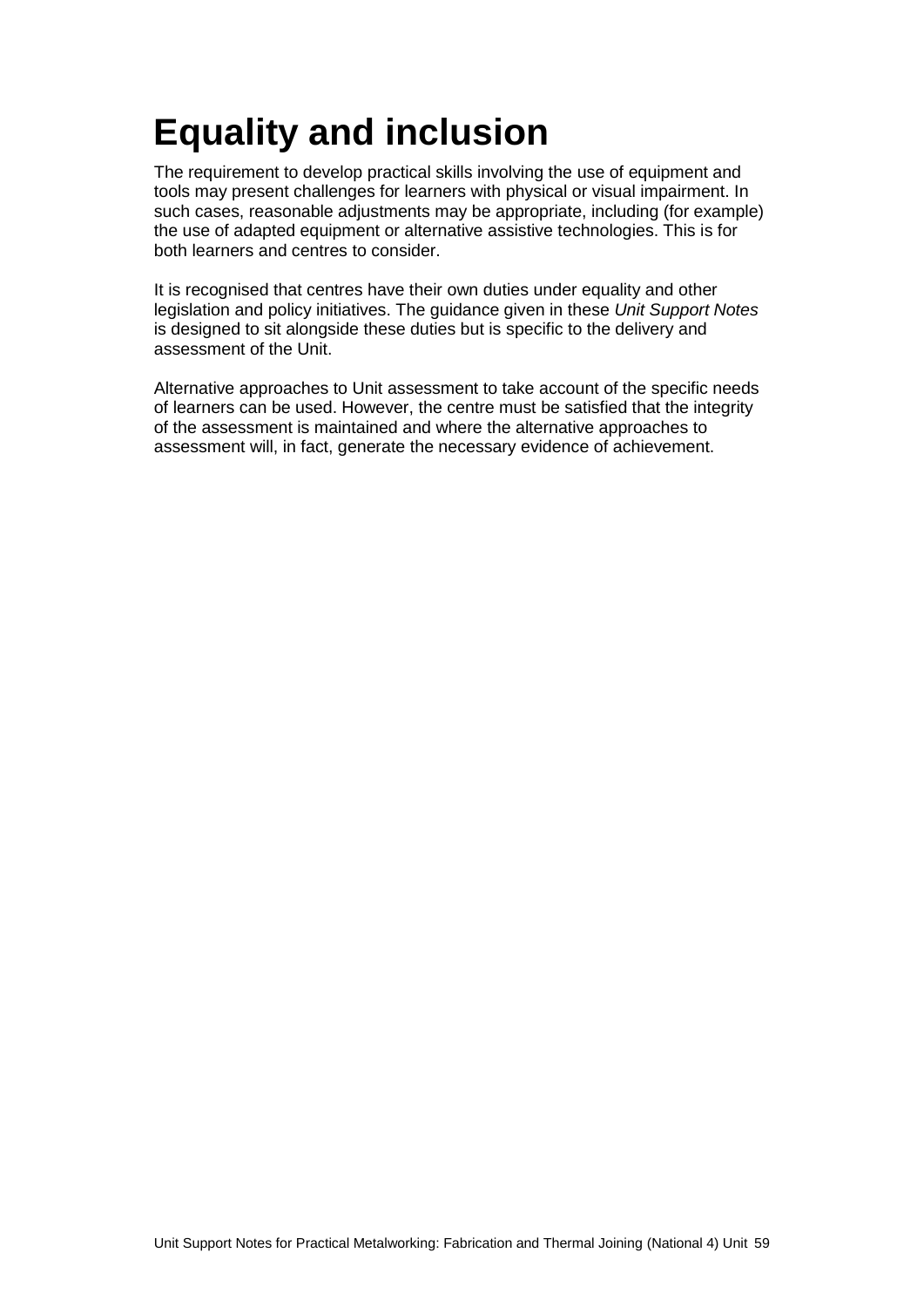# <span id="page-62-0"></span>**Appendix 1: Reference documents**

The following reference documents will provide useful information and background.

- Assessment Arrangements (for disabled learners and/or those with additional support needs) — various publications on SQA's website: [www.sqa.org.uk/sqa//14977.html](http://www.sqa.org.uk/sqa/14977.html)
- *[Building the Curriculum 4: Skills for learning, skills for life and skills for work](http://www.ltscotland.org.uk/buildingyourcurriculum/policycontext/btc/btc4.asp)*
- *[Building the Curriculum 5: A framework for assessment](http://www.ltscotland.org.uk/buildingyourcurriculum/policycontext/btc/btc5.asp)*
- ◆ [Course Specifications](http://www.sqa.org.uk/browsecfesubjects)
- **[Design Principles for National Courses](http://www.sqa.org.uk/sqa/68410.5165.html)**
- *[Guide to Assessment \(June 2008\)](http://www.sqa.org.uk/files_ccc/25GuideToAssessment.pdf)*
- *Principles and practice papers for curriculum areas*
- *Research Report 4 — Less is More: Good Practice in Reducing Assessment Time*
- *Coursework Authenticity — a Guide for Teachers and Lecturers*
- ◆ *[SCQF Handbook: User Guide](http://www.scqf.org.uk/Resources) (published 2009)* and SCQF level descriptors (reviewed during 2011 to 2012): [www.sqa.org.uk/sqa/4595.html](http://www.sqa.org.uk/sqa/4595.html)
- *[SQA Skills Framework: Skills for Learning, Skills](http://www.sqa.org.uk/sqa/63101.html) for Life and Skills for Work*
- *Template and Guidance for Unit Assessment Exemplification*
- ◆ SQA Guidelines on e-assessment for Schools
- SQA Guidelines on Online Assessment for Further Education
- ◆ SQA e-assessment web page: [www.sqa.org.uk/sqa/5606.html](http://www.sqa.org.uk/sqa/5606.html)